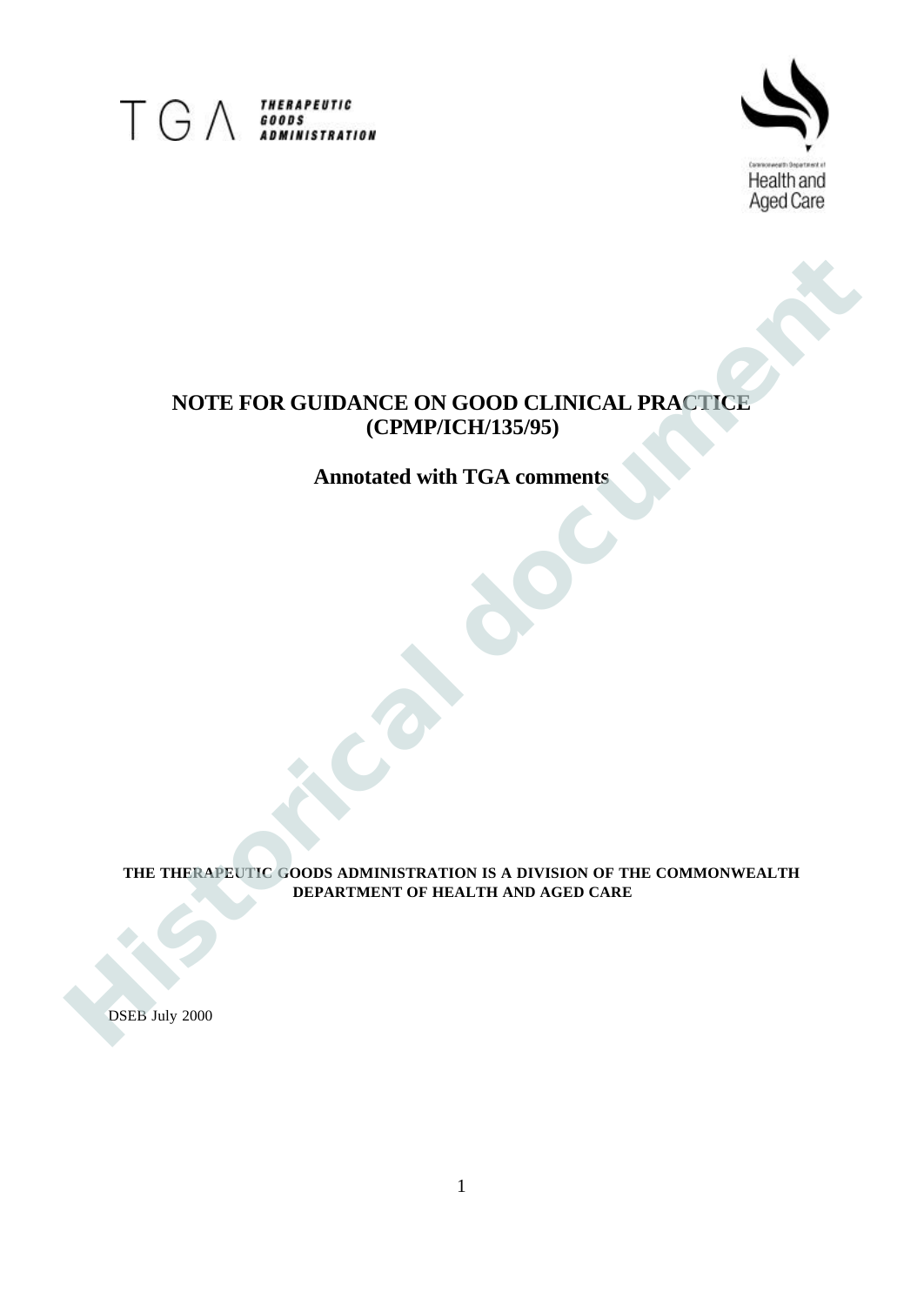### **Introductory comments of the TGA**

The *Note for Guidance on Good Clinical Practice (CPMP/ICH/135/95)* is an internationally accepted standard for the designing, conducting, recording and reporting of clinical trials. These guidelines may be overridden by national legal requirements and the requirements of individual regulatory agencies as appropriate, to address matters relevant to local conditions or culture.

In Australia, the *National Health and Medical Research Council Act 1992* establishes the NHMRC as a statutory entity to pursue and foster issues relating to public health. The NHMRC is specifically required to issue guidelines for the conduct of medical research and ethical matters related to health. The *National Statement on Ethical Conduct in Research Involving Humans* (the National Statement) has been produced by the NHMRC as the Australian ethical standard against which all research involving humans, including clinical trials, are reviewed. calum.<br>
In Australia, the *National Health unal Medical Research Courcil Act 1992* establishes the<br>
IMMRC as a statutory entity to pursue and foster issues relating to public health. The<br>
NHMRC as perficulty required to i

The TGA has adopted CPMP/ICH/135/95 in principle, to replace the Guidelines for Good Clinical Research Practice (GCRP) in Australia, but at the same time has recognised that some elements are, by necessity, overridden by the National Statement (and therefore not adopted) and that others require explanation in terms of 'local regulatory requirements':

### **Sections of** *CPMP/ICH/135/95* **not adopted by TGA**

Section 3 Institutional Review Board/Independent Ethics Committee (IRB/IEC)

### **Sections of** *CPMP/ICH/135/95* **requiring further explanation**

| Section 4.8      | Informed Consent of Trial Subjects                  |
|------------------|-----------------------------------------------------|
| Section $5.5.11$ | Retention of records by sponsors of clinical trials |
| Section 5.17     | <b>Adverse Drug Reaction Reporting</b>              |

The *Note for Guidance on Good Clinical Practice* is reproduced here, annotated with TGA comments at the sections identified above.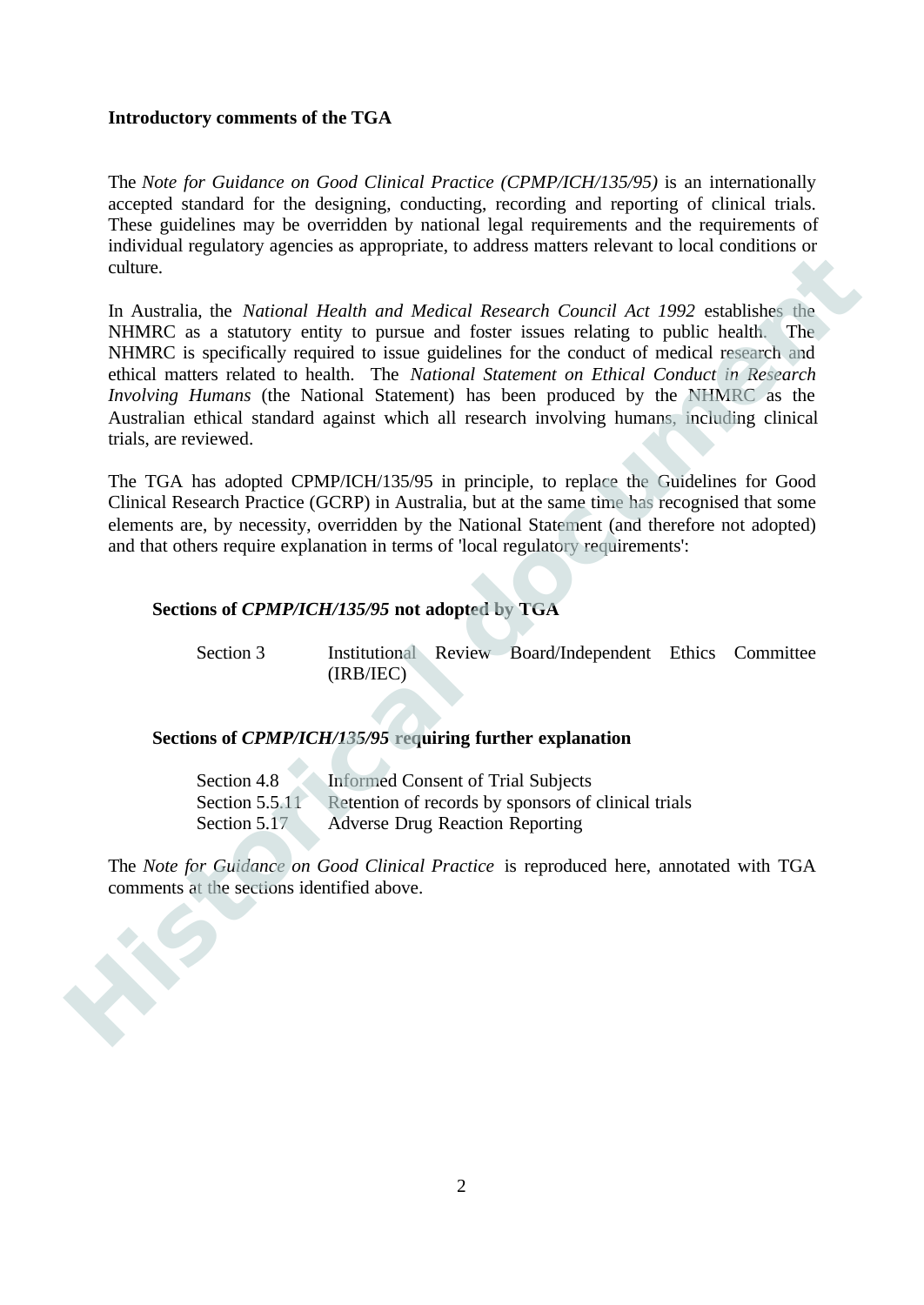### **[INTRODUCTION](#page-5-0)**

**1. [GLOSSARY](#page-5-0)**

### **2. [THE PRINCIPLES OF ICH GCP](#page-13-0)**

### **3. INSTITUTIONAL REVIEW BOARD / INDEPENDENT ETHICS COMMITTEE (IRB/IEC)** Historical document

- 3.1 Responsibilities
- 3.2 Composition, Functions and Operations
- 3.3 Procedures
- 3.4 Records

### **4. INVESTIGATOR**

- 4.1 Investigator's Qualifications and Agreements
- 4.2 Adequate Resources
- 4.3 Medical Care of Trial Subjects
- 4.4 Communication with IRB/IEC
- 4.5 Compliance with Protocol
- 4.6 Investigational Product(s)
- 4.7 Randomization Procedures and Unblinding
- 4.8 Informed Consent of Trial Subjects
- 4.9 Records and Reports
- 4.10 Progress Reports
- 4.11 Safety Reporting
- 4.12 Premature Termination or Suspension of a Trial
- 4.13 Final Report(s) by Investigator

### **5. SPONSOR**

- 5.1 Quality Assurance and Quality Control
- 5.2 Contract Research Organization (CRO)
- 5.3 Medical Expertise
- 5.4 Trial Design
- 5.5 Trial Management, Data Handling, and Record Keeping
- 5.6 Investigator Selection
- 5.7 Allocation of Responsibilities
- 5.8 Compensation to Subjects and Investigators
- 5.9 Financing
- 5.10 Notification/Submission to Regulatory Authority(ies)
- 5.11 Confirmation of Review by IRB/IEC
- 5.12 Information on Investigational Product(s)
- 5.13 Manufacturing, Packaging, Labelling, and Coding Investigational Product(s)
- 5.14 Supplying and Handling Investigational Product(s)
- 5.15 Record Access
- 5.16 Safety Information
- 5.17 Adverse Drug Reaction Reporting
- 5.18 Monitoring
	- 5.18.1 Purpose
	- 5.18.2 Selection and Qualifications of Monitors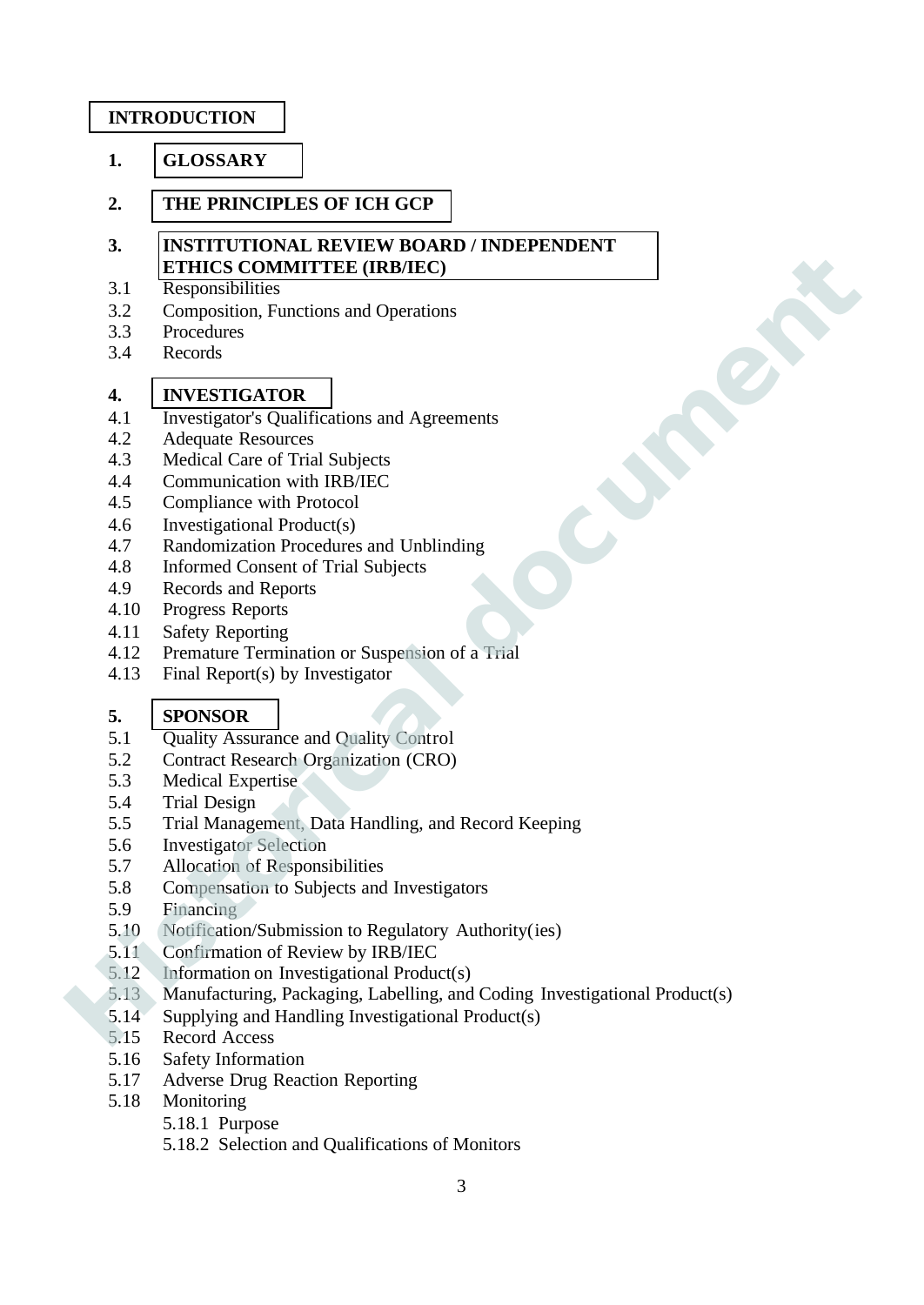- 5.18.3 Extent and Nature of Monitoring
- 5.18.4 Monitor's Responsibilities
- 5.18.5 Monitoring Procedures
- 5.18.6 Monitoring Report
- 5.19 Audit
	- 5.19.1 Purpose
	- 5.19.2 Selection and Qualification of Auditors
	- 5.19.3 Auditing Procedures
- 5.20 Noncompliance
- 5.21 Premature Termination of a Trial
- 5.22 Clinical Trial/Study Reports
- 5.23 Multicentre Trials

# **6. CLINICAL TRIAL PROTOCOL AND PROTOCOL AMENDMENT(S)** 5.20 3. Auditing Procedures<br>
19.3 Noncompliance<br>
2.21 Pienauare Termination of a Trial<br>
2.22 Clin[ic](#page-37-0)al Trial/Study Reports<br>
4.5.22 Clinical Trial/Study Reports<br>
6. CLINICAL TRIAL PROTOCOL AND PROTOCOL AMENDMENT(5)<br>
6. CLIN

- 6.1 General Information
- 6.2 Background Information
- 6.3 Trial Objectives and Purpose
- 6.4 Trial Design
- 6.5 Selection and Withdrawal of Subjects
- 6.6 Treatment of Subjects
- 6.7 Assessment of Efficacy
- 6.8 Assessment of Safety
- 6.9 Statistics
- 6.10 Direct Access to Source Data/Documents
- 6.11 Quality Control and Quality Assurance Procedures
- 6.12 Ethics
- 6.13 Data Handling and Record Keeping
- 6.14 Financing and Insurance
- 6.15 Publication Policy
- 6.16 Supplements

### **7. INVESTIGATOR'S BROCHURE**

- 7.1 Introduction
- 7.2 General Considerations
	- 7.2.1 Title Page
	- 7.2.2Confidentiality Statement

### 7.3 Contents of the Investigator's Brochure

- 7.3.1 Table of Contents
- 7.3.2 Summary
- 7.3.3 Introduction
- 7.3.4 Physical, Chemical, and Pharmaceutical Properties and Formulation
- 7.3.5 Nonclinical Studies
- 7.3.6 Effects in Humans
- 7.3.7 Summary of Data and Guidance for the Investigator
- 7.4 Appendix 1
- 7.5 Appendix 2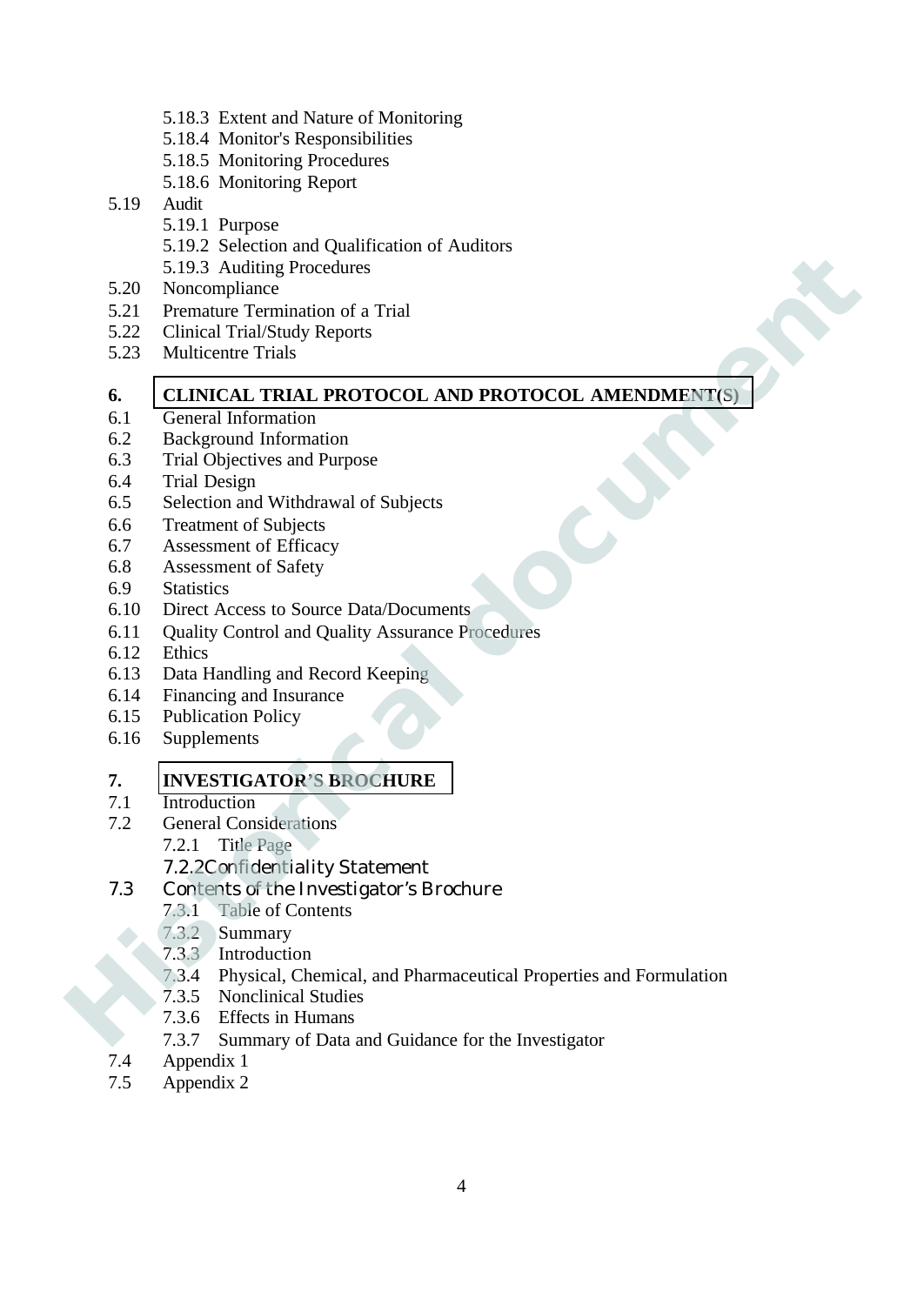### **8. [ESSENTIAL DOCUMENTS FOR THE CONDUCT OF A CLINICAL TRIAL](#page-43-0)**

Historical document

- 8.1 Introduction
- 8.2 Before the Clinical Phase of the Trial Commences
- 8.3 During the Clinical Conduct of the Trial
- 8.4 After Completion or Termination of the Trial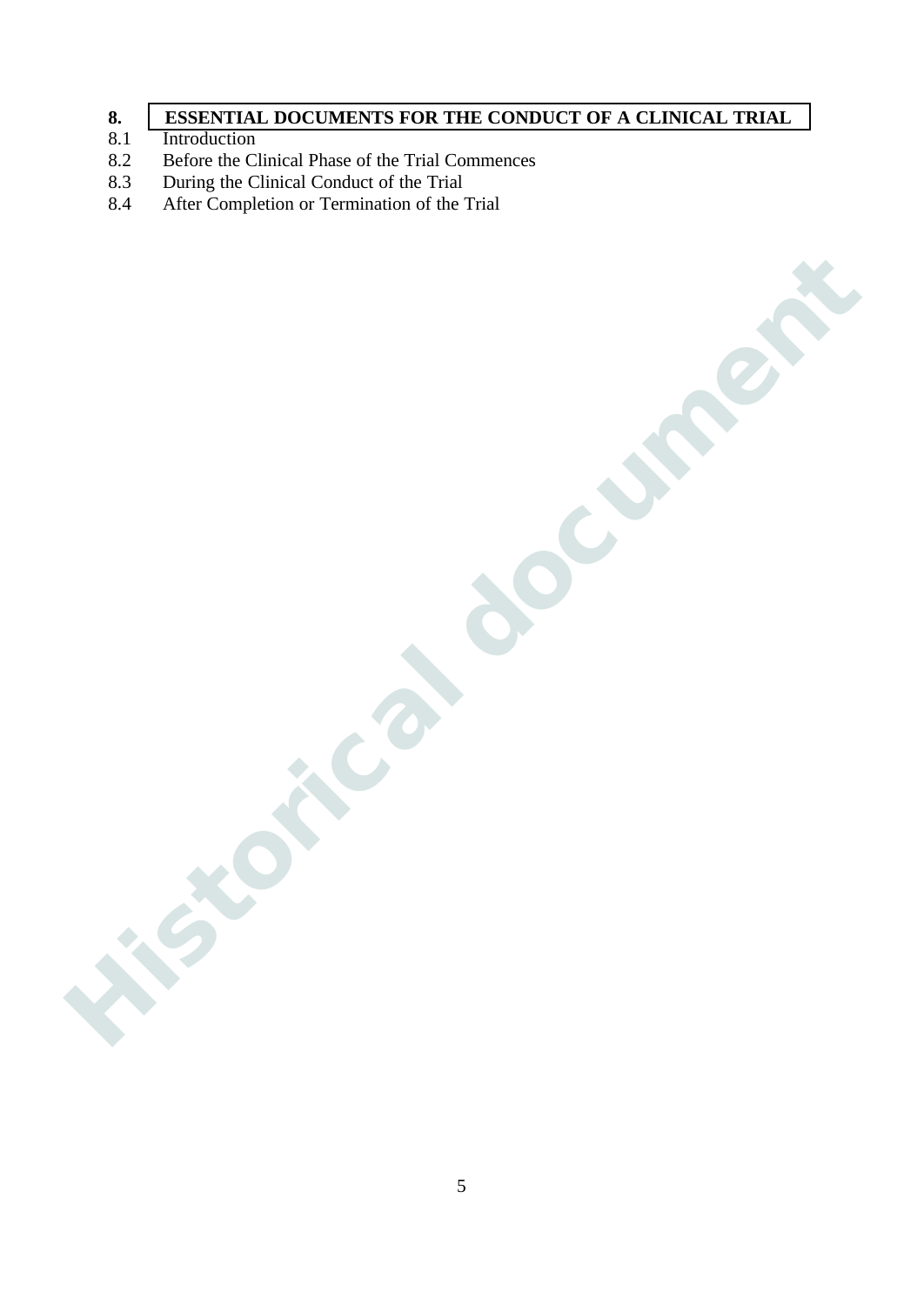### <span id="page-5-0"></span>**INTRODUCTION**

Good Clinical Practice (GCP) is an international ethical and scientific quality standard for designing, conducting, recording and reporting trials that involve the participation of human subjects. Compliance with this standard provides public assurance that the rights, safety and well-being of trial subjects are protected, consistent with the principles that have their origin in the Declaration of Helsinki, and that the clinical trial data are credible.

The objective of this ICH GCP Guideline is to provide a unified standard for the European Union (EU), Japan and the United States to facilitate the mutual acceptance of clinical data by the regulatory authorities in these jurisdictions.

The guideline was developed with consideration of the current good clinical practices of the European Union, Japan, and the United States, as well as those of Australia, Canada, the Nordic countries and the World Health Organization (WHO).

This guideline should be followed when generating clinical trial data that are intended to be submitted to regulatory authorities.

The principles established in this guideline may also be applied to other clinical investigations that may have an impact on the safety and well-being of human subjects.

### **1. GLOSSARY**

### **1.1 Adverse Drug Reaction (ADR)**

In the pre-approval clinical experience with a new medicinal product or its new usages, particularly as the therapeutic dose(s) may not be established: all noxious and unintended responses to a medicinal product related to any dose should be considered adverse drug reactions. The phrase responses to a medicinal product means that a causal relationship between a medicinal product and an adverse event is at least a reasonable possibility, i.e. the relationship cannot be ruled out. The objective of this ICH GCP Guideline is to provide a unified standard for the European<br>Union (EU), Japan and the United Stans to facilitate the mutual acceptance of clinical data by<br>the regulatory authorities in these

Regarding marketed medicinal products: a response to a drug which is noxious and unintended and which occurs at doses normally used in man for prophylaxis, diagnosis, or therapy of diseases or for modification of physiological function (see the ICH Guideline for Clinical Safety Data Management: Definitions and Standards for Expedited Reporting).

### **1.2 Adverse Event (AE)**

Any untoward medical occurrence in a patient or clinical investigation subject administered a pharmaceutical product and which does not necessarily have a causal relationship with this treatment. An adverse event (AE) can therefore be any unfavourable and unintended sign (including an abnormal laboratory finding), symptom, or disease temporally associated with the use of a medicinal (investigational) product, whether or not related to the medicinal (investigational) product (see the ICH Guideline for Clinical Safety Data Management: Definitions and Standards for Expedited Reporting).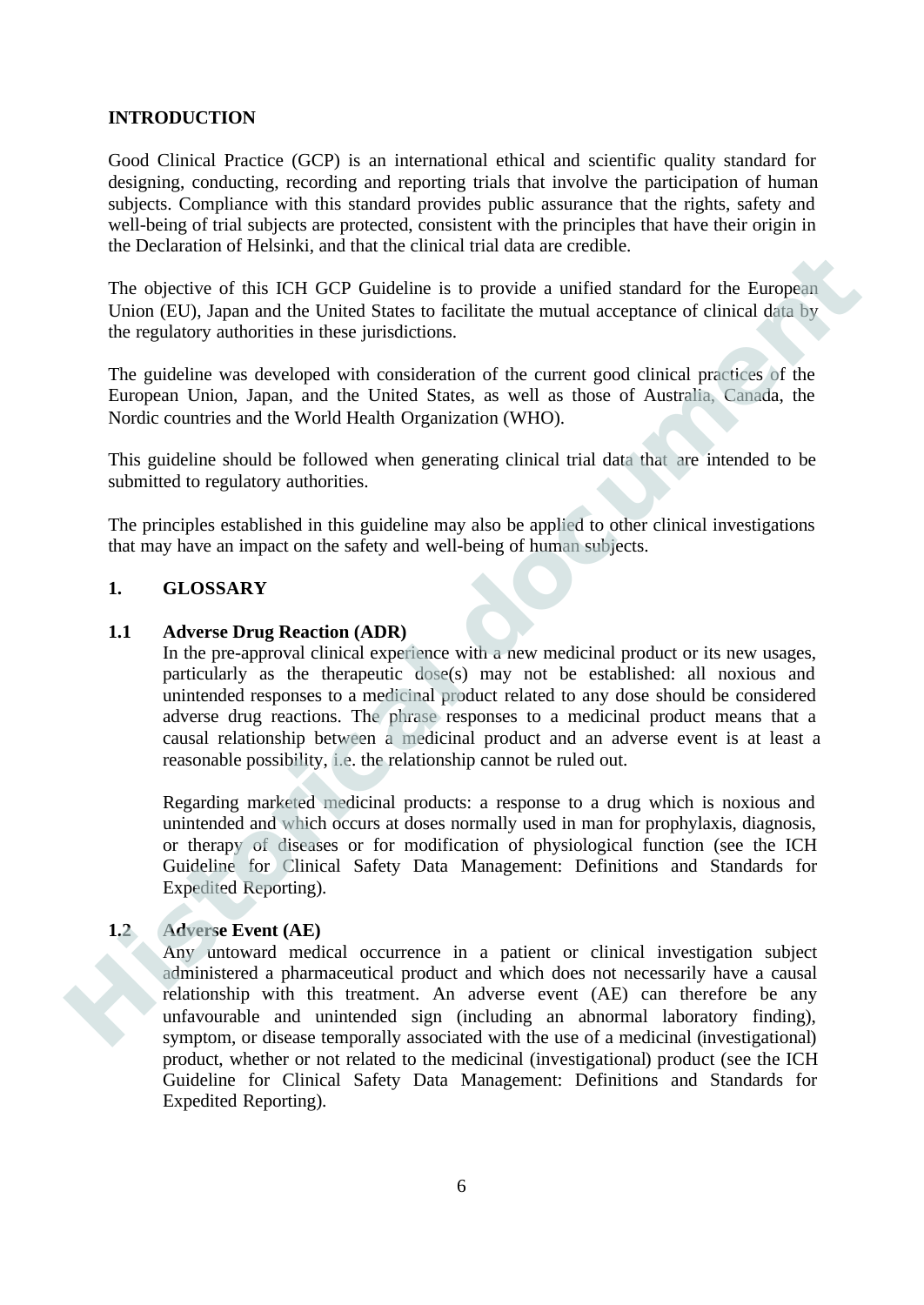### **1.3 Amendment (to the protocol)**

See Protocol Amendment.

### **1.4 Applicable Regulatory Requirement(s)**

Any law(s) and regulation(s) addressing the conduct of clinical trials of investigational products.

### **1.5 Approval (in relation to Institutional Review Boards)**

The affirmative decision of the IRB that the clinical trial has been reviewed and may be conducted at the institution site within the constraints set forth by the IRB, the institution, Good Clinical Practice (GCP), and the applicable regulatory requirements.

### **1.6 Audit**

A systematic and independent examination of trial related activities and documents to determine whether the evaluated trial related activities were conducted, and the data were recorded, analyzed and accurately reported according to the protocol, sponsor's standard operating procedures (SOPs), Good Clinical Practice (GCP), and the applicable regulatory requirement(s). 1.5 Approval (in relation to Institutional Review Barelo) is the procedure of the control of the education and the control at the simulation and the control of the RB and the simulation and the institution. Good Clinical P

### **1.7 Audit Certificate**

A declaration of confirmation by the auditor that an audit has taken place.

### **1.8 Audit Report**

A written evaluation by the sponsor's auditor of the results of the audit.

### **1.9 Audit Trail**

Documentation that allows reconstruction of the course of events.

### **1.10 Blinding/Masking**

A procedure in which one or more parties to the trial are kept unaware of the treatment assignment(s). Single-blinding usually refers to the subject(s) being unaware, and double-blinding usually refers to the subject(s), investigator(s), monitor, and, in some cases, data analyst(s) being unaware of the treatment assignment(s).

### **1.11 Case Report Form (CRF)**

A printed, optical, or electronic document designed to record all of the protocol required information to be reported to the sponsor on each trial subject.

### **1.12 Clinical Trial/Study**

Any investigation in human subjects intended to discover or verify the clinical, pharmacological and/or other pharmacodynamic effects of an investigational product(s), and/or to identify any adverse reactions to an investigational product(s), and/or to study absorption, distribution, metabolism, and excretion of an investigational product(s) with the object of ascertaining its safety and/or efficacy. The terms clinical trial and clinical study are synonymous.

### **1.13 Clinical Trial/Study Report**

A written description of a trial/study of any therapeutic, prophylactic, or diagnostic agent conducted in human subjects, in which the clinical and statistical description,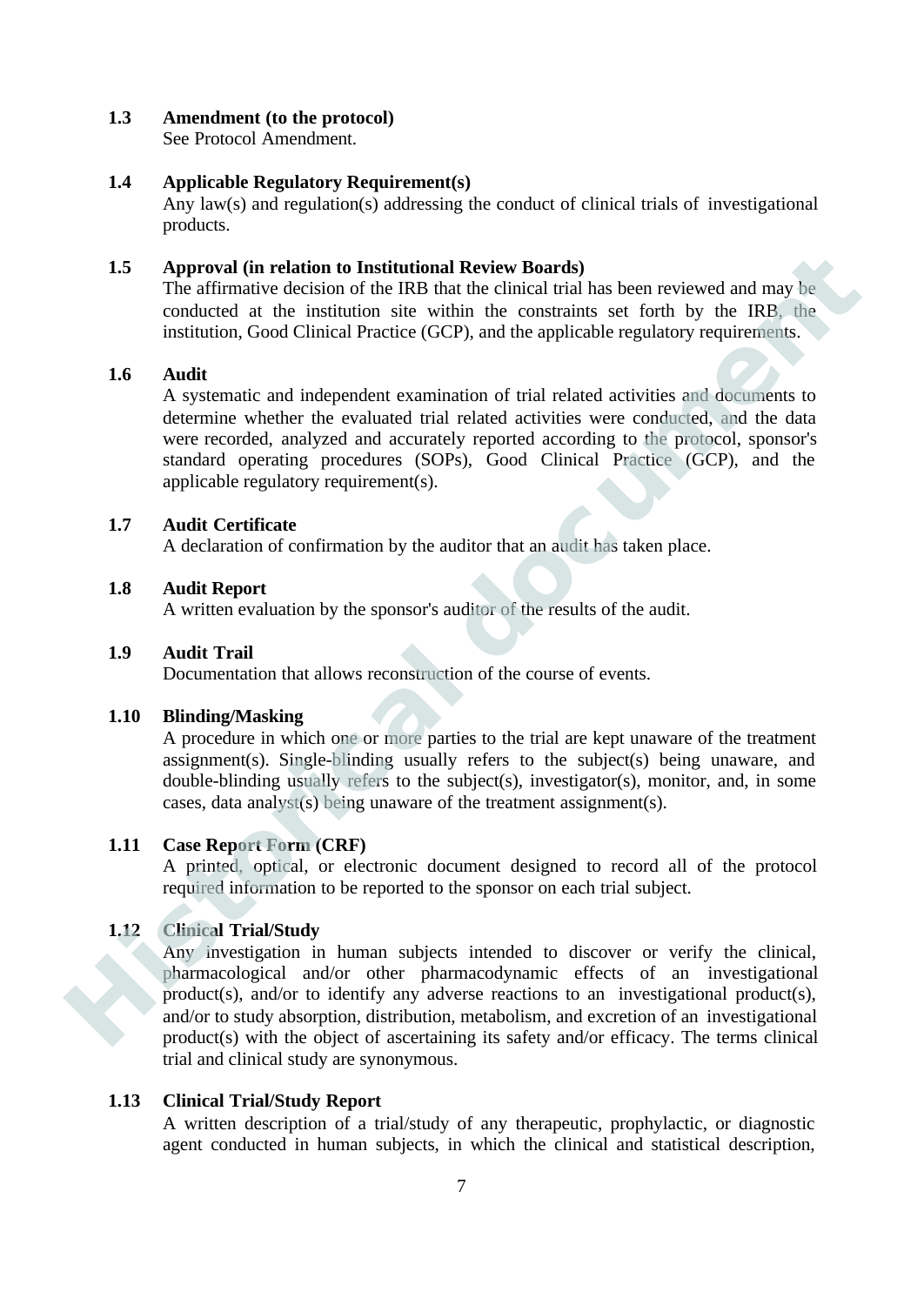presentations, and analyses are fully integrated into a single report (see the ICH Guideline for Structure and Content of Clinical Study Reports).

### **1.14 Comparator (Product)**

An investigational or marketed product (i.e., active control), or placebo, used as a reference in a clinical trial.

### **1.15 Compliance (in relation to trials)**

Adherence to all the trial-related requirements, Good Clinical Practice (GCP) requirements, and the applicable regulatory requirements.

### **1.16 Confidentiality**

Prevention of disclosure, to other than authorized individuals, of a sponsor's proprietary information or of a subject's identity.

### **1.17 Contract**

A written, dated, and signed agreement between two or more involved parties that sets out any arrangements on delegation and distribution of tasks and obligations and, if appropriate, on financial matters. The protocol may serve as the basis of a contract.

### **1.18 Coordinating Committee**

A committee that a sponsor may organize to coordinate the conduct of a multicentre trial.

### **1.19 Coordinating Investigator**

An investigator assigned the responsibility for the coordination of investigators at different centres participating in a multicentre trial.

### **1.20 Contract Research Organization (CRO)**

A person or an organization (commercial, academic, or other) contracted by the sponsor to perform one or more of a sponsor's trial-related duties and functions.

### **1.21 Direct Access**

Permission to examine, analyze, verify, and reproduce any records and reports that are important to evaluation of a clinical trial. Any party (e.g., domestic and foreign regulatory authorities, sponsor's monitors and auditors) with direct access should take all reasonable precautions within the constraints of the applicable regulatory requirement(s) to maintain the confidentiality of subjects' identities and sponsor's proprietary information. 1.15 Compliance (in relation to trials)<br>
Adheennee to all the trial-related requirements, Good Clinical Practice (GCP)<br>
requirements, and the applicable regulatory requirements.<br>
1.16 Confidentiality<br>
Prevention of disclo

### **1.22 Documentation**

All records, in any form (including, but not limited to, written, electronic, magnetic, and optical records, and scans, x-rays, and electrocardiograms) that describe or record the methods, conduct, and/or results of a trial, the factors affecting a trial, and the actions taken.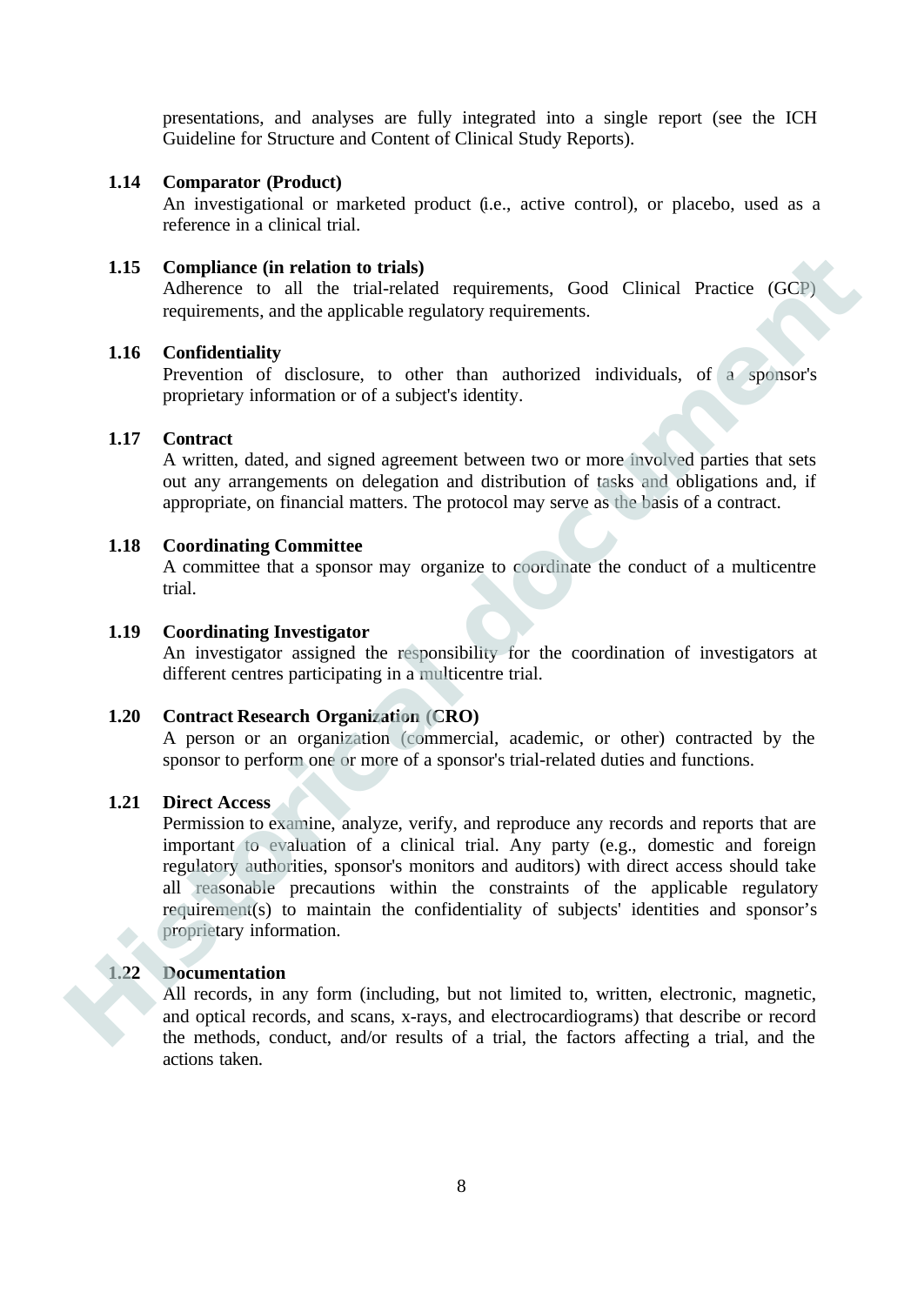### **1.23 Essential Documents**

Documents which individually and collectively permit evaluation of the conduct of a study and the quality of the data produced (see 8. Essential Documents for the Conduct of a Clinical Trial).

### **1.24 Good Clinical Practice (GCP)**

A standard for the design, conduct, performance, monitoring, auditing, recording, analyses, and reporting of clinical trials that provides assurance that the data and reported results are credible and accurate, and that the rights, integrity, and confidentiality of trial subjects are protected.

### **1.25 Independent Data-Monitoring Committee (IDMC) (Data and Safety Monitoring Board, Monitoring Committee, Data Monitoring Committee)**

An independent data-monitoring committee that may be established by the sponsor to assess at intervals the progress of a clinical trial, the safety data, and the critical efficacy endpoints, and to recommend to the sponsor whether to continue, modify, or stop a trial.

### **1.26 Impartial Witness**

A person, who is independent of the trial, who cannot be unfairly influenced by people involved with the trial, who attends the informed consent process if the subject or the subject's legally acceptable representative cannot read, and who reads the informed consent form and any other written information supplied to the subject.

### **1.27 Independent Ethics Committee (IEC)**

An independent body (a review board or a committee, institutional, regional, national, or supranational), constituted of medical professionals and non-medical members, whose responsibility it is to ensure the protection of the rights, safety and well-being of human subjects involved in a trial and to provide public assurance of that protection, by, among other things, reviewing and approving / providing favourable opinion on, the trial protocol, the suitability of the investigator(s), facilities, and the methods and material to be used in obtaining and documenting informed consent of the trial subjects. analyses, and reporting of clinical trial that provides assume that the data and<br>energy and reported results are credible and accurate, and that the rights, and<br>confidentiality of trial subjects are protected.<br>
1.25 Indep

The legal status, composition, function, operations and regulatory requirements pertaining to Independent Ethics Committees may differ among countries, but should allow the Independent Ethics Committee to act in agreement with GCP as described in this guideline.

### **1.28 Informed Consent**

A process by which a subject voluntarily confirms his or her willingness to participate in a particular trial, after having been informed of all aspects of the trial that are relevant to the subject's decision to participate. Informed consent is documented by means of a written, signed and dated informed consent form.

### **1.29 Inspection**

The act by a regulatory authority(ies) of conducting an official review of documents, facilities, records, and any other resources that are deemed by the authority(ies) to be related to the clinical trial and that may be located at the site of the trial, at the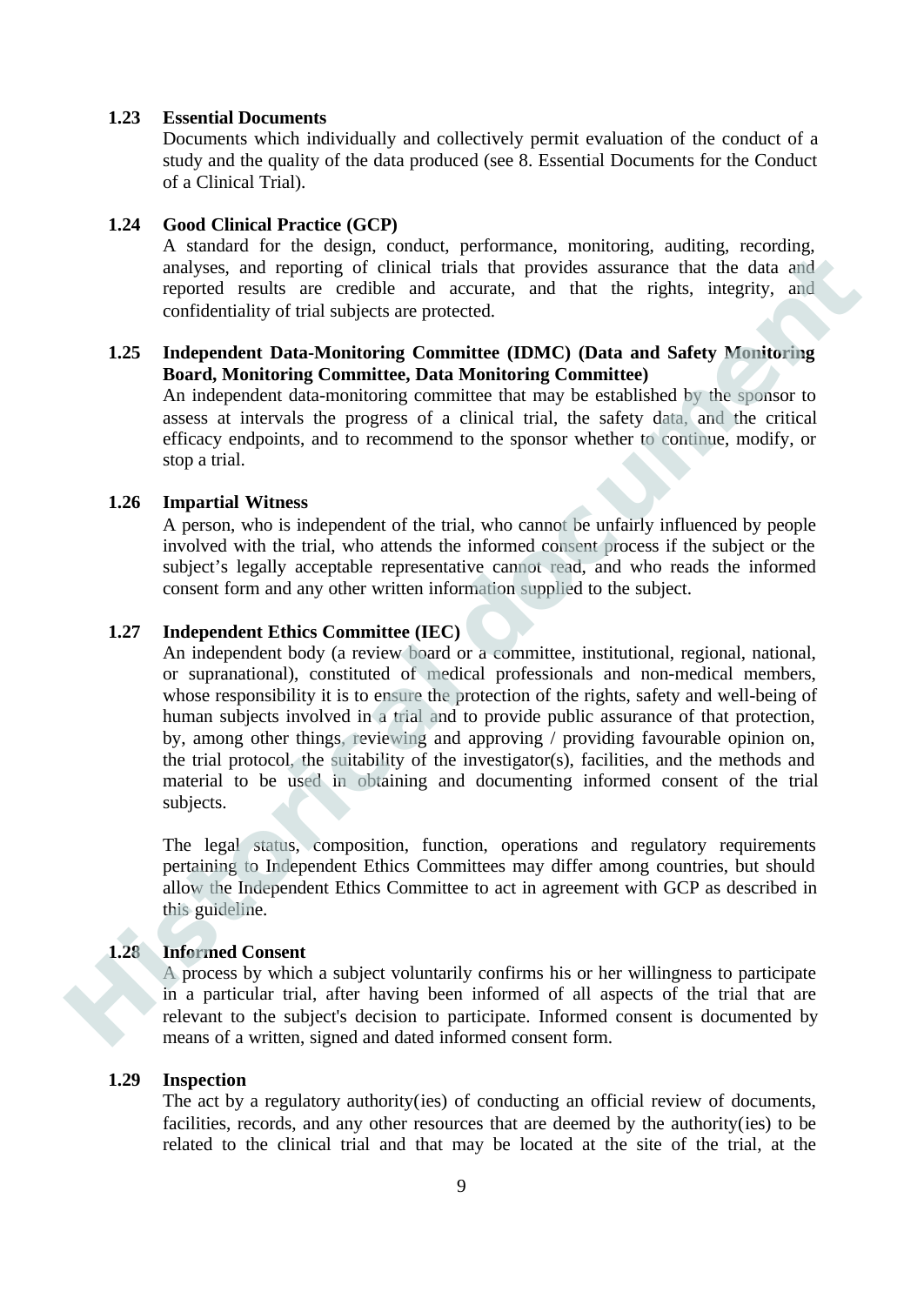sponsor's and/or contract research organization's (CRO's) facilities, or at other establishments deemed appropriate by the regulatory authority(ies).

### **1.30 Institution (medical)**

Any public or private entity or agency or medical or dental facility where clinical trials are conducted.

### **1.31 Institutional Review Board (IRB)**

An independent body constituted of medical, scientific, and non-scientific members, whose responsibility is to ensure the protection of the rights, safety and well-being of human subjects involved in a trial by, among other things, reviewing, approving, and providing continuing review of trial protocol and amendments and of the methods and material to be used in obtaining and documenting informed consent of the trial subjects. 1.31 Institutional Review Board (IRB)<br>
Institutional Review Board (IRB) and independent boy constituted of medical, scientific, and non-scientific members,<br>
whose exponsibility is to easue the protection of the rights, sa

### **1.32 Interim Clinical Trial/Study Report**

A report of intermediate results and their evaluation based on analyses performed during the course of a trial.

### **1.33 Investigational Product**

A pharmaceutical form of an active ingredient or placebo being tested or used as a reference in a clinical trial, including a product with a marketing authorization when used or assembled (formulated or packaged) in a way different from the approved form, or when used for an unapproved indication, or when used to gain further information about an approved use.

### **1.34 Investigator**

A person responsible for the conduct of the clinical trial at a trial site. If a trial is conducted by a team of individuals at a trial site, the investigator is the responsible leader of the team and may be called the principal investigator. See also Subinvestigator.

### **1.35 Investigator / Institution**

An expression meaning "the investigator and/or institution, where required by the applicable regulatory requirements".

### **1.36 Investigator's Brochure**

A compilation of the clinical and nonclinical data on the investigational product(s) which is relevant to the study of the investigational product(s) in human subjects (see 7. Investigator's Brochure).

### **1.37 Legally Acceptable Representative**

An individual or juridical or other body authorized under applicable law to consent, on behalf of a prospective subject, to the subject's participation in the clinical trial.

### **1.38 Monitoring**

The act of overseeing the progress of a clinical trial, and of ensuring that it is conducted, recorded, and reported in accordance with the protocol, Standard Operating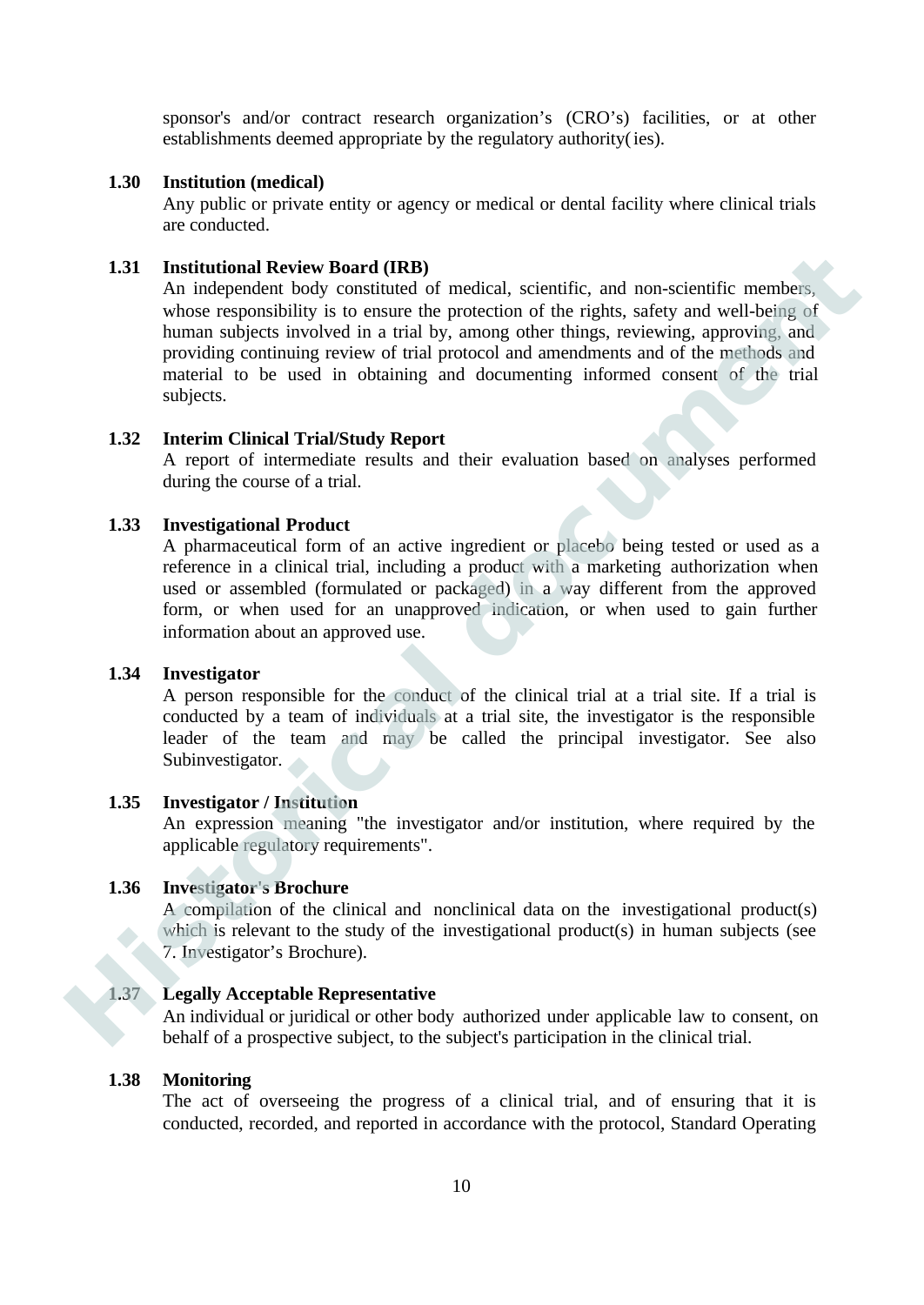Procedures (SOPs), Good Clinical Practice (GCP), and the applicable regulatory requirement(s).

### **1.39 Monitoring Report**

A written report from the monitor to the sponsor after each site visit and/or other trialrelated communication according to the sponsor's SOPs.

### **1.40 Multicentre Trial**

A clinical trial conducted according to a single protocol but at more than one site, and therefore, carried out by more than one investigator.

### **1.41 Nonclinical Study**

Biomedical studies not performed on human subjects.

**1.42 Opinion (in relation to Independent Ethics Committee)** The judgement and/or the advice provided by an Independent Ethics Committee (IEC).

### **1.43 Original Medical Record**

See Source Documents.

### **1.44 Protocol**

A document that describes the objective(s), design, methodology, statistical considerations, and organization of a trial. The protocol usually also gives the background and rationale for the trial, but these could be provided in other protocol referenced documents. Throughout the ICH GCP Guideline the term protocol refers to protocol and protocol amendments. 1.40 Multiertre Trial bandwell are oscillage to a single protocol but at more than one site, and<br>therefore, carried out by nore than one investigator.<br>
1.41 Nonedinkial Study store than one investigator.<br>
1.42 Optiman fin

### **1.45 Protocol Amendment**

A written description of a change(s) to or formal clarification of a protocol.

### **1.46 Quality Assurance (QA)**

All those planned and systematic actions that are established to ensure that the trial is performed and the data are generated, documented (recorded), and reported in compliance with Good Clinical Practice (GCP) and the applicable regulatory requirement(s).

### **1.47 Quality Control (QC)**

The operational techniques and activities undertaken within the quality assurance system to verify that the requirements for quality of the trial-related activities have been fulfilled.

### **1.48 Randomization**

The process of assigning trial subjects to treatment or control groups using an element of chance to determine the assignments in order to reduce bias.

### **1.49 Regulatory Authorities**

Bodies having the power to regulate. In the ICH GCP guideline the expression Regulatory Authorities includes the authorities that review submitted clinical data and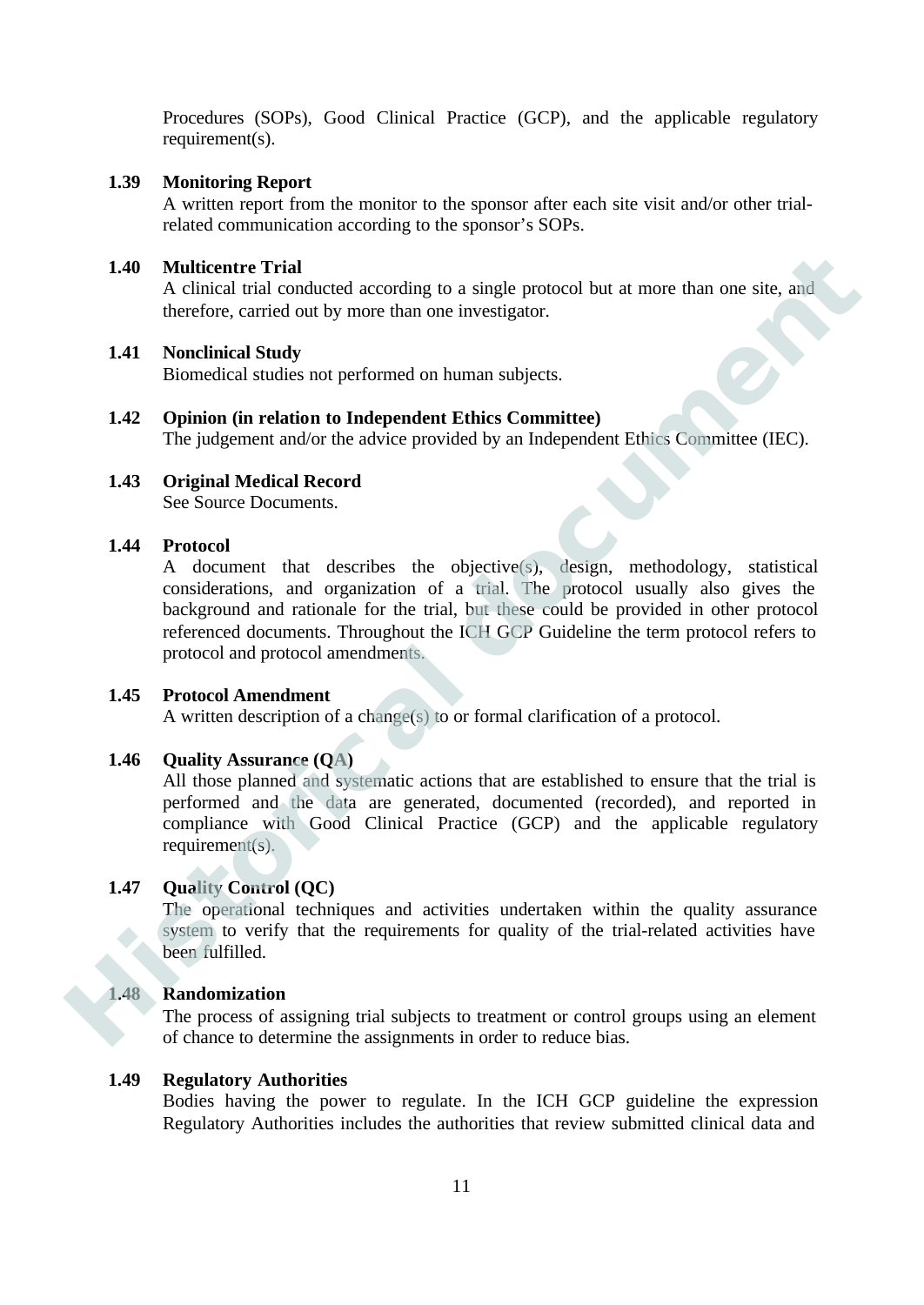those that conduct inspections (see 1.29). These bodies are sometimes referred to as competent authorities.

### **1.50 Serious Adverse Event (SAE) or Serious Adverse Drug Reaction (Serious ADR)**

Any untoward medical occurrence that at any dose:

- results in death,
- is life-threatening,
- requires inpatient hospitalization or prolongation of existing hospitalization,
- results in persistent or significant disability/incapacity,

or

- is a congenital anomaly/birth defect

(see the ICH Guideline for Clinical Safety Data Management: Definitions and Standards for Expedited Reporting).

### **1.51 Source Data**

All information in original records and certified copies of original records of clinical findings, observations, or other activities in a clinical trial necessary for the reconstruction and evaluation of the trial. Source data are contained in source documents (original records or certified copies).

### **1.52 Source Documents**

Original documents, data, and records (e.g., hospital records, clinical and office charts, laboratory notes, memoranda, subjects' diaries or evaluation checklists, pharmacy dispensing records, recorded data from automated instruments, copies or transcriptions certified after verification as being accurate copies, microfiches, photographic negatives, microfilm or magnetic media, x-rays, subject files, and records kept at the pharmacy, at the laboratories and at medico-technical departments involved in the clinical trial). - requires inputient hospitalization or prolongation of existing bospitalization,<br>
- results in peristent or significant disability<br>
faces the CM Society Data Management: Definitions and<br>
- is a congenital anomaly<br>brint d

### **1.53 Sponsor**

An individual, company, institution, or organization which takes responsibility for the initiation, management, and/or financing of a clinical trial.

### **1.54 Sponsor-Investigator**

An individual who both initiates and conducts, alone or with others, a clinical trial, and under whose immediate direction the investigational product is administered to, dispensed to, or used by a subject. The term does not include any person other than an individual (e.g., it does not include a corporation or an agency). The obligations of a sponsor-investigator include both those of a sponsor and those of an investigator.

### **1.55 Standard Operating Procedures (SOPs)**

Detailed, written instructions to achieve uniformity of the performance of a specific function.

### **1.56 Subinvestigator**

Any individual member of the clinical trial team designated and supervised by the investigator at a trial site to perform critical trial-related procedures and/or to make important trial-related decisions (e.g., associates, residents, research fellows). See also Investigator.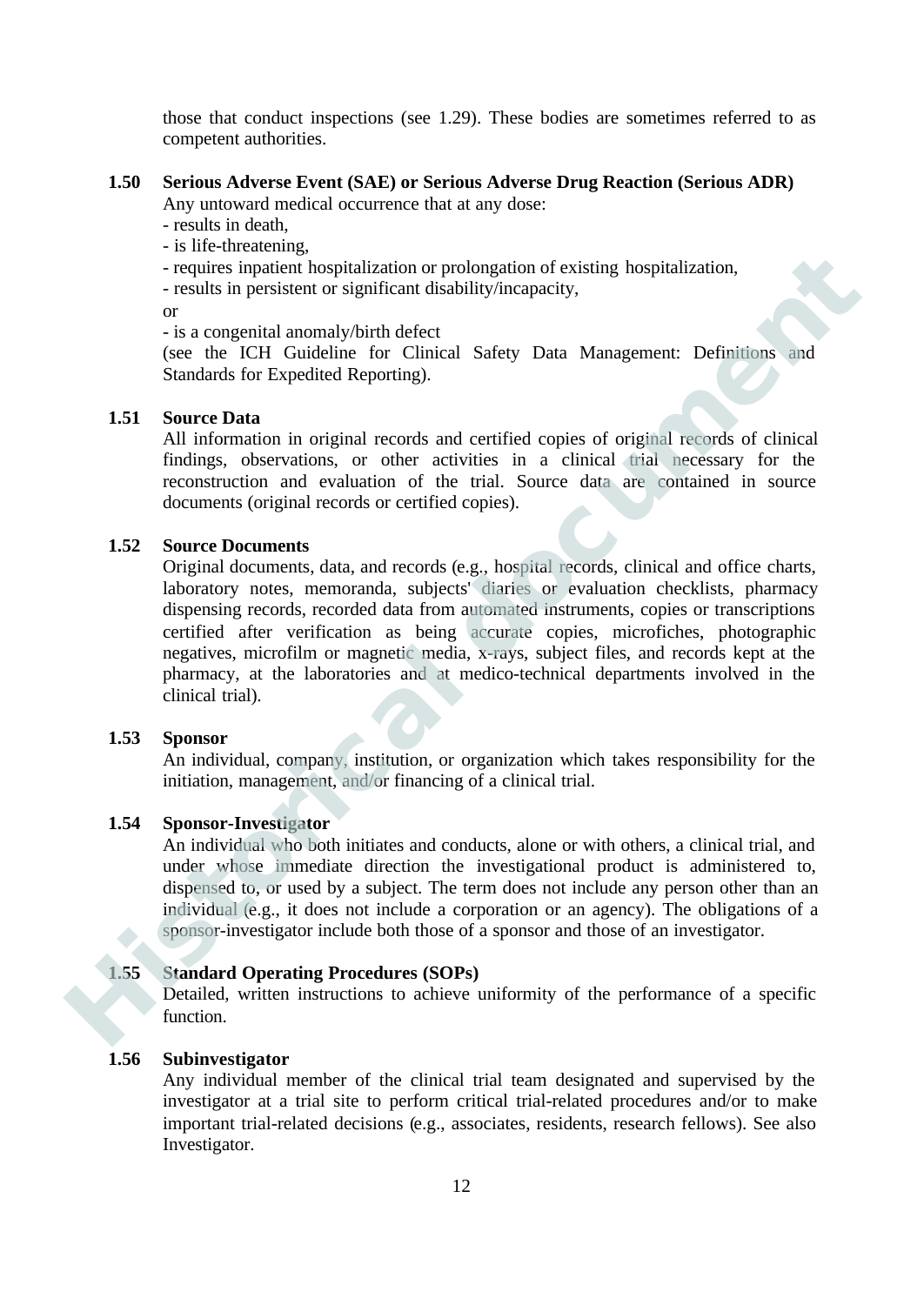### **1.57 Subject/Trial Subject**

An individual who participates in a clinical trial, either as a recipient of the investigational product(s) or as a control.

### **1.58 Subject Identification Code**

A unique identifier assigned by the investigator to each trial subject to protect the subject's identity and used in lieu of the subject's name when the investigator reports adverse events and/or other trial related data.

### **1.59 Trial Site**

The location(s) where trial-related activities are actually conducted.

### **1.60 Unexpected Adverse Drug Reaction**

An adverse reaction, the nature or severity of which is not consistent with the applicable product information (e.g., Investigator's Brochure for an unapproved investigational product or package insert/summary of product characteristics for an approved product) (see the ICH Guideline for Clinical Safety Data Management: Definitions and Standards for Expedited Reporting).

### **1.61 Vulnerable Subjects**

Individuals whose willingness to volunteer in a clinical trial may be unduly influenced by the expectation, whether justified or not, of benefits associated with participation, or of a retaliatory response from senior members of a hierarchy in case of refusal to participate. Examples are members of a group with a hierarchical structure, such as medical, pharmacy, dental, and nursing students, subordinate hospital and laboratory personnel, employees of the pharmaceutical industry, members of the armed forces, and persons kept in detention. Other vulnerable subjects include patients with incurable diseases, persons in nursing homes, unemployed or impoverished persons, patients in emergency situations, ethnic minority groups, homeless persons, nomads, refugees, minors, and those incapable of giving consent. subject's identity and used in lieu of the subject's name when the investigator reports<br>adverse veents and/or other trial related data.<br>
1.59 Trial Site<br>
The location(s) where trial-related activities are actually conducte

### **1.62 Well-being (of the trial subjects)**

The physical and mental integrity of the subjects participating in a clinical trial.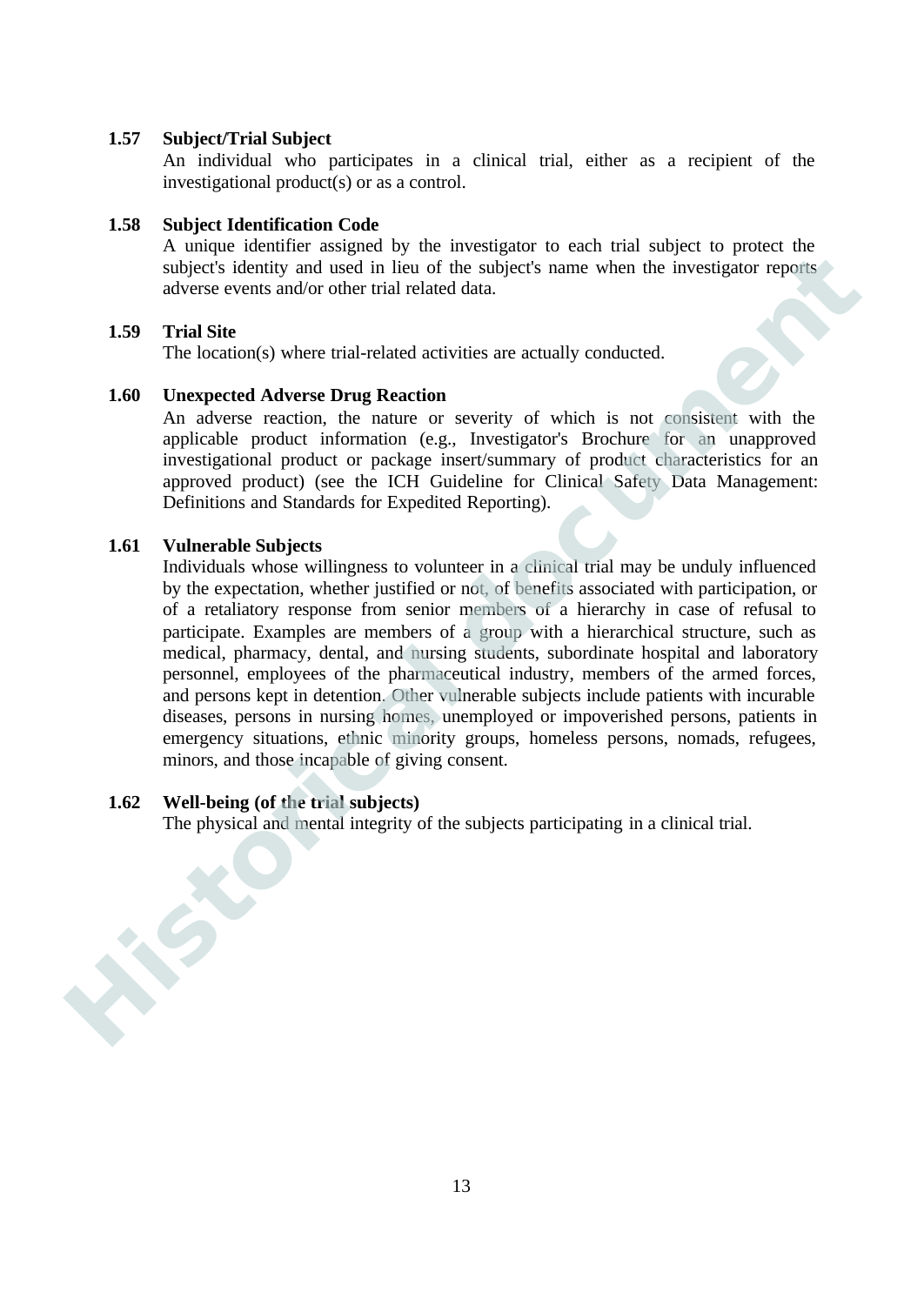### <span id="page-13-0"></span>**2. THE PRINCIPLES OF ICH GCP**

- 2.1 Clinical trials should be conducted in accordance with the ethical principles that have their origin in the Declaration of Helsinki, and that are consistent with GCP and the applicable regulatory requirement(s).
- **2.2** Before a trial is initiated, foreseeable risks and inconveniences should be weighed against the anticipated benefit for the individual trial subject and society. A trial should be initiated and continued only if the anticipated benefits justify the risks.
- **2.3** The rights, safety, and well-being of the trial subjects are the most important considerations and hould prevail over interests of science and society.
- **2.4** The available nonclinical and clinical information on an investigational product should be adequate to support the proposed clinical trial.
- **2.5** Clinical trials should be scientifically sound, and described in a clear, detailed protocol.
- **2.6** A trial should be conducted in compliance with the protocol that has received prior institutional review board (IRB)/independent ethics committee (IEC) approval/favourable opinion.
- **2.7** The medical care given to, and medical decisions made on behalf of, subjects should always be the responsibility of a qualified physician or, when appropriate, of a qualified dentist.
- **2.8** Each individual involved in conducting a trial should be qualified by education, training, and experience to perform his or her respective task(s).
- **2.9** Freely given informed consent should be obtained from eve ry subject prior to clinical trial participation.
- **2.10** All clinical trial information should be recorded, handled, and stored in a way that allows its accurate reporting, interpretation and verification.
- **2.11** The confidentiality of records that could identify subjects should be protected, respecting the privacy and confidentiality rules in accordance with the applicable regulatory requirement(s).
- **2.12** Investigational products should be manufactured, handled, and stored in accordance with applicable good manufacturing practice (GMP). They should be used in accordance with the approved protocol. agains the anticipated benefit for the individual trial subject and society. A trial should<br>be initiated and continued only if the anticipated benefits justify the risks.<br>
2.3 The rights, safety, and well-being of the tri
	- **2.13** Systems with procedures that assure the quality of every aspect of the trial should be implemented.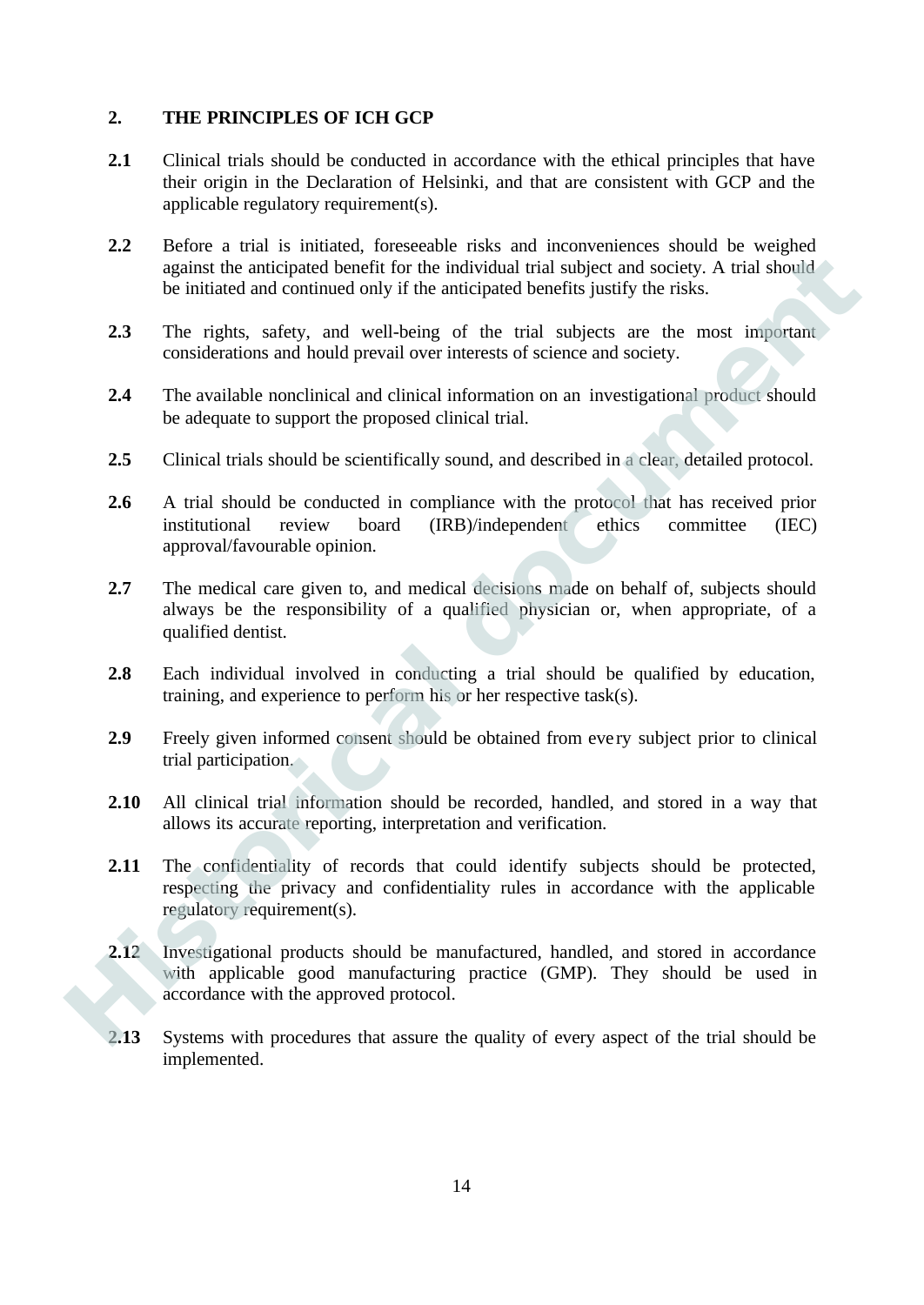### <span id="page-14-0"></span>**3. INSTITUTIONAL REVIEW BOARD/INDEPENDENT ETHICS COMMITTEE (IRB/IEC)**

### *THIS SECTION HAS NOT BEEN REPRODUCED*

*\* TGA comment: The Therapeutic Goods Act 1989 defines an ethics committee as a committee constituted and operating in accordance with guidelines issued by the National Health and Medical Research Council as in force from time to time; and which has notified its existence to the Australian Health Ethics Committee established under the National Health and Medical Research Council Act 1992. The responsibilities, composition, function, operations, procedural and record keeping requirements for Human Research Ethics Committees in Australia are set out in the NHMRC National Statement on Ethical Conduct in Research Involving Humans.* Health ratch-delical Research Council axis force from time to time; and which has notelfed its<br>neutrinon testing and Medical document and Medical document and Medical document<br>and Medical Research Council Act 1992. The re

### **4. INVESTIGATOR**

### **4.1 Investigator's Qualifications and Agreements**

- 4.1.1 The investigator(s) should be qualified by education, training, and experience to assume responsibility for the proper conduct of the trial, should meet all the qualifications specified by the applicable regulatory requirement(s), and should provide evidence of such qualifications through up-to-date curriculum vitae and/or other relevant documentation requested by the sponsor, the IRB/IEC, and/or the regulatory authority(ies).
- 4.1.2 The investigator should be thoroughly familiar with the appropriate use of the investigational product(s), as described in the protocol, in the current Investigator's Brochure, in the product information and in other information sources provided by the sponsor.
- 4.1.3 The investigator should be aware of, and should comply with, GCP and the applicable regulatory requirements.
- 4.1.4 The investigator/institution should permit monitoring and auditing by the sponsor, and inspection by the appropriate regulatory authority(ies).
- 4.1.5 The investigator should maintain a list of appropriately qualified persons to whom the investigator has delegated significant trial-related duties.

### **4.2 Adequate Resources**

- 4.2.1 The investigator should be able to demonstrate (e.g., based on retrospective data) a potential for recruiting the required number of suitable subjects within the agreed recruitment period.
- 4.2.2 The investigator should have sufficient time to properly conduct and complete the trial within the agreed trial period.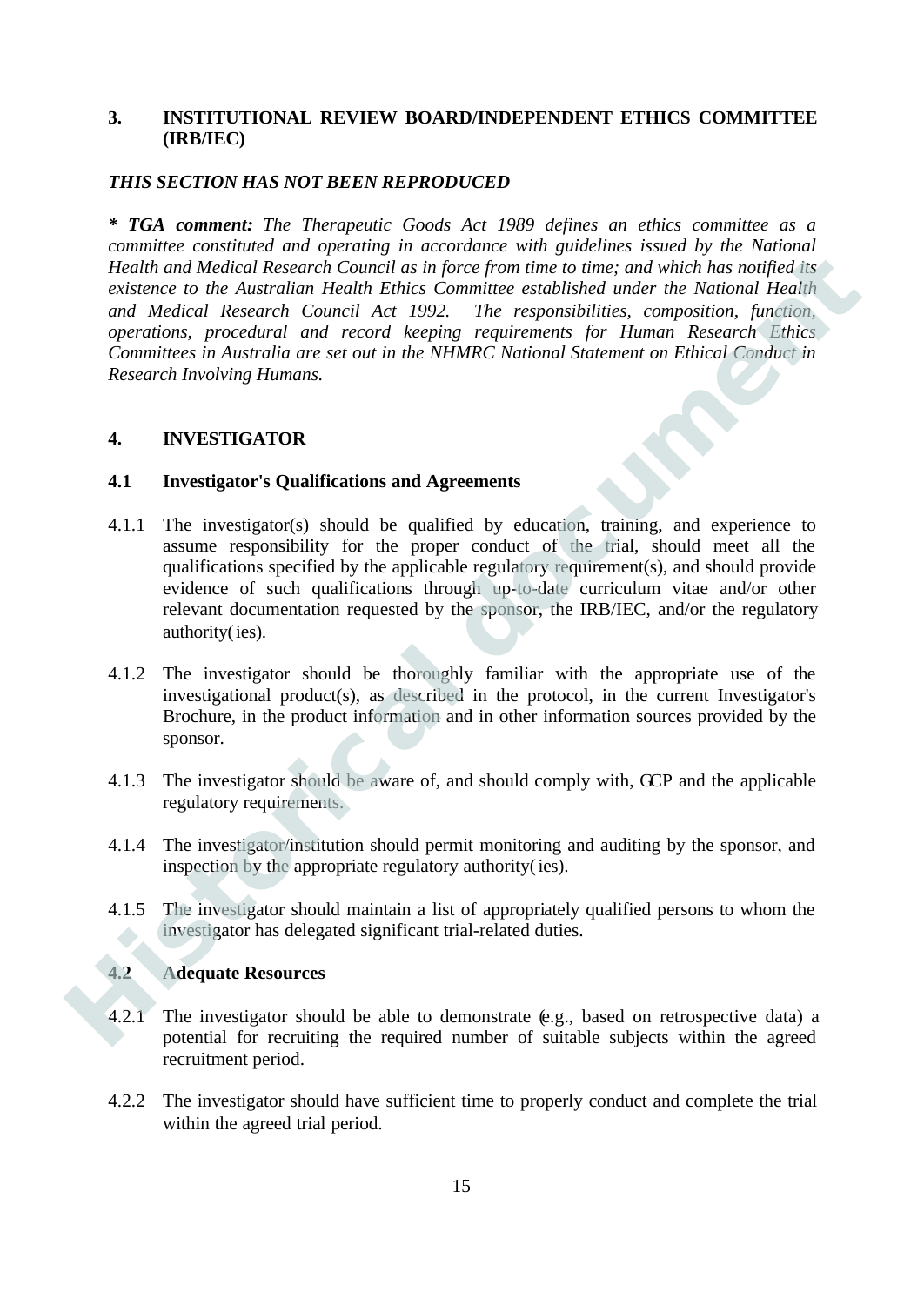- 4.2.3 The investigator should have available an adequate number of qualified staff and adequate facilities for the foreseen duration of the trial to conduct the trial properly and safely.
- 4.2.4 The investigator should ensure that all persons assisting with the trial are adequately informed about the protocol, the investigational product(s), and their trial-related duties and functions.

### **4.3 Medical Care of Trial Subjects**

- 4.3.1 A qualified physician (or dentist, when appropriate), who is an investigator or a subinvestigator for the trial, should be responsible for all trial-related medical (or dental) decisions.
- 4.3.2 During and following a subject's participation in a trial, the investigator/institution should ensure that adequate medical care is provided to a subject for any adverse events, including clinically significant laboratory values, related to the trial. The investigator/institution should inform a subject when medical care is needed for intercurrent illness(es) of which the investigator becomes aware.
- 4.3.3 It is recommended that the investigator inform the subject's primary physician about the subject's participation in the trial if the subject has a primary physician and if the subject agrees to the primary physician being informed.
- 4.3.4 Although a subject is not obliged to give his/her reason(s) for withdrawing prematurely from a trial, the investigator should make a reasonable effort to ascertain the reason(s), while fully respecting the subject's rights.

### **4.4 Communication with IRB/IEC**

- 4.4.1 Before initiating a trial, the investigator/institution should have written and dated approval/favourable opinion from the IRB/IEC for the trial protocol, written informed consent form, consent form updates, subject recruitment procedures (e.g., advertisements), and any other written information to be provided to subjects.
- 4.4.2 As part of the investigator's/institution's written application to the IRB/IEC, the investigator/institution should provide the IRB/IEC with a current copy of the Investigator's Brochure. If the Investigator's Brochure is updated during the trial, the investigator/institution should supply a copy of the updated Investigator's Brochure to the IRB/IEC. **4.3 Medical Care of Trial Subjects**<br> **4.3.1 A qualified** physician (or dentist, when appropriate), who is an investigator or sub-<br>
investigator for the trial, should be responsible for all trial-related medical (or denti
	- 4.4.3 During the trial the investigator/institution should provide to the IRB/IEC all documents subject to review.

### **4.5 Compliance with Protocol**

4.5.1 The investigator/institution should conduct the trial in compliance with the protocol agreed to by the sponsor and, if required, by the regulatory authority(ies) and which was given approval/favourable opinion by the IRB/IEC. The investigator/institution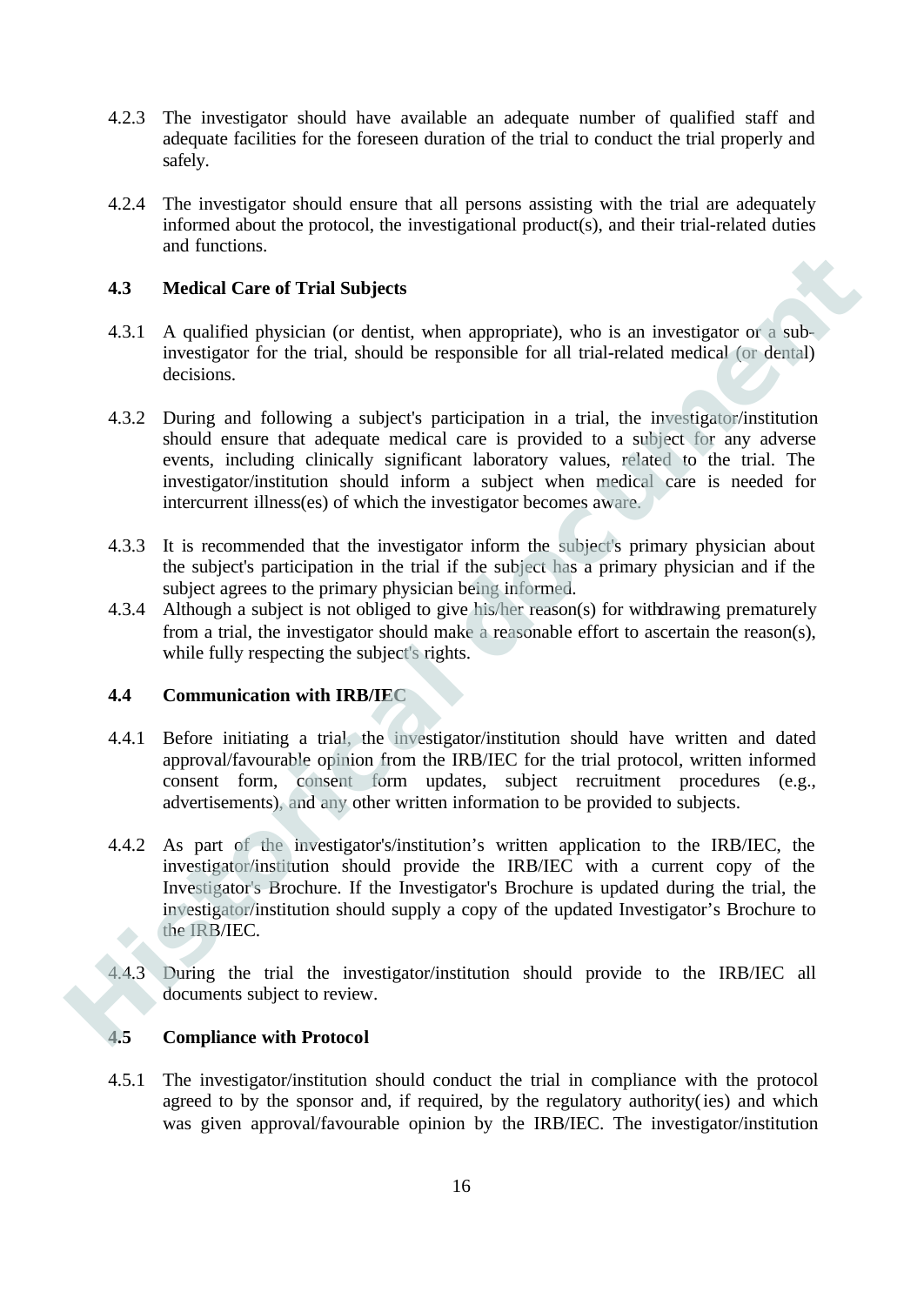and the sponsor should sign the protocol, or an alternative contract, to confirm agreement.

- 4.5.2 The investigator should not implement any deviation from, or changes of the protocol without agreement by the sponsor and prior review and documented approval/favourable opinion from the IRB/IEC of an amendment, except where necessary to eliminate an immediate hazard(s) to trial subjects, or when the change(s) involves only logistical or administrative aspects of the trial (e.g., change in monitor(s), change of telephone number(s)).
- 4.5.3 The investigator, or person designated by the investigator, should document and explain any deviation from the approved protocol.
- 4.5.4 The investigator may implement a deviation from, or a change of, the protocol to eliminate an immediate hazard(s) to trial subjects without prior IRB/IEC approval/favourable opinion. As soon as possible, the implemented deviation or change, the reasons for it, and, if appropriate, the proposed protocol amendment(s) should be submitted:
	- (a) to the IRB/IEC for review and approval/favourable opinion,
	- (b) to the sponsor for agreement and, if required,
	- (c) to the regulatory authority(ies).

### **4.6 Investigational Product(s)**

- 4.6.1 Responsibility for investigational product(s) accountability at the trial site(s) rests with the investigator/institution.
- 4.6.2 Where allowed/required, the investigator/institution may/should assign some or all of the investigator's/institution's duties for investigational product(s) accountability at the trial site(s) to an appropriate pharmacist or another appropriate individual who is under the supervision of the investigator/institution.
- 4.6.3 The investigator/institution and/or a pharmacist or other appropriate individual, who is designated by the investigator/institution, should maintain records of the product's delivery to the trial site, the inventory at the site, the use by each subject, and the return to the sponsor or alternative disposition of unused product(s). These records should include dates, quantities, batch/serial numbers, expiration dates (if applicable), and the unique code numbers assigned to the investigational product(s) and trial subjects. Investigators should maintain records that document adequately that the subjects were provided the doses specified by the protocol and reconcile all investigational product(s) received from the sponsor. involves only logistical or administrative aspects of the trial (e.g., change in monitor(s)<br>
change of telephone number(s)).<br>
4.5.3 The investigator, or person designated by the investigator, should document and<br>
explain
	- 4.6.4 The investigational product(s) should be stored as specified by the sponsor (see 5.13.2) and 5.14.3) and in accordance with applicable regulatory requirement(s).
	- 4.6.5 The investigator should ensure that the investigational product(s) are used only in accordance with the approved protocol.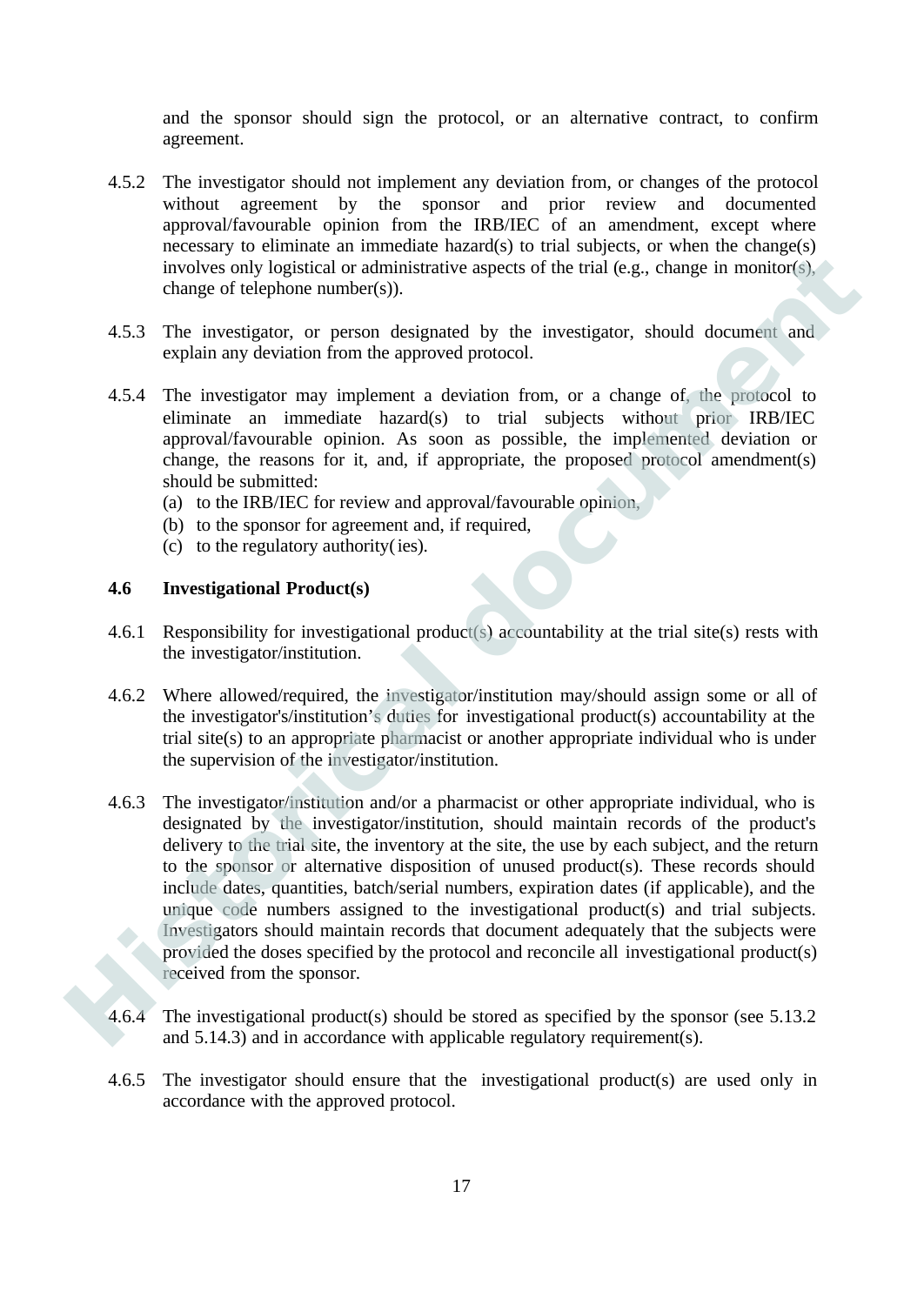4.6.6 The investigator, or a person designated by the investigator/institution, should explain the correct use of the investigational product(s) to each subject and should check, at intervals appropriate for the trial, that each subject is following the instructions properly.

### **4.7 Randomization Procedures and Unblinding**

The investigator should follow the trial's randomization procedures, if any, and should ensure that the code is broken only in accordance with the protocol. If the trial is blinded, the investigator should promptly document and explain to the sponsor any premature unblinding (e.g., accidental unblinding, unblinding due to a serious adverse event) of the investigational product(s).

### **4.8 Informed Consent of Trial Subjects**

- 4.8.1 In obtaining and documenting informed consent, the investigator should comply with the applicable regulatory requirement(s), and should adhere to GCP and to the ethical principles that have their origin in the Declaration of Helsinki. Prior to the beginning of the trial, the investigator should have the IRB/IEC's written approval/favourable opinion of the written informed consent form and any other written information to be provided to subjects.
- 4.8.2 The written informed consent form and any other written information to be provided to subjects should be revised whenever important new information becomes available that may be relevant to the subject's consent. Any revised written informed consent form, and written information should receive the IRB/IEC's approval/favourable opinion in advance of use. The subject or the subject's legally acceptable representative should be informed in a timely manner if new information becomes available that may be relevant to the subject's willingness to continue participation in the trial. The communication of this information should be documented. The investigate should follow the trial's mathemation procedures. If any, and should<br>meanter that the code is broken only in accordance with the protocol. If the trial is<br>binded, the investigate should promptly document a
	- 4.8.3 Neither the investigator, nor the trial staff, should coerce or unduly influence a subject to participate or to continue to participate in a trial.
	- 4.8.4 None of the oral and written information concerning the trial, including the written informed consent form, should contain any language that causes the subject or the subject's legally acceptable representative to waive or to appear to waive any legal rights, or that releases or appears to release the investigator, the institution, the sponsor, or their agents from liability for negligence.
	- 4.8.5 The investigator, or a person designated by the investigator, should fully inform the subject or, if the subject is unable to provide informed consent, the subject's legally acceptable representative, of all pertinent aspects of the trial including the written information and the approval/ favourable opinion by the IRB/IEC.
	- 4.8.6 The language used in the oral and written information about the trial, including the written informed consent form, should be as non-technical as practical and should be understandable to the subject or the subject's legally acceptable representative and the impartial witness, where applicable.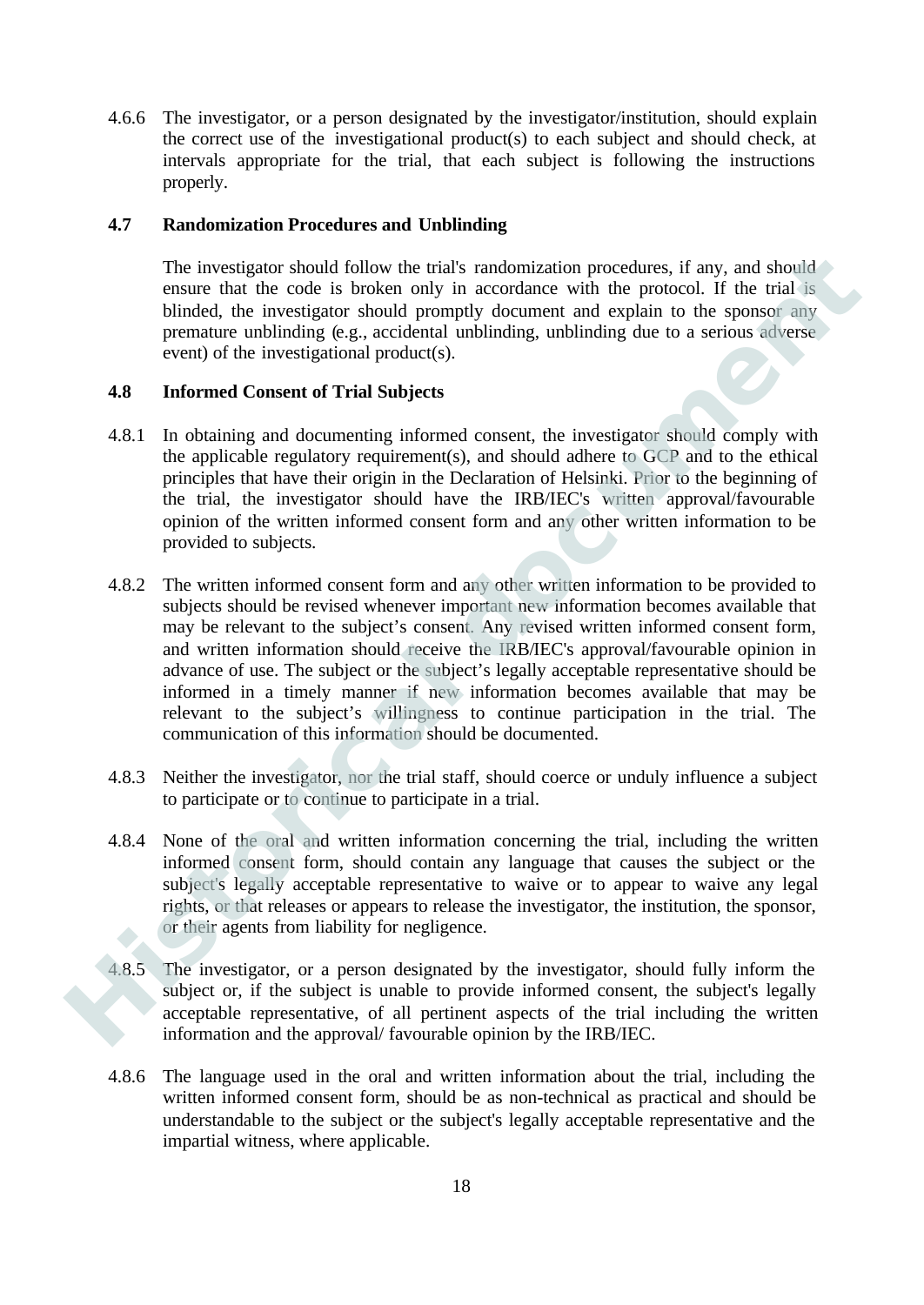- 4.8.7 Before informed consent may be obtained, the investigator, or a person designated by the investigator, should provide the subject or the subject's legally acceptable representative ample time and opportunity to inquire about details of the trial and to decide whether or not to participate in the trial. All questions about the trial should be answered to the satisfaction of the subject or the subject's legally acceptable representative.
- 4.8.8 Prior to a subject's participation in the trial, the written informed consent form should be signed and personally dated by the subject or by the subject's legally acceptable representative, and by the person who conducted the informed consent discussion.
- 4.8.9 If a subject is unable to read or if a legally acceptable representative is unable to read, an impartial witness should be present during the entire informed consent discussion. After the written informed consent form and any other written information to be provided to subjects, is read and explained to the subject or the subject's legally acceptable representative, and after the subject or the subject's legally acceptable representative has orally consented to the subject's participation in the trial and, if capable of doing so, has signed and personally dated the informed consent form, the witness should sign and personally date the consent form. By signing the consent form, the witness attests that the information in the consent form and any other written information was accurately explained to, and apparently understood by, the subject or the subject's legally acceptable representative, and that informed consent was freely given by the subject or the subject's legally acceptable representative. 4.8.8 Proto to a subject's participation in the trial, the written informed consent form about<br>1 To a signed and personally dated by the subject or by the subject's legally acceptable<br>representative, and by the person who
	- 4.8.10 Both the informed consent discussion and the written informed consent form and any other written information to be provided to subjects should include explanations of the following:
		- (a) That the trial involves research.
		- (b) The purpose of the trial.
		- (c) The trial treatment(s) and the probability for random assignment to each treatment.
		- (d) The trial procedures to be followed, including all invasive procedures.
		- (e) The subject's responsibilities.
		- (f) Those aspects of the trial that are experimental.
		- (g) The reasonably foreseeable risks or inconveniences to the subject and, when applicable, to an embryo, fetus, or nursing infant.
		- (h) The reasonably expected benefits. When there is no intended clinical benefit to the subject, the subject should be made aware of this.
		- (i) The alternative procedure(s) or course(s) of treatment that may be available to the subject, and their important potential benefits and risks.
		- (j) The compensation and/or treatment available to the subject in the event of trialrelated injury.
		- (k) The anticipated prorated payment, if any, to the subject for participating in the trial.
		- (l) The anticipated expenses, if any, to the subject for participating in the trial.
		- (m) That the subject's participation in the trial is voluntary and that the subject may refuse to participate or withdraw from the trial, at any time, without penalty or loss of benefits to which the subject is otherwise entitled.
		- (n) That the monitor(s), the auditor(s), the IRB/IEC, and the regulatory authority(ies) will be granted direct access to the subject's original medical records for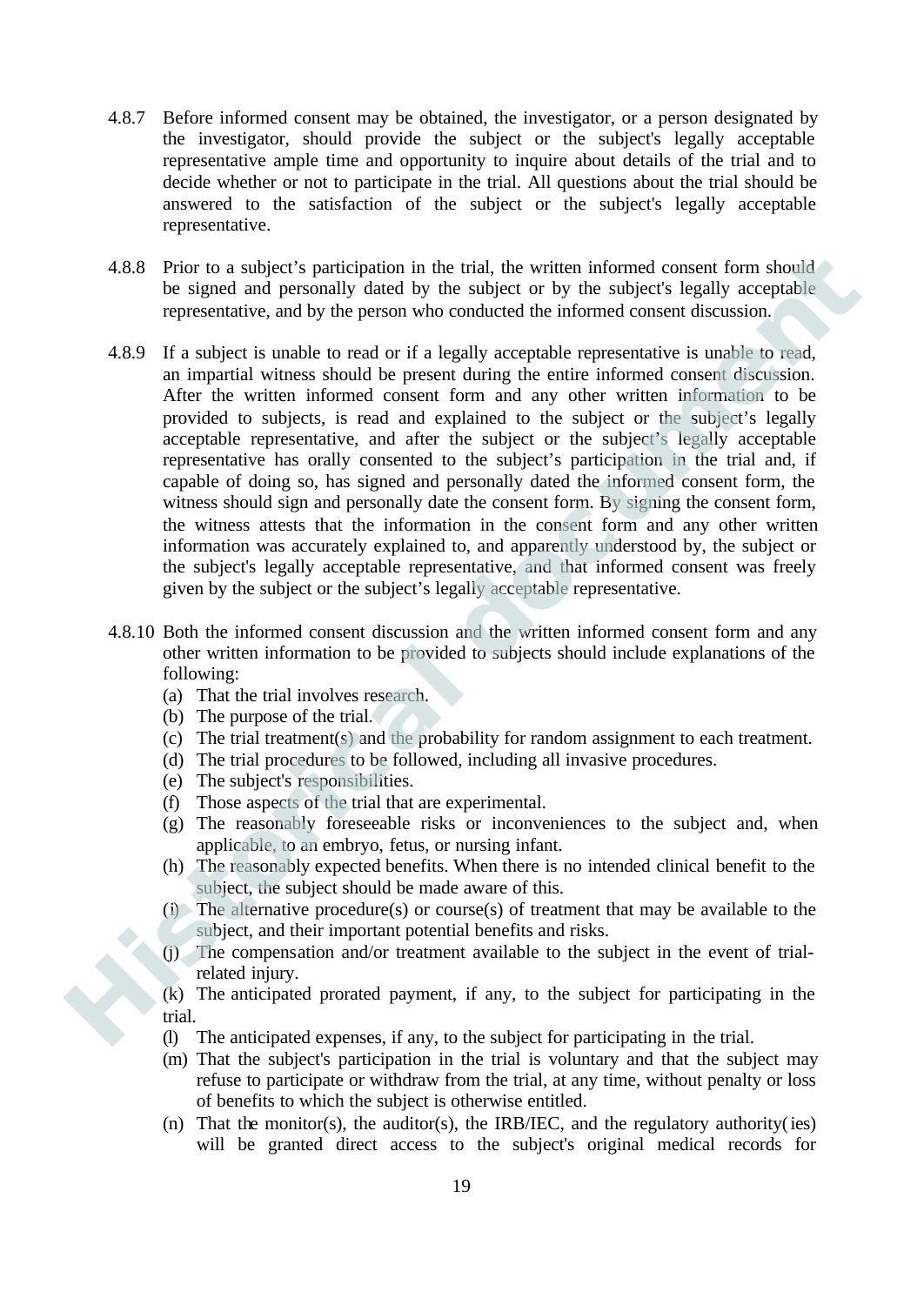verification of clinical trial procedures and/or data, without violating the confidentiality of the subject, to the extent permitted by the applicable laws and regulations and that, by signing a written informed consent form, the subject or the subject's legally acceptable representative is authorizing such access.

- (o) That records identifying the subject will be kept confidential and, to the extent permitted by the applicable laws and/or regulations, will not be made publicly available. If the results of the trial are published, the subject's identity will remain confidential.
- (p) That the subject or the subject's legally acceptable representative will be informed in a timely manner if information becomes available that may be relevant to the subject's willingness to continue participation in the trial.
- (q) The person(s) to contact for further information regarding the trial and the rights of trial subjects, and whom to contact in the event of trial-related injury.
- (r) The foreseeable circumstances and/or reasons under which the subject's participation in the trial may be terminated.
- (s) The expected duration of the subject's participation in the trial.
- (t) The approximate number of subjects involved in the trial.
- 4.8.11 Prior to participation in the trial, the subject or the subject's legally acceptable representative should receive a copy of the signed and dated written informed consent form and any other written information provided to the subjects. During a subject's participation in the trial, the subject or the subject's legally acceptable representative should receive a copy of the signed and dated consent form updates and a copy of any amendments to the written information provided to subjects. confidential.<br>
(a) That the subject or the subjects legally acceptable representative will be informed<br>
in a time/y manner if information becomes available that may be relevant to the<br>
subjects willingness to continue par
	- 4.8.12 When a clinical trial (therapeutic or non-therapeutic) includes subjects who can only be enrolled in the trial with the consent of the subject's legally acceptable representative (e.g., minors, or patients with severe dementia), the subject should be informed about the trial to the extent compatible with the subject's understanding and, if capable, the subject should sign and personally date the written informed consent.

*\*TGA comment: More detailed information about requirements for obtaining informed consent in special cases can be found in the NHMRC National Statement on Ethical Conduct in Research Involving Humans, as follows: children (section 4); persons with intellectual or mental impairment (section 5); persons highly dependent on medical care (section 6) and persons in dependent or unequal relationships (section 7).*

- 4.8.13 Except as described in 4.8.14, a non-therapeutic trial (i.e. a trial in which there is no anticipated direct clinical benefit to the subject), should be conducted in subjects who personally give consent and who sign and date the written informed consent form.
- 4.8.14 Non-therapeutic trials may be conducted in subjects with consent of a legally acceptable representative provided the following conditions are fulfilled:
	- (a) The objectives of the trial can not be met by means of a trial in subjects who can give informed consent personally.
	- (b) The foreseeable risks to the subjects are low.
	- (c) The negative impact on the subject's well-being is minimized and low.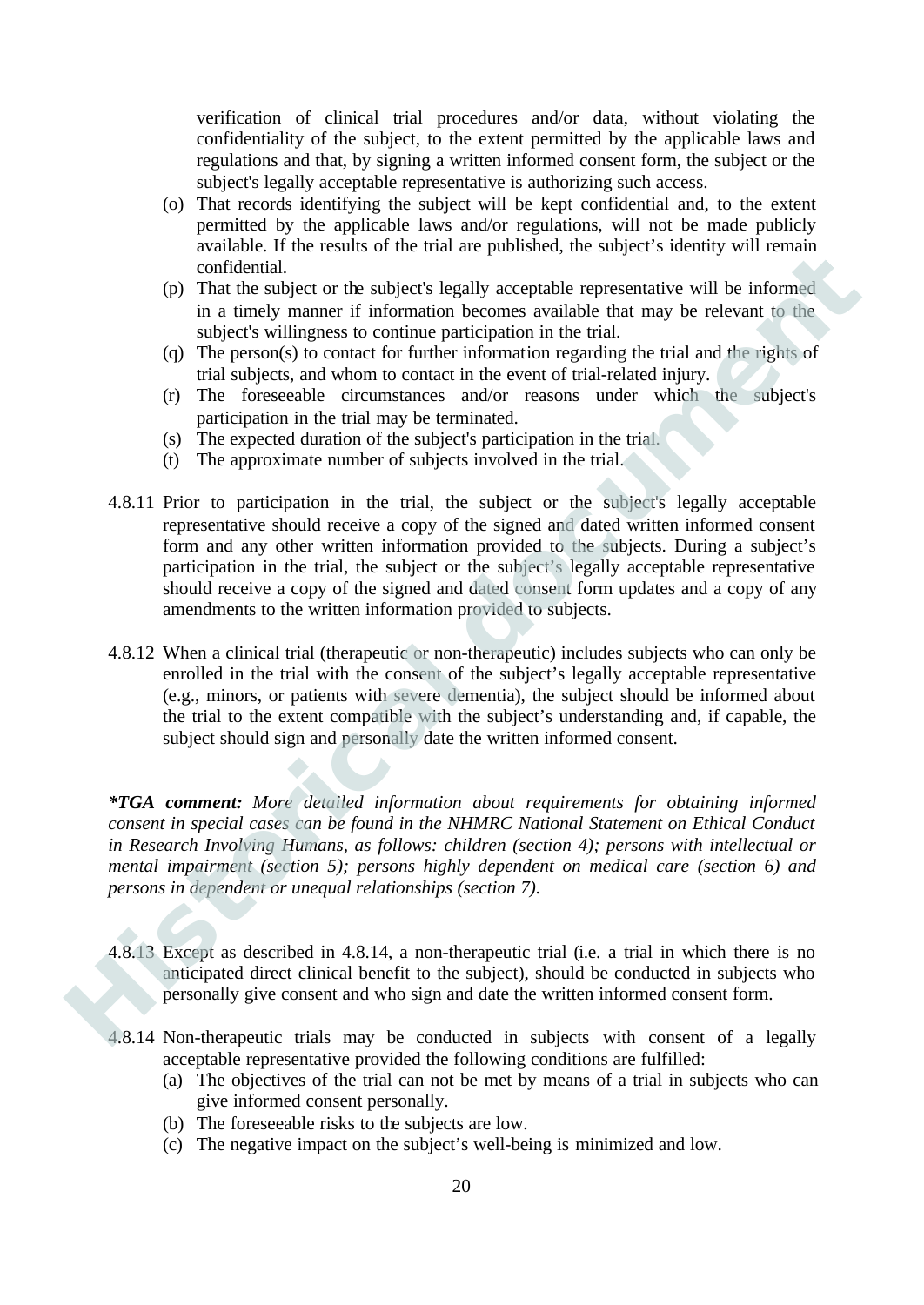- (d) The trial is not prohibited by law.
- (e) The approval/favourable opinion of the IRB/IEC is expressly sought on the inclusion of such subjects, and the written approval/ favourable opinion covers this aspect.

Such trials, unless an exception is justified, should be conducted in patients having a disease or condition for which the investigational product is intended. Subjects in these trials should be particularly closely monitored and should be withdrawn if they appear to be unduly distressed.

4.8.15 In emergency situations, when prior consent of the subject is not possible, the consent of the subject's legally acceptable representative, if present, should be requested. When prior consent of the subject is not possible, and the subject's legally acceptable representative is not available, enrolment of the subject should require measures described in the protocol and/or elsewhere, with documented approval/favourable opinion by the IRB/IEC, to protect the rights, safety and well-being of the subject and to ensure compliance with applicable regulatory requirements. The subject or the subject's legally acceptable representative should be informed about the trial as soon as possible and consent to continue and other consent as appropriate (see 4.8.10) should be requested. trials should be particularly closely monitored and should be withdrawn if they appear<br>to be unduly distressed.<br>
4.8.15 In emergency situations, when prior consent of the subject is not possible, the consent<br>
of the subje

### **4.9 Records and Reports**

- 4.9.1 The investigator should ensure the accuracy, completeness, legibility, and timeliness of the data reported to the sponsor in the CRFs and in all required reports.
- 4.9.2 Data reported on the CRF, that are derived from source documents, should be consistent with the source documents or the discrepancies should be explained.
- 4.9.3 Any change or correction to a CRF should be dated, initialed, and explained (if necessary) and should not obscure the original entry (i.e. an audit trail should be maintained); this applies to both written and electronic changes or corrections (see 5.18.4 (n)). Sponsors should provide guidance to investigators and/or the investigators' designated representatives on making such corrections. Sponsors should have written procedures to assure that changes or corrections in CRFs made by sponsor's designated representatives are documented, are necessary, and are endorsed by the investigator. The investigator should retain records of the changes and corrections.
- 4.9.4 The investigator/institution should maintain the trial documents as specified in Essential Documents for the Conduct of a Clinical Trial (see 8.) and as required by the applicable regulatory requirement(s). The investigator/institution should take measures to prevent accidental or premature destruction of these documents.
- 4.9.5 Essential documents should be retained until at least 2 years after the last approval of a marketing application in an ICH region and until there are no pending or contemplated marketing applications in an ICH region or at least 2 years have elapsed since the formal discontinuation of clinical development of the investigational product. These documents should be retained for a longer period however if required by the applicable regulatory requirements or by an agreement with the sponsor. It is the responsibility of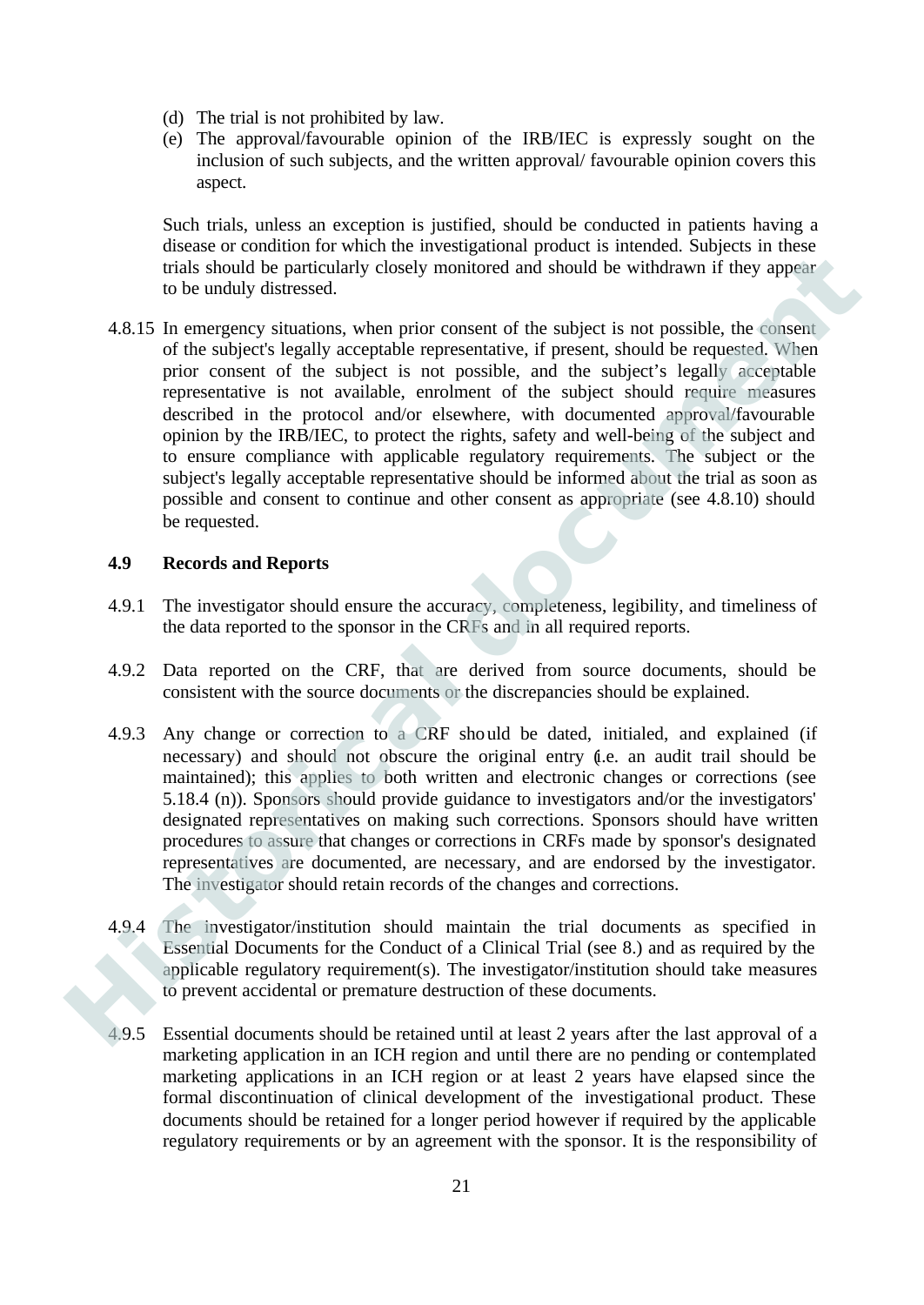the sponsor to inform the investigator/institution as to when these documents no longer need to be retained (see 5.5.12).

- 4.9.6 The financial aspects of the trial should be documented in an agreement between the sponsor and the investigator/institution.
- 4.9.7 Upon request of the monitor, auditor, IRB/IEC, or regulatory authority, the investigator/institution should make available for direct access all requested trialrelated records.

### **4.10 Progress Reports**

- 4.10.1 The investigator should submit written summaries of the trial status to the IRB/IEC annually, or more frequently, if requested by the IRB/IEC.
- 4.10.2 The investigator should promptly provide written reports to the sponsor, the IRB/IEC (see 3.3.8) and, where applicable, the institution on any changes significantly affecting the conduct of the trial, and/or increasing the risk to subjects.

### **4.11 Safety Reporting**

- 4.11.1 All serious adverse events (SAEs) should be reported immediately to the sponsor except for those SAEs that the protocol or other document (e.g., Investigator's Brochure) identifies as not needing immediate reporting. The immediate reports should be followed promptly by detailed, written reports. The immediate and follow-up reports should identify subjects by unique code numbers assigned to the trial subjects rather than by the subjects' names, personal identification numbers, and/or addresses. The investigator should also comply with the applicable regulatory requirement(s) related to the reporting of unexpected serious adverse drug reactions to the regulatory authority(ies) and the IRB/IEC. investigatorimittinon should make available for direct access all requested trial-<br>
related records.<br>
4.10 Progress Reports<br>
4.10.1 The investigator should submit written summaries of the trial status to the IRB/HC<br>
4.10.1
	- 4.11.2 Adverse events and/or laboratory abnormalities identified in the protocol as critical to safety evaluations should be reported to the sponsor according to the reporting requirements and within the time periods specified by the sponsor in the protocol.
	- 4.11.3 For reported deaths, the investigator should supply the sponsor and the IRB/IEC with any additional requested information (e.g., autopsy reports and terminal medical reports).

### **4.12 Premature Termination or Suspension of a Trial**

If the trial is prematurely terminated or suspended for any reason, the investigator/institution should promptly inform the trial subjects, should assure appropriate therapy and follow-up for the subjects, and, where required by the applicable regulatory requirement(s), should inform the regulatory authority(ies). In addition:

4.12.1 If the investigator terminates or suspends a trial without prior agreement of the sponsor, the investigator should inform the institution where applicable, and the investigator/institution should promptly inform the sponsor and the IRB/IEC, and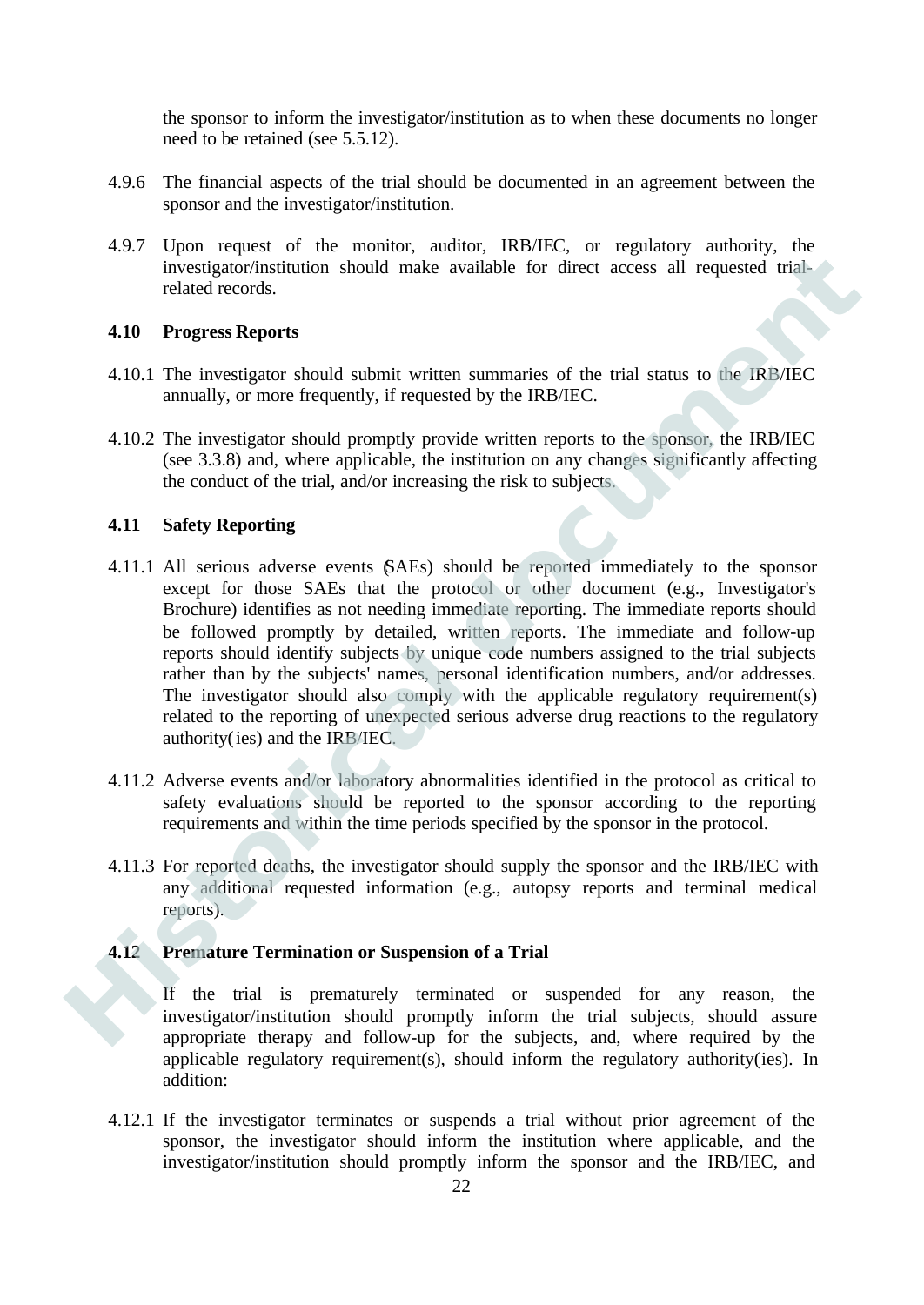<span id="page-22-0"></span>should provide the sponsor and the IRB/IEC a detailed written explanation of the termination or suspension.

- 4.12.2 If the sponsor terminates or suspends a trial (see 5.21), the investigator should promptly inform the institution where applicable and the investigator/institution should promptly inform the IRB/IEC and provide the IRB/IEC a detailed written explanation of the termination or suspension.
- 4.12.3 If the IRB/IEC terminates or suspends its approval/favourable opinion of a trial (see 3.1.2 and 3.3.9), the investigator should inform the institution where applicable and the investigator/institution should promptly notify the sponsor and provide the sponsor with a detailed written explanation of the termination or suspension.

### **4.13 Final Report(s) by Investigator**

Upon completion of the trial, the investigator, where applicable, should inform the institution; the investigator/institution should provide the IRB/IEC with a summary of the trial's outcome, and the regulatory authority(ies) with any reports required.

### **5. SPONSOR**

### **5.1 Quality Assurance and Quality Control**

- 5.1.1 The sponsor is responsible for implementing and maintaining quality assurance and quality control systems with written SOPs to ensure that trials are conducted and data are generated, documented (recorded), and reported in compliance with the protocol, GCP, and the applicable regulatory requirement(s). 4.12.3 If the IRB/IEC terminates or suspends its approval/favourable optimon of a trial (see<br>
3.1.2 and 3.30), he investigate should inform the institution where aplicable and the<br>
investigate formulation should promptly
	- 5.1.2 The sponsor is responsible for securing agreement from all involved parties to ensure direct access (see 1.21) to all trial related sites, source data/documents , and reports for the purpose of monitoring and auditing by the sponsor, and inspection by domestic and foreign regulatory authorities.
	- 5.1.3 Quality control should be applied to each stage of data handling to ensure that all data are reliable and have been processed correctly.
	- 5.1.4 Agreements, made by the sponsor with the investigator/institution and any other parties involved with the clinical trial, should be in writing, as part of the protocol or in a separate agreement.

### **5.2 Contract Research Organization (CRO)**

- 5.2.1 A sponsor may transfer any or all of the sponsor's trial-related duties and functions to a CRO, but the ultimate responsibility for the quality and integrity of the trial data always resides with the sponsor. The CRO should implement quality assurance and quality control.
- 5.2.2 Any trial-related duty and function that is transferred to and assumed by a CRO should be specified in writing.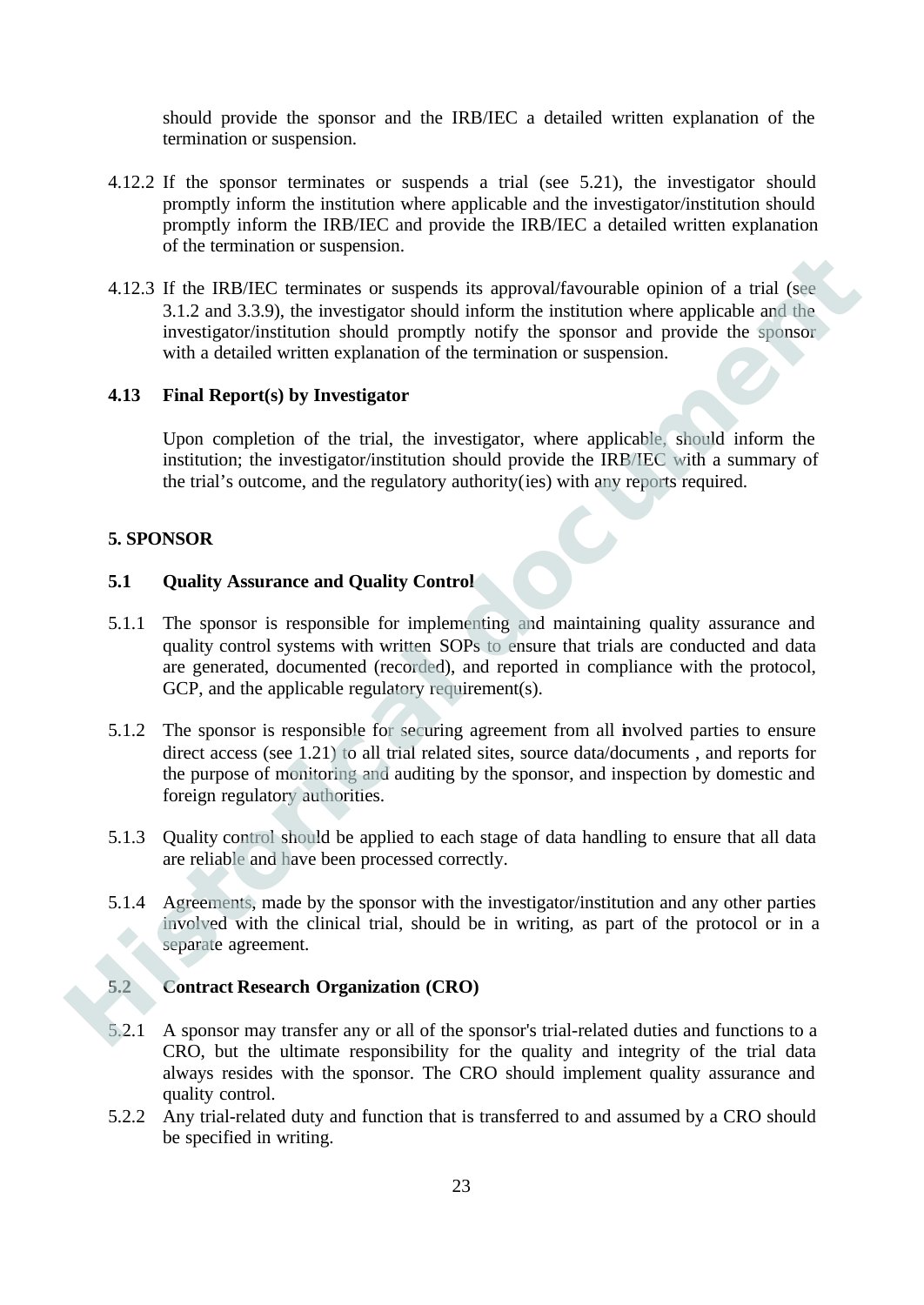- 5.2.3 Any trial-related duties and functions not specifically transferred to and assumed by a CRO are retained by the sponsor.
- 5.2.4 All references to a sponsor in this guideline also apply to a CRO to the extent that a CRO has assumed the trial related duties and functions of a sponsor.

### **5.3 Medical Expertise**

The sponsor should designate appropriately qualified medical personnel who will be readily available to advise on trial related medical questions or problems. If necessary, outside consultant(s) may be appointed for this purpose.

### **5.4 Trial Design**

- 5.4.1 The sponsor should utilize qualified individuals (e.g. biostatisticians, clinical pharmacologists, and physicians) as appropriate, throughout all stages of the trial process, from designing the protocol and CRFs and planning the analyses to analyzing and preparing interim and final clinical trial reports.
- 5.4.2 For further guidance: Clinical Trial Protocol and Protocol Amendment(s) (see 6.), the ICH Guideline for Structure and Content of Clinical Study Reports, and other appropriate ICH guidance on trial design, protocol and conduct.

### **5.5 Trial Management, Data Handling, and Record Keeping**

- 5.5.1 The sponsor should utilize appropriately qualified individuals to supervise the overall conduct of the trial, to handle the data, to verify the data, to conduct the statistical analyses, and to prepare the trial reports.
- 5.5.2 The sponsor may consider establishing an independent data-monitoring committee (IDMC) to assess the progress of a clinical trial, including the safety data and the critical efficacy endpoints at intervals, and to recommend to the sponsor whether to continue, modify, or stop a trial. The IDMC should have written operating procedures and maintain written records of all its meetings. The sponsor should designate appropriately qualified medical personnel who will be<br>readily available to advise on trial related medical questions or problems. If necessary,<br>outside consultants) any be appointed for this p
	- 5.5.3 When using electronic trial data handling and/or remote electronic trial data systems, the sponsor should:
		- (a) Ensure and document that the electronic data processing system(s) conforms to the sponsor's established requirements for completeness, accuracy, reliability, and consistent intended performance (i.e. validation).
		- (b) Maintains SOPs for using these systems.
		- (c) Ensure that the systems are designed to permit data changes in such a way that the data changes are documented and that there is no deletion of entered data *i.e.* maintain an audit trail, data trail, edit trail).
		- (d) Maintain a security system that prevents unauthorized access to the data.
		- (e) Maintain a list of the individuals who are authorized to make data changes (see 4.1.5 and 4.9.3).
		- (f) Maintain adequate backup of the data.
		- (g) Safeguard the blinding, if any (e.g. maintain the blinding during data entry and processing).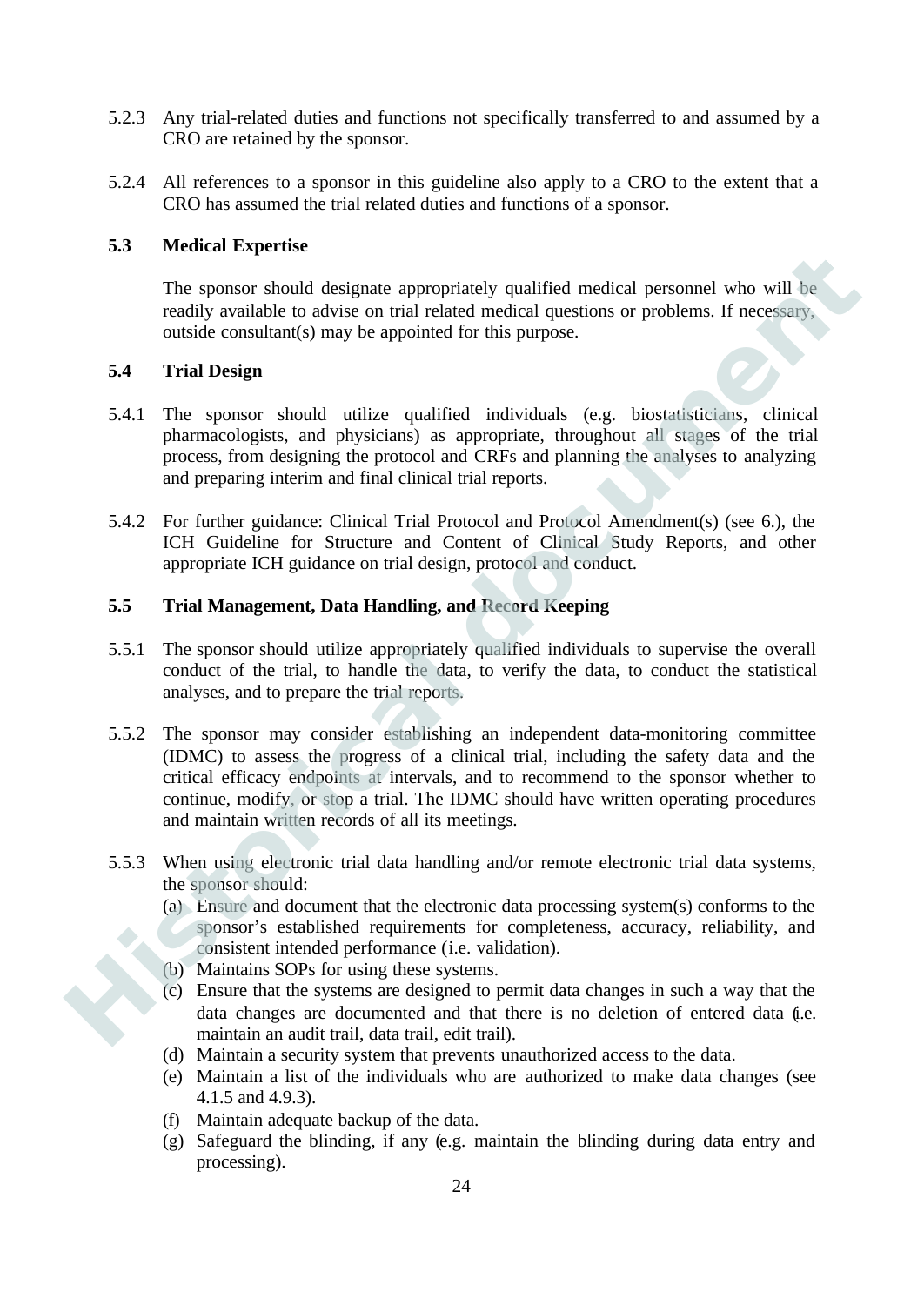- 5.5.4 If data are transformed during processing, it should always be possible to compare the original data and observations with the processed data.
- 5.5.5 The sponsor should use an unambiguous subject identification code (see 1.58) that allows identification of all the data reported for each subject.
- 5.5.6 The sponsor, or other owners of the data, should retain all of the sponsor-specific essential documents pertaining to the trial (see 8. Essential Documents for the Conduct of a Clinical Trial).
- 5.5.7 The sponsor should retain all sponsor-specific essential documents in conformance with the applicable regulatory requirement(s) of the country(ies) where the product is approved, and/or where the sponsor intends to apply for approval(s).
- 5.5.8 If the sponsor discontinues the clinical development of an investigational product (i.e. for any or all indications, routes of administration, or dosage forms), the sponsor should maintain all sponsor-specific essential documents for at least 2 years after formal discontinuation or in conformance with the applicable regulatory requirement(s).
- 5.5.9 If the sponsor discontinues the clinical development of an investigational product, the sponsor should notify all the trial investigators/institutions and all the regulatory authorities.
- 5.5.10 Any transfer of ownership of the data should be reported to the appropriate authority(ies), as required by the applicable regulatory requirement(s).
- 5.5.11 The sponsor specific essential documents should be retained until at least 2 years after the last approval of a marketing application in an ICH region and until there are no pending or contemplated marketing applications in an ICH region or at least 2 years have elapsed since the formal discontinuation of clinical development of the investigational product. These documents should be retained for a longer period however if required by the applicable regulatory requirement(s) or if needed by the sponsor. 5.5.6 The sponsor or other owners of the data, should retain all of the sponsor-specific<br>
ossential documents pertaining to the trial (see 8. Essential Documents for the Conduct<br>
of a Clinical Trial).<br>
5.5.7 The sponsor s

*\*TGA comment: The TGA requires records to be retained by the sponsor for 15 years following the completion of a clinical trial. However, in Australia, the overriding consideration for sponsors with respect to record retention is the issue of product liability and the potential need for sponsors of products to produce records at any time during, and possibly beyond, the life of a product in the event of a claim against the sponsor as a result of an adverse outcome associated with the use of the product.*

5.5.12 The sponsor should inform the investigator(s)/institution(s) in writing of the need for record retention and should notify the investigator(s)/institution(s) in writing when the trial related records are no longer needed.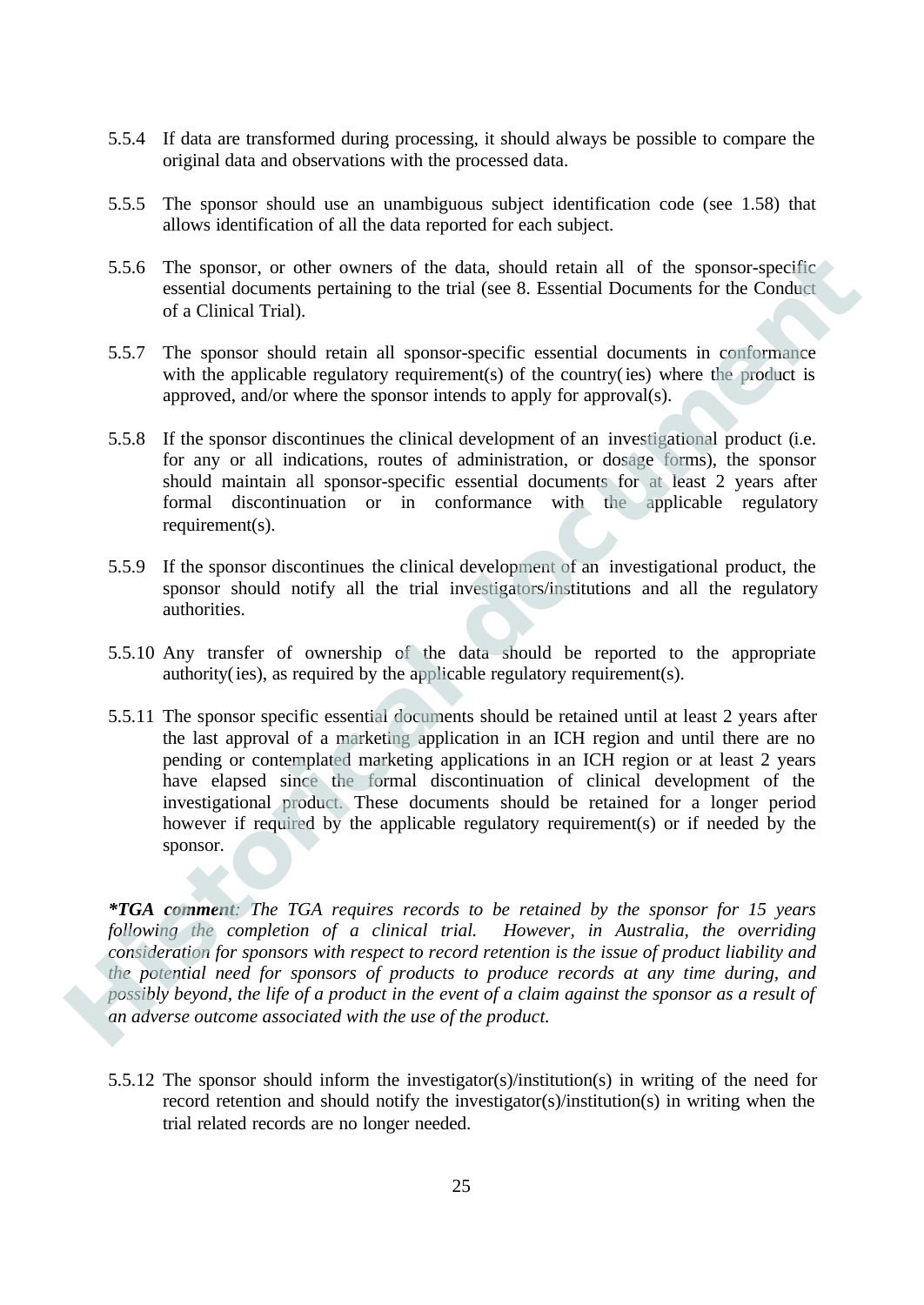### **5.6 Investigator Selection**

- 5.6.1 The sponsor is responsible for selecting the investigator(s)/institution(s). Each investigator should be qualified by training and experience and should have adequate resources (see 4.1, 4.2) to properly conduct the trial for which the investigator is selected. If organization of a coordinating committee and/or selection of coordinating investigator(s) are to be utilized in multicentre trials, their organization and/or selection are the sponsor's responsibility.
- 5.6.2 Before entering an agreement with an investigator/institution to conduct a trial, the sponsor should provide the investigator(s)/institution(s) with the protocol and an up-todate Investigator's Brochure, and should provide sufficient time for the investigator/institution to review the protocol and the information provided.
- 5.6.3 The sponsor should obtain the investigator's/institution's agreement:
	- (a) to conduct the trial in compliance with GCP, with the applicable regulatory requirement(s) (see 4.1.3), and with the protocol agreed to by the sponsor and given approval/favourable opinion by the IRB/IEC (see 4.5.1);
	- (b) to comply with procedures for data recording/reporting;
	- (c) to permit monitoring, auditing and inspection (see 4.1.4) and
	- (d) to retain the trial related essential documents until the sponsor informs the investigator/institution these documents are no longer needed (see 4.9.4 and 5.5.12).

The sponsor and the investigator/institution should sign the protocol, or an alternative document, to confirm this agreement.

### **5.7 Allocation of Responsibilities**

Prior to initiating a trial, the sponsor should define, establish, and allocate all trialrelated duties and functions.

### **5.8 Compensation to Subjects and Investigators**

- 5.8.1 If required by the applicable regulatory requirement(s), the sponsor should provide insurance or should indemnify (legal and financial coverage) the investigator/the institution against claims arising from the trial, except for claims that arise from malpractice and/or negligence. are the sponsor's responsibility.<br>
5.6.2 Before enterig a a agreement with an investigator's institutions to conduct a trial, the<br>
sponsor should provide the investigator's institutions (i) with the protocol and at up-to-
	- 5.8.2 The sponsor's policies and procedures should address the costs of treatment of trial subjects in the event of trial-related injuries in accordance with the applicable regulatory requirement(s).
	- 5.8.3 When trial subjects receive compensation, the method and manner of compensation should comply with applicable regulatory requirement(s).

### **5.9 Financing**

The financial aspects of the trial should be documented in an agreement between the sponsor and the investigator/institution.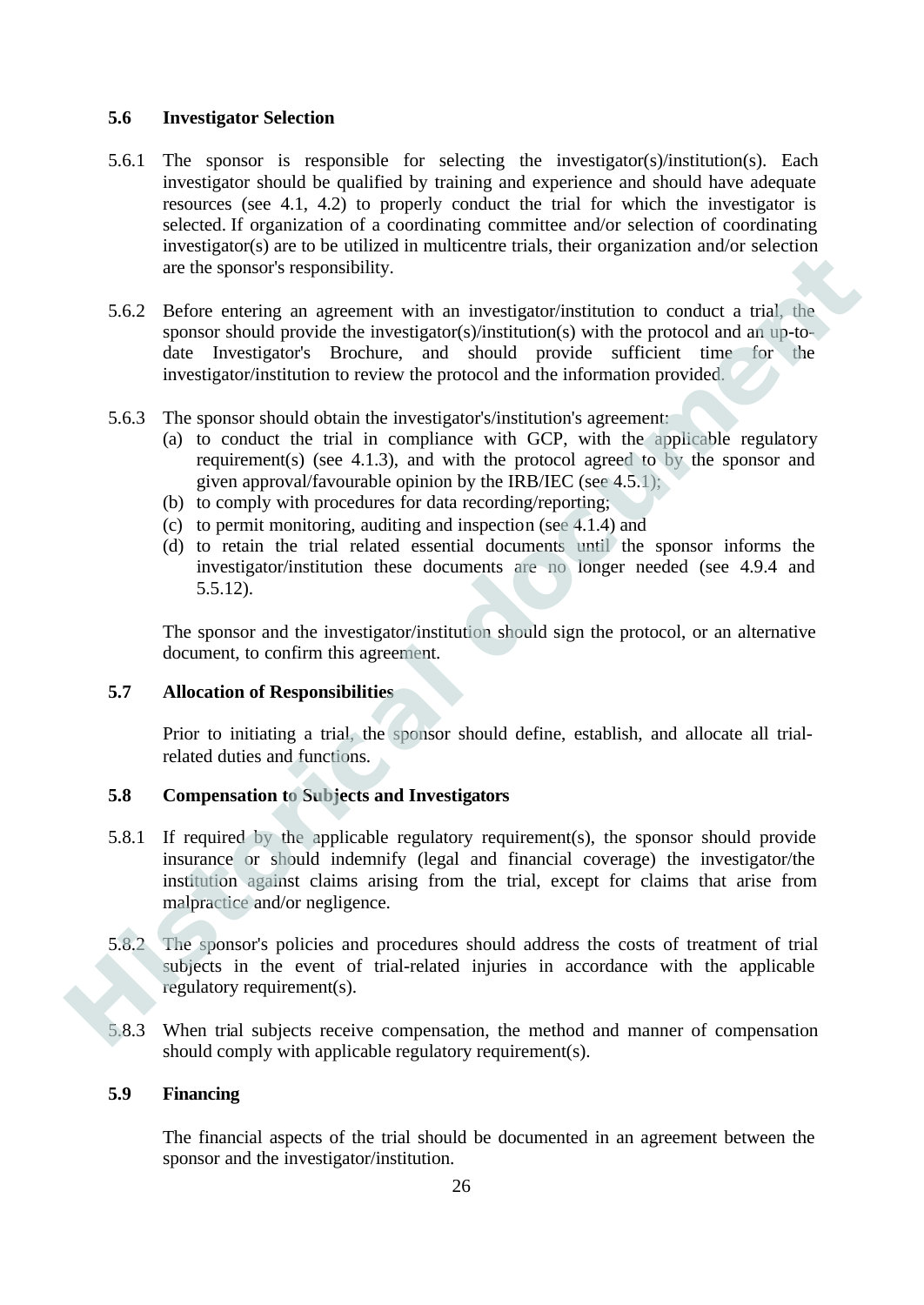### **5.10 Notification/Submission to Regulatory Authority(ies)**

Before initiating the clinical trial(s), the sponsor (or the sponsor and the investigator, if required by the applicable regulatory requirement(s)) should submit any required application(s) to the appropriate authority(ies) for review, acceptance, and/or permission (as required by the applicable regulatory requirement(s)) to begin the trial(s). Any notification/submission should be dated and contain sufficient information to identify the protocol.

### **5.11 Confirmation of Review by IRB/IEC**

- 5.11.1 The sponsor should obtain from the investigator/institution:
	- (a) The name and address of the investigator's/institution's IRB/IEC.
	- (b) A statement obtained from the IRB/IEC that it is organized and operates according to GCP and the applicable laws and regulations.
	- (c) Documented IRB/IEC approval/favourable opinion and, if requested by the sponsor, a current copy of protocol, written informed consent form(s) and any other written information to be provided to subjects, subject recruiting procedures, and documents related to payments and compensation available to the subjects, and any other documents that the IRB/IEC may have requested.
- 5.11.2 If the IRB/IEC conditions its approval/favourable opinion upon change(s) in any aspect of the trial, such as modification(s) of the protocol, written informed consent form and any other written information to be provided to subjects, and/or other procedures, the sponsor should obtain from the investigator/institution a copy of the modification(s) made and the date approval/favourable opinion was given by the IRB/IEC. traile). Any motificant<br>invision should be dated and contain sufficient information<br>to identify the protocol.<br>
S.11.1 The sponsor should obtain from the investigator/institution:<br>
(a) The name and address of the investiga
	- 5.11.3 The sponsor should obtain from the investigator/institution documentation and dates of any IRB/IEC reapprovals/re-evaluations with favourable opinion, and of any withdrawals or suspensions of approval/favourable opinion.

### **5.12 Information on Investigational Product(s)**

- 5.12.1 When planning trials, the sponsor should ensure that sufficient safety and efficacy data from nonclinical studies and/or clinical trials are available to support human exposure by the route, at the dosages, for the duration, and in the trial population to be studied.
- 5.12.2 The sponsor should update the Investigator's Brochure as significant new information becomes available (see 7. Investigator's Brochure).

### **5.13 Manufacturing, Packaging, Labelling, and Coding Investigational Product(s)**

5.13.1 The sponsor should ensure that the investigational product(s) (including active comparator(s) and placebo, if applicable) is characterized as appropriate to the stage of development of the product(s), is manufactured in accordance with any applicable GMP, and is coded and labelled in a manner that protects the blinding, if applicable. In addition, the labelling should comply with applicable regulatory requirement(s).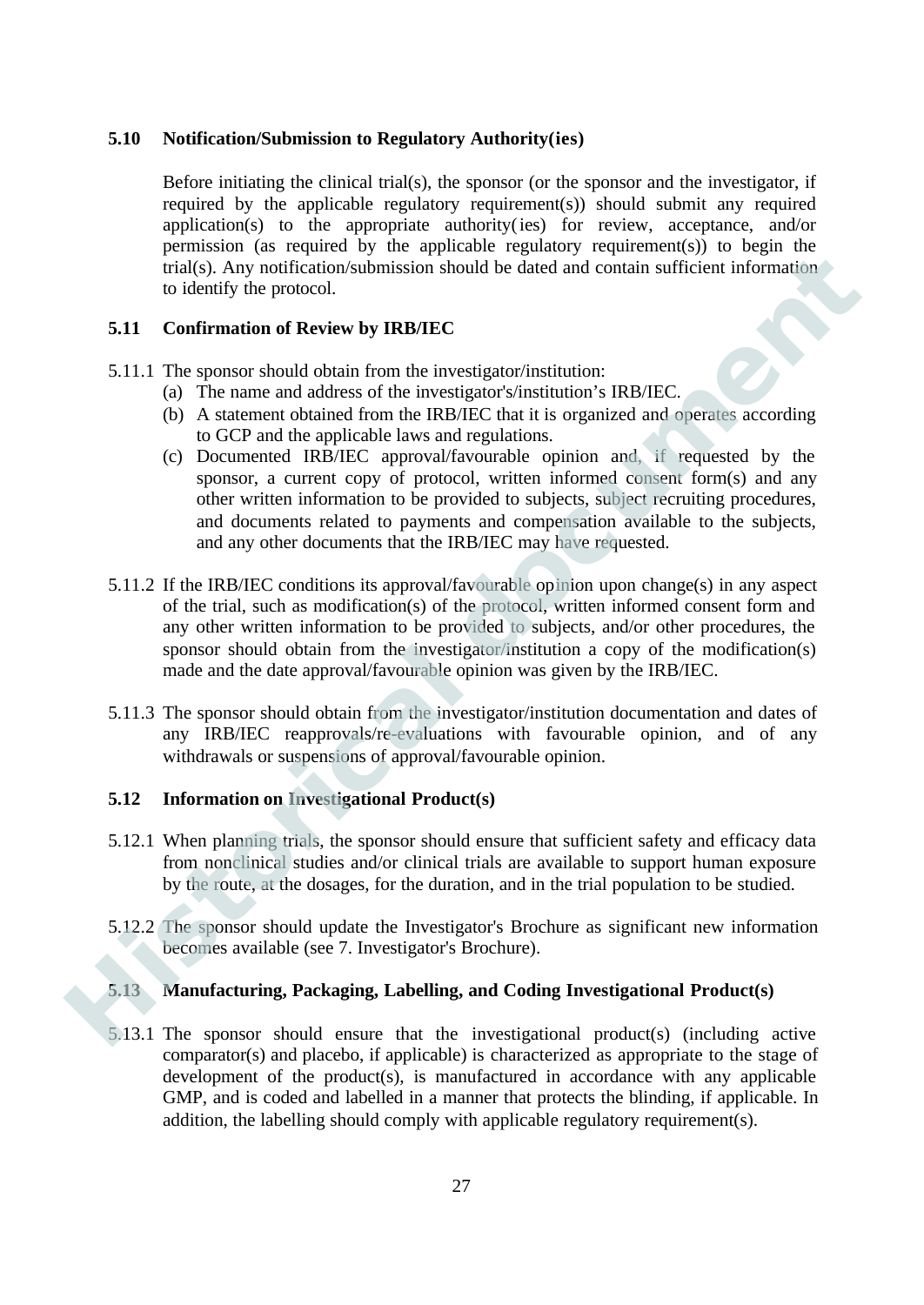- 5.13.2 The sponsor should determine, for the investigational product(s), acceptable storage temperatures, storage conditions (e.g. protection from light), storage times, reconstitution fluids and procedures, and devices for product infusion, if any. The sponsor should inform all involved parties (e.g. monitors, investigators, pharmacists, storage managers) of these determinations.
- 5.13.3 The investigational product(s) should be packaged to prevent contamination and unacceptable deterioration during transport and storage.
- 5.13.4 In blinded trials, the coding system for the investigational product(s) should include a mechanism that permits rapid identification of the product(s) in case of a medical emergency, but does not permit undetectable breaks of the blinding.
- 5.13.5 If significant formulation changes are made in the investigational or comparator product(s) during the course of clinical development, the results of any additional studies of the formulated product(s) (e.g. stability, dissolution rate, bioavailability) needed to assess whether these changes would significantly alter the pharmacokinetic profile of the product should be available prior to the use of the new formulation in clinical trials.

### **5.14 Supplying and Handling Investigational Product(s)**

- 5.14.1 The sponsor is responsible for supplying the investigator(s)/institution(s) with the investigational product(s).
- 5.14.2 The sponsor should not supply an investigator/institution with the investigational product(s) until the sponsor obtains all required documentation (e.g. approval/ favourable opinion from IRB/IEC and regulatory authority(ies)).
- 5.14.3 The sponsor should ensure that written procedures include instructions that the investigator/institution should follow for the handling and storage of investigational product(s) for the trial and documentation thereof. The procedures should address adequate and safe receipt, handling, storage, dispensing, retrieval of unused product from subjects, and return of unused investigational product(s) to the sponsor (or alternative disposition if authorized by the sponsor and in compliance with the applicable regulatory requirement(s)). unacceptable deterioration during transport and storage.<br>
5.13.4 In bihited trais, the coding system for the investigational product(s) should include a<br>
mechanism that permits rapid identification of the product(s) in ca
	- 5.14.4 The sponsor should:
		- (a) Ensure timely delivery of investigational product(s) to the investigator(s).
		- (b) Maintain records that document shipment, receipt, disposition, return, and destruction of the investigational product(s) (see 8. Essential Documents for the Conduct of a Clinical Trial).
		- (c) Maintain a system for retrieving investigational products and documenting this retrieval (e.g. for deficient product recall, reclaim after trial completion, expired product reclaim).
		- (d) Maintain a system for the disposition of unused investigational product(s) and for the documentation of this disposition.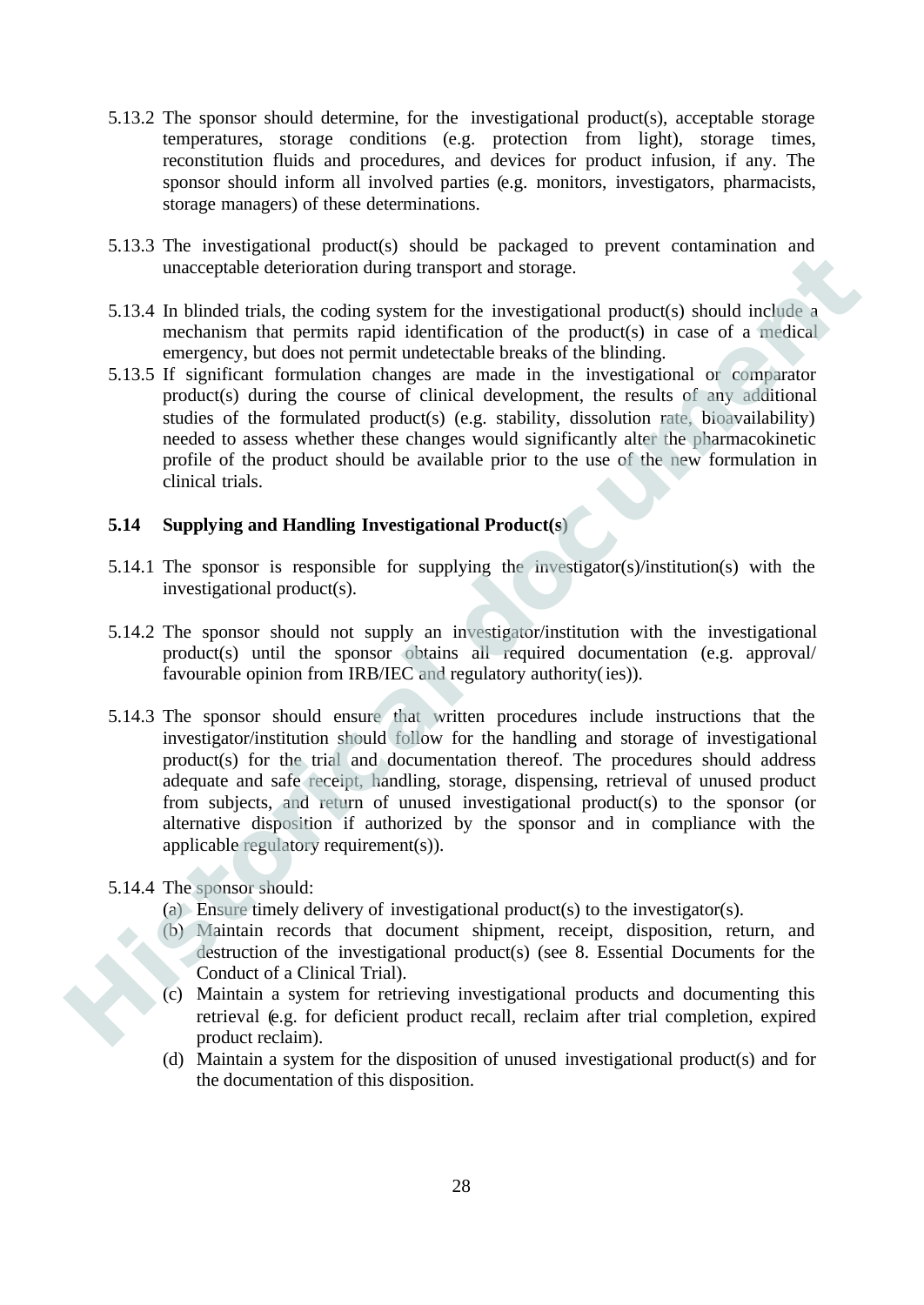- 5.14.5 The sponsor should:
	- (a) Take steps to ensure that the investigational product(s) are stable over the period of use.
	- (b) Maintain sufficient quantities of the investigational product(s) used in the trials to reconfirm specifications, should this become necessary, and maintain records of batch sample analyses and characteristics. To the extent stability permits, samples should be retained either until the analyses of the trial data are complete or as required by the applicable regulatory requirement(s), whichever represents the longer retention period.

### **5.15 Record Access**

- 5.15.1 The sponsor should ensure that it is specified in the protocol or other written agreement that the investigator(s)/institution(s) provide direct access to source data/documents for trial-related monitoring, audits, IRB/IEC review, and regulatory inspection.
- 5.15.2 The sponsor should verify that each subject has consented, in writing, to direct access to his/her original medical records for trial-related monitoring, audit, IRB/IEC review, and regulatory inspection.

### **5.16 Safety Information**

- 5.16.1 The sponsor is responsible for the ongoing safety evaluation of the investigational product(s).
- 5.16.2 The sponsor should promptly notify all concerned investigator(s)/institution(s) and the regulatory authority(ies) of findings that could affect adversely the safety of subjects, impact the conduct of the trial, or alter the IRB/IEC's approval/favourable opinion to continue the trial.

### **5.17 Adverse Drug Reaction Reporting**

- 5.17.1 The sponsor should expedite the reporting to all concerned investigator(s)/institutions(s), to the IRB(s)/IEC(s), where required, and to the regulatory authority(ies) of all adverse drug reactions (ADRs) that are both serious and unexpected. required by the applicable regulatory requirement(s), whichever represents the logar retention period.<br>
S.15.1 The sponsor should ensure that it is specified in the protocol or other written agreement that the investigato
	- 5.17.2 Such expedited reports should comply with the applicable regulatory requirement(s) and with the ICH Guideline for Clinical Safety Data Management: Definitions and Standards for Expedited Reporting.
	- 5.17.3 The sponsor should submit to the regulatory authority(ies) all safety updates and periodic reports, as required by applicable regulatory requirement(s).

*\*TGA comment: The TGA has adopted the 'ICH Guideline for Clinical Safety Data Management: Definitions and Standards for Expedited Reporting' in principle. A copy of this guideline, annotated with TGA comments, is available from the TGA.*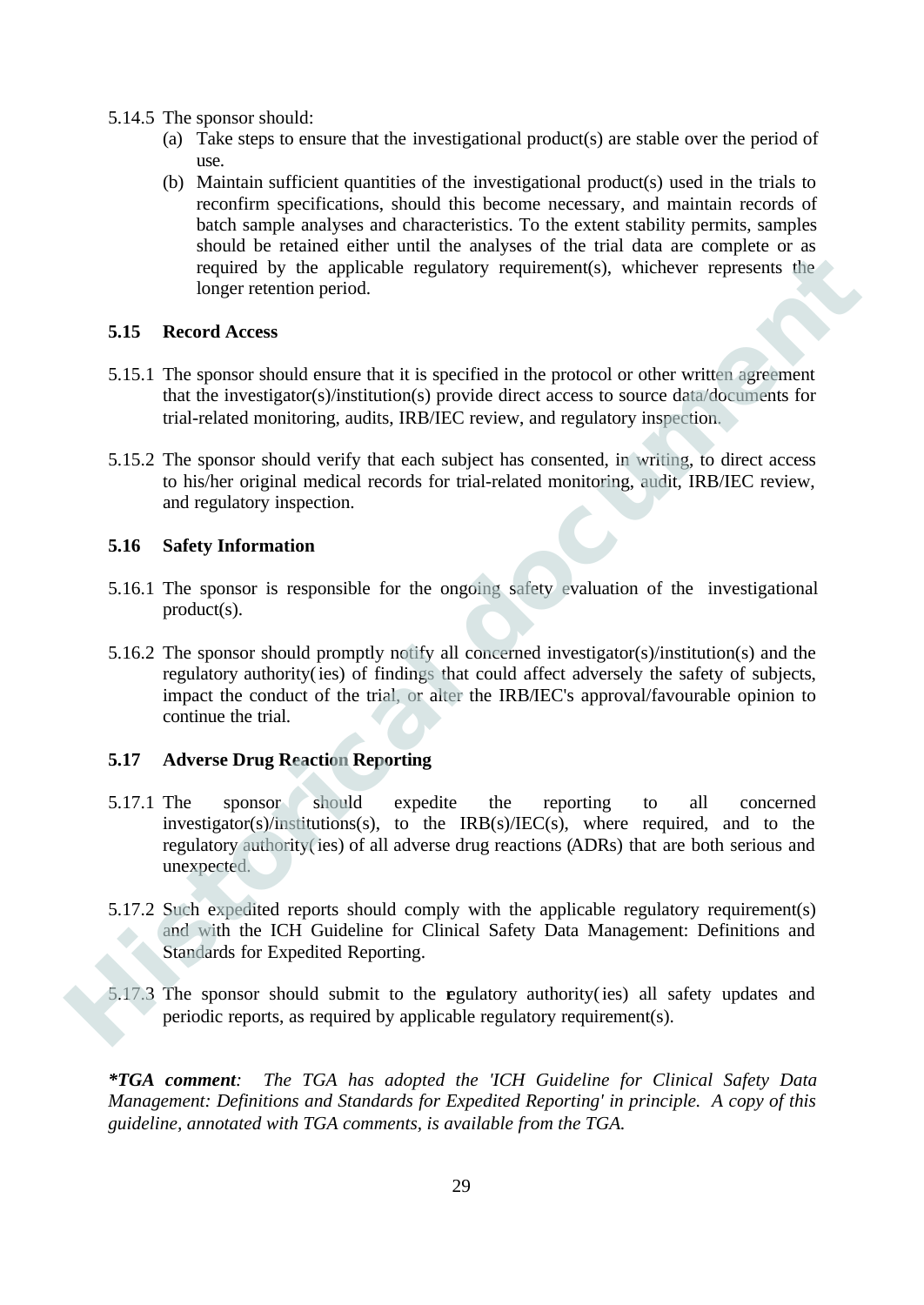### **5.18 Monitoring**

### 5.18.1 *Purpose*

The purposes of trial monitoring are to verify that:

- (a) The rights and well-being of human subjects are protected.
- (b) The reported trial data are accurate, complete, and verifiable from source documents.
- (c) The conduct of the trial is in compliance with the currently approved protocol/amendment(s), with GCP, and with the applicable regulatory requirement(s).
- 5.18.2 *Selection and Qualifications of Monitors*
	- (a) Monitors should be appointed by the sponsor.
	- (b) Monitors should be appropriately trained, and should have the scientific and/or clinical knowledge needed to monitor the trial adequately. A monitor's qualifications should be documented.
	- (c) Monitors should be thoroughly familiar with the investigational product(s), the protocol, written informed consent form and any other written information to be provided to subjects, the sponsor's SOPs, GCP, and the applicable regulatory requirement(s).

### 5.18.3 *Extent and Nature of Monitoring*

The sponsor should ensure that the trials are adequately monitored. The sponsor should determine the appropriate extent and nature of monitoring. The determination of the extent and nature of monitoring should be based on considerations such as the objective, purpose, design, complexity, blinding, size, and endpoints of the trial. In general there is a need for on-site monitoring, before, during, and after the trial; however in exceptional circumstances the sponsor may determine that central monitoring in conjunction with procedures such as investigators' training and meetings, and extensive written guidance can assure appropriate conduct of the trial in accordance with GCP. Statistically controlled sampling may be an acceptable method for selecting the data to be verified. (c) The conduct of the trial is in compliance with the currently approved<br>
protocol/annear/ment(s), with GCP, and with the carrently approved<br>
requirement(s).<br>  $5.18.2 \text{ Secto and Qualification of Moritor}$  on  $\Delta$  with GCP and with the applicab

### 5.18.4 *Monitor's Responsibilities*

The monitor(s) in accordance with the sponsor's requirements should ensure that the trial is conducted and documented properly by carrying out the following activities when relevant and necessary to the trial and the trial site:

- (a) Acting as the main line of communication between the sponsor and the investigator.
- (b) Verifying that the investigator has adequate qualifications and resources (see 4.1, 4.2, 5.6) and remain adequate throughout the trial period, that facilities, including laboratories, equipment, and staff, are adequate to safely and properly conduct the trial and remain adequate throughout the trial period.
- (c) Verifying, for the investigational product(s):
	- (i) That storage times and conditions are acceptable, and that supplies are sufficient throughout the trial.
	- (ii) That the investigational product(s) are supplied only to subjects who are eligible to receive it and at the protocol specified dose(s).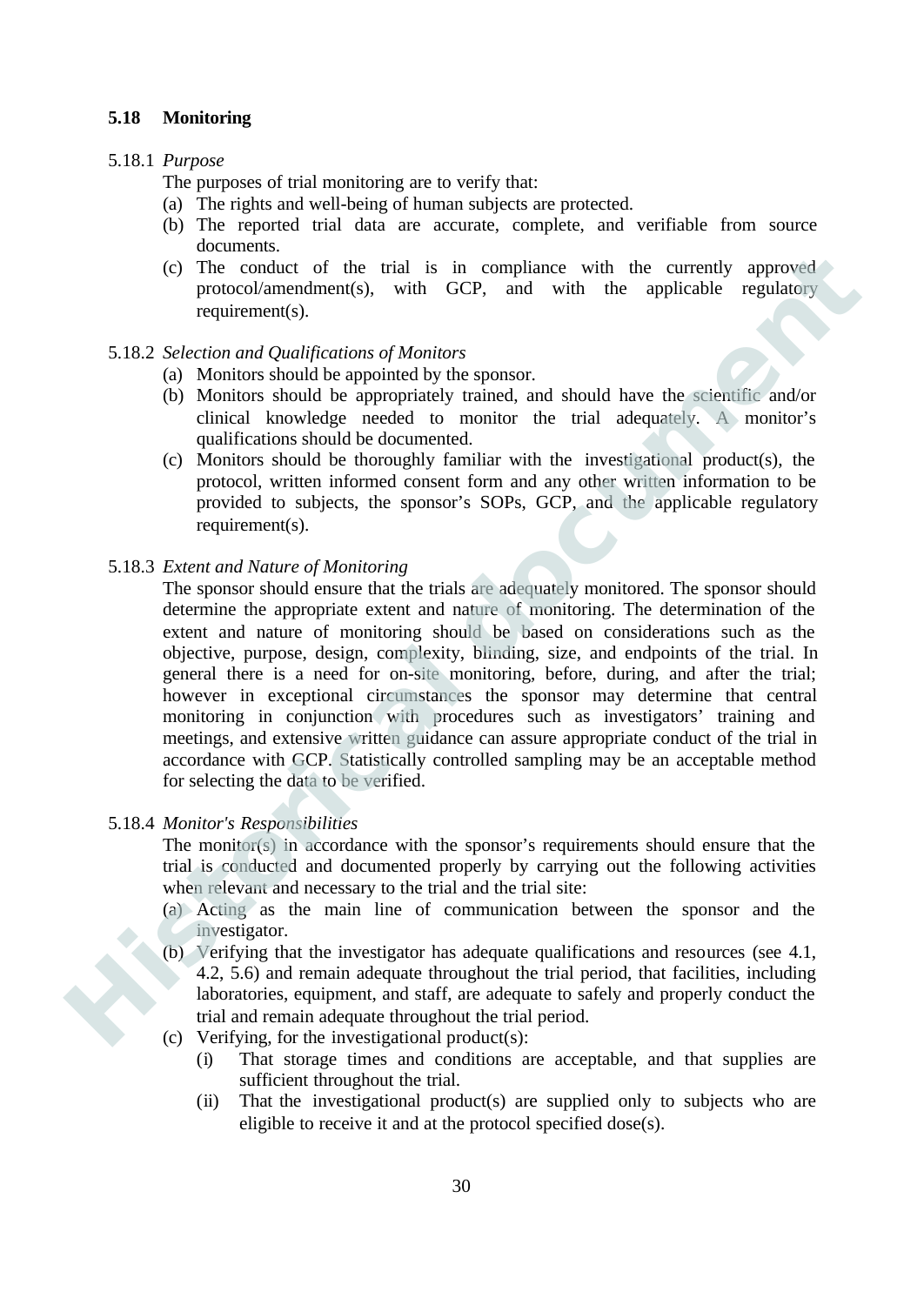- (iii) That subjects are provided with necessary instruction on properly using, handling, storing, and returning the investigational product(s).
- (iv) That the receipt, use, and return of the investigational product(s) at the trial sites are controlled and documented adequately.
- (v) That the disposition of unused investigational product(s) at the trial sites complies with applicable regulatory requirement(s) and is in accordance with the sponsor.
- (d) Verifying that the investigator follows the approved protocol and all approved amendment(s), if any.
- (e) Verifying that written informed consent was obtained before each subject's participation in the trial.
- (f) Ensuring that the investigator receives the current Investigator's Brochure, all documents, and all trial supplies needed to conduct the trial properly and to comply with the applicable regulatory requirement(s).
- (g) Ensuring that the investigator and the investigator's trial staff are adequately informed about the trial.
- (h) Verifying that the investigator and the investigator's trial staff are performing the specified trial functions, in accordance with the protocol and any other written agreement between the sponsor and the investigator/institution, and have not delegated these functions to unauthorized individuals. (d) Verifying that the investigator follows the approved protocol and all approved<br>
(e) Verifying that within informed consent was obtained before each subjects<br>
(e) Verifying that within informed consent was obtained bef
	- (i) Verifying that the investigator is enroling only eligible subjects.
	- (j) Reporting the subject recruitment rate.
	- (k) Verifying that source documents and other trial records are accurate, complete, kept up-to-date and maintained.
	- (l) Verifying that the investigator provides all the required reports, notifications, applications, and submissions, and that these documents are accurate, complete, timely, legible, dated, and identify the trial.
	- (m) Checking the accuracy and completeness of the CRF entries, source documents and other trial-related records against each other. The monitor specifically should verify that:
		- (i) The data required by the protocol are reported accurately on the CRFs and are consistent with the source documents.
		- (ii) Any dose and/or therapy modifications are well documented for each of the trial subjects.
		- (iii) Adverse events, concomitant medications and intercurrent illnesses are reported in accordance with the protocol on the CRFs.
		- (iv) Visits that the subjects fail to make, tests that are not conducted, and examinations that are not performed are clearly reported as such on the CRFs.
		- $(v)$  All withdrawals and dropouts of enrolled subjects from the trial are reported and explained on the CRFs.
	- (n) Informing the investigator of any CRF entry error, omission, or illegibility. The monitor should ensure that appropriate corrections, additions, or deletions are made, dated, explained (if necessary), and initialled by the investigator or by a member of the investigator's trial staff who is authorized to initial CRF changes for the investigator. This authorization should be documented.
	- (o) Determining whether all adverse events (AEs) are appropriately reported within the time periods required by GCP, the protocol, the IRB/IEC, the sponsor, and the applicable regulatory requirement(s).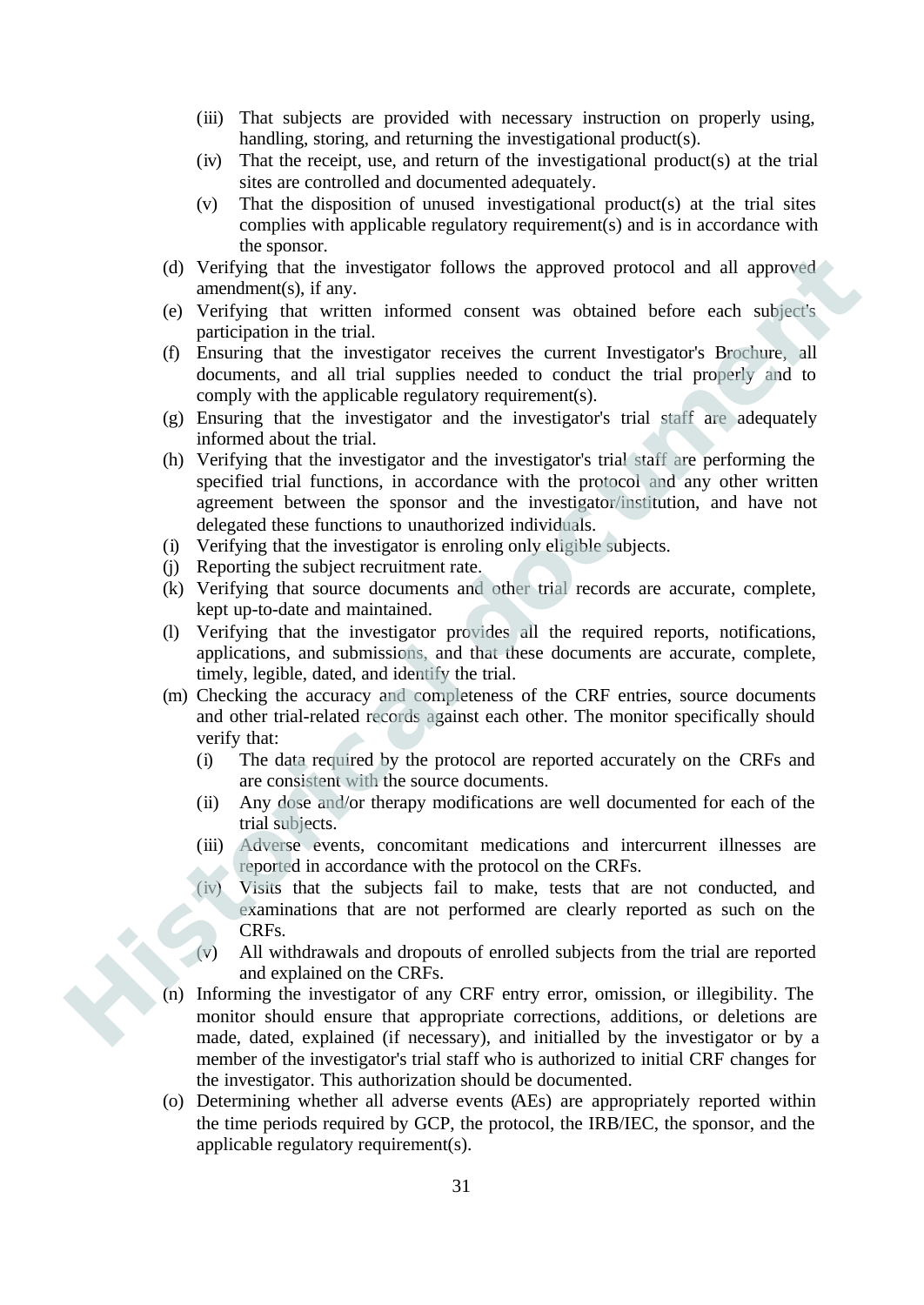- (p) Determining whether the investigator is maintaining the essential documents (see 8. Essential Documents for the Conduct of a Clinical Trial).
- (q) Communicating deviations from the protocol, SOPs, GCP, and the applicable regulatory requirements to the investigator and taking appropriate action designed to prevent recurrence of the detected deviations.

### 5.18.5 *Monitoring Procedures*

The monitor(s) should follow the sponsor's established written SOPs as well as those procedures that are specified by the sponsor for monitoring a specific trial.

### 5.18.6 *Monitoring Report*

- (a) The monitor should submit a written report to the sponsor after each trial-site visit or trial-related communication.
- (b) Reports should include the date, site, name of the monitor, and name of the investigator or other individual(s) contacted.
- (c) Reports should include a summary of what the monitor reviewed and the monitor's statements concerning the significant findings/facts, deviations and deficiencies, conclusions, actions taken or to be taken and/or actions recommended to secure compliance. The monitoring should follow the sponser's established written SOPs as well as these<br>procedures that are specified by the sponsor for monitoring a specific trial.<br>
5.18.6 *Monitoring Report*<br>
(a) The monitor should submit
	- (d) The review and follow-up of the monitoring report with the sponsor should be documented by the sponsor's designated representative.

### **5.19 Audit**

If or when sponsors perform audits, as part of implementing quality assurance, they should consider:

### 5.19.1 *Purpose*

The purpose of a sponsor's audit, which is independent of and separate from routine monitoring or quality control functions, should be to evaluate trial conduct and compliance with the protocol, SOPs, GCP, and the applicable regulatory requirements.

### 5.19.2 *Selection and Qualification of Auditors*

- (a) The sponsor should appoint individuals, who are independent of the clinical trials/systems, to conduct audits.
- (b) The sponsor should ensure that the auditors are qualified by training and experience to conduct audits properly. An auditor's qualifications should be documented.

### 5.19.3 *Auditing Procedures*

- (a) The sponsor should ensure that the auditing of clinical trials/systems is conducted in accordance with the sponsor's written procedures on what to audit, how to audit, the frequency of audits, and the form and content of audit reports.
- (b) The sponsor's audit plan and procedures for a trial audit should be guided by the importance of the trial to submissions to regulatory authorities, the number of subjects in the trial, the type and complexity of the trial, the level of risks to the trial subjects, and any identified problem(s).
- (c) The observations and findings of the auditor(s) should be documented.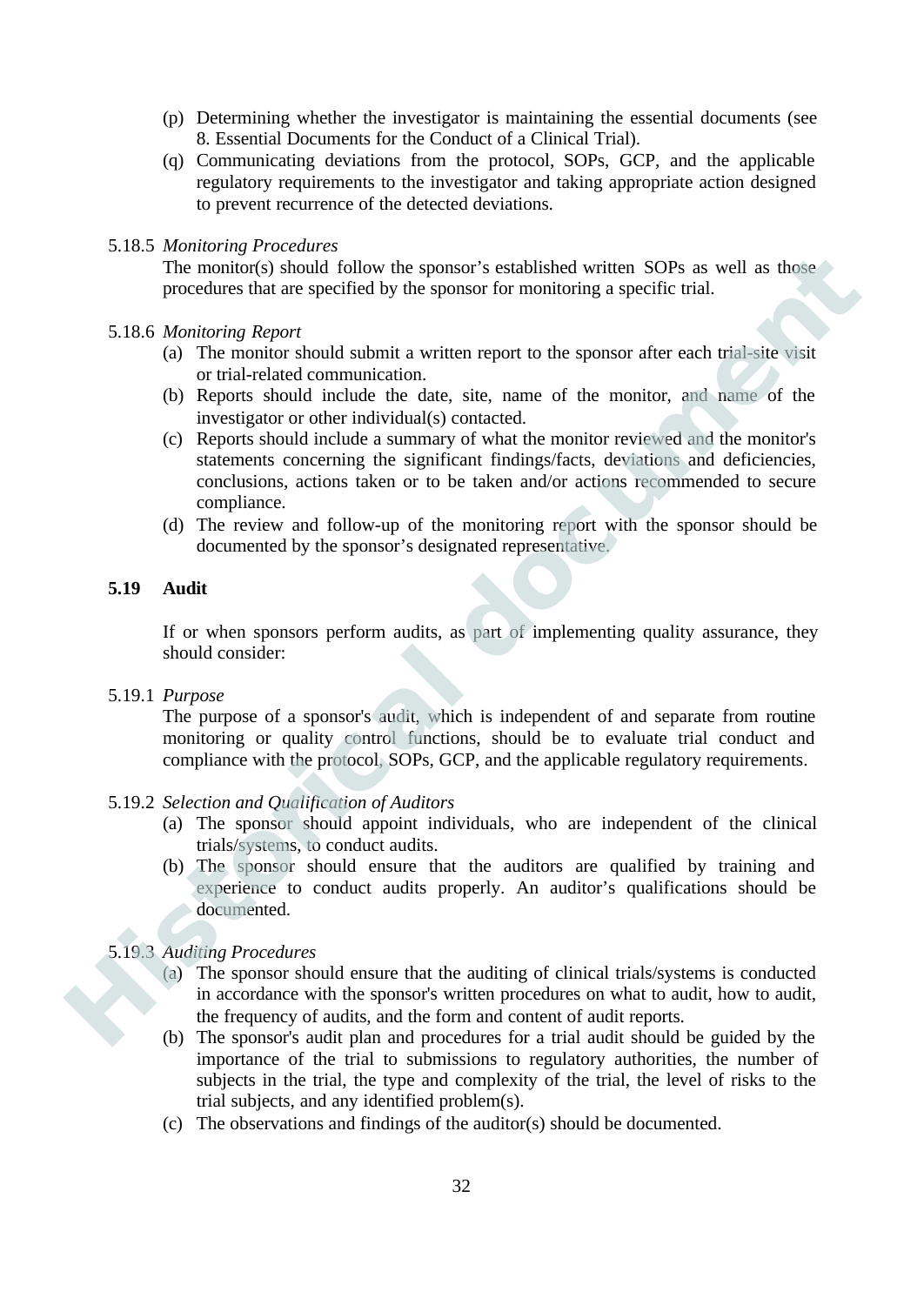- (d) To preserve the independence and value of the audit function, the regulatory authority(ies) should not routinely request the audit reports. Regulatory authority(ies) may seek access to an audit report on a case by case basis when evidence of serious GCP non-compliance exists, or in the course of legal proceedings.
- (e) When required by applicable law or regulation, the sponsor should provide an audit certificate.

### **5.20 Noncompliance**

- 5.20.1 Noncompliance with the protocol, SOPs, GCP, and/or applicable regulatory requirement(s) by an investigator/institution, or by member(s) of the sponsor's staff should lead to prompt action by the sponsor to secure compliance.
- 5.20.2 If the monitoring and/or auditing identifies serious and/or persistent noncompliance on the part of an investigator/institution, the sponsor should terminate the investigator's/institution's participation in the trial. When an investigator's/institution's participation is terminated because of noncompliance, the sponsor should notify promptly the regulatory authority(ies).

### **5.21 Premature Termination or Suspension of a Trial**

If a trial is prematurely terminated or suspended, the sponsor should promptly inform the investigators/institutions, and the regulatory authority(ies) of the termination or suspension and the reason(s) for the termination or suspension. The IRB/IEC should also be informed promptly and provided the reason(s) for the termination or suspension by the sponsor or by the investigator/institution, as specified by the applicable regulatory requirement(s).

### **5.22 Clinical Trial/Study Reports**

Whether the trial is completed or prematurely terminated, the sponsor should ensure that the clinical trial reports are prepared and provided to the regulatory agency(ies) as required by the applicable regulatory requirement(s). The sponsor should also ensure that the clinical trial reports in marketing applications meet the standards of the ICH Guideline for Structure and Content of Clinical Study Reports. (NOTE: The ICH Guideline for Structure and Content of Clinical Study Reports specifies that abbreviated study reports may be acceptable in certain cases.) **5.20 Noncompliance**<br>
5.20.1 Noncompliance with the protocol, SOPs, GCP, and/or applicable regulatory<br>
requirement(s) by an investigator/institution, or by members) of the spensor's shift<br>
should lead to promot action by

### **5.23 Multicentre Trials**

For multicentre trials, the sponsor should ensure that:

- 5.23.1 All investigators conduct the trial in strict compliance with the protocol agreed to by the sponsor and, if required, by the regulatory authority(ies), and given approval/favourable opinion by the IRB/IEC.
- 5.23.2 The CRFs are designed to capture the required data at all multicentre trial sites. For those investigators who are collecting additional data, supplemental CRFs should also be provided that are designed to capture the additional data.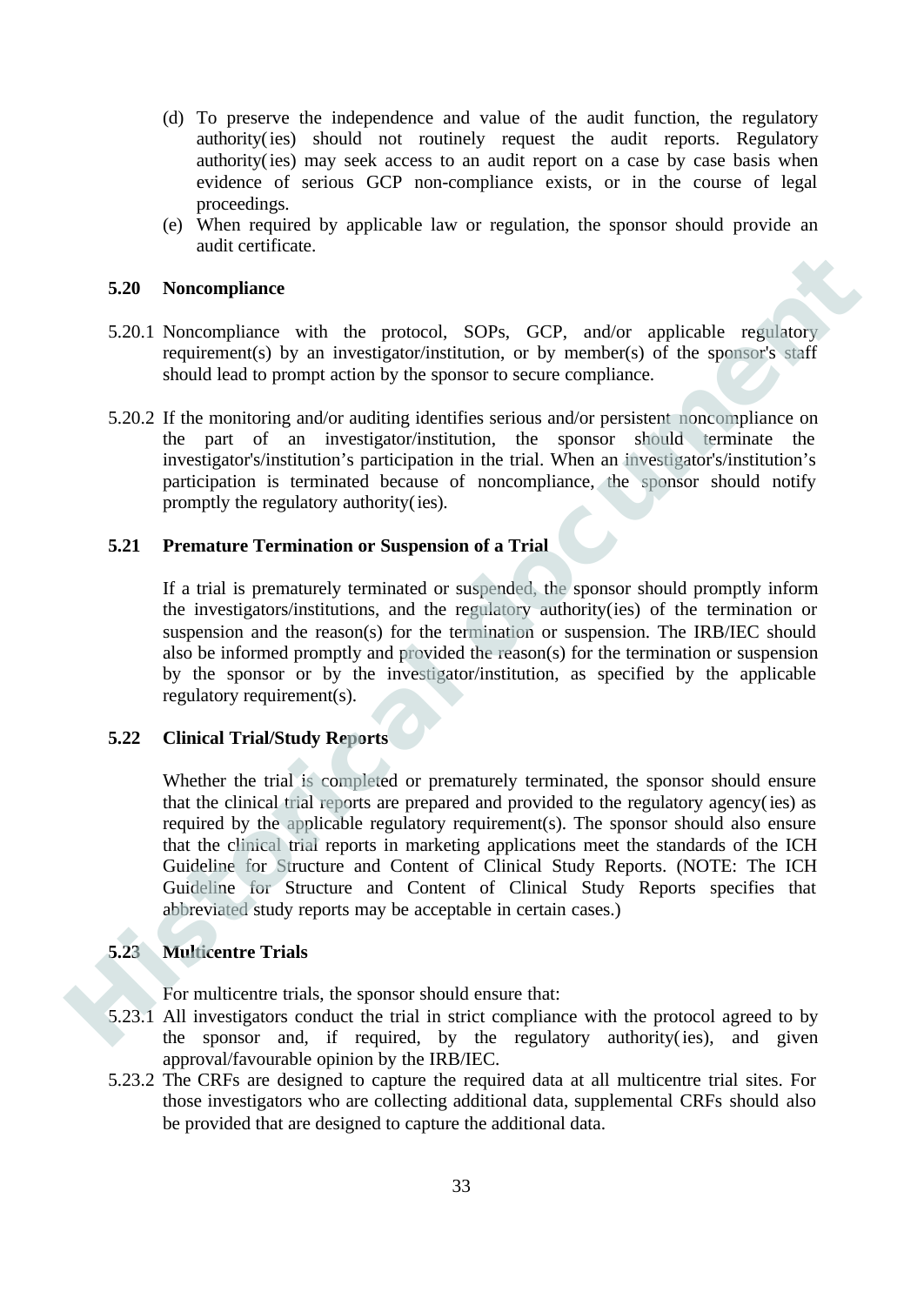- <span id="page-33-0"></span>5.23.3 The responsibilities of coordinating investigator(s) and the other participating investigators are documented prior to the start of the trial.
- 5.23.4 All investigators are given instructions on following the protocol, on complying with a uniform set of standards for the assessment of clinical and laboratory findings, and on completing the CRFs.
- 5.23.5 Communication between investigators is facilitated.

### **6. CLINICAL TRIAL PROTOCOL AND PROTOCOL AMENDMENT(S)**

The contents of a trial protocol should generally include the following topics. However, site specific information may be provided on separate protocol page(s), or addressed in a separate agreement, and some of the information listed below may be contained in other protocol referenced documents, such as an Investigator's Brochure. 5.23.5 Communication hetween investigators is facilitated.<br> **6. CLINICAL TRIAL PROTOCOL AND PROTOCOL AMENDMENT(S)**<br>
The contents of a trial protocol should generally include the following sopics.<br>
However, site specific

### **6.1 General Information**

- 6.1.1 Protocol title, protocol identifying number, and date. Any amendment(s) should also bear the amendment number(s) and date(s).
- 6.1.2 Name and address of the sponsor and monitor (if other than the sponsor).
- 6.1.3 Name and title of the person(s) authorized to sign the protocol and the protocol amendment(s) for the sponsor.
- 6.1.4 Name, title, address, and telephone number(s) of the sponsor's medical expert (or dentist when appropriate) for the trial.
- 6.1.5 Name and title of the investigator(s) who is (are) responsible for conducting the trial, and the address and telephone number(s) of the trial site(s).
- 6.1.6 Name, title, address, and telephone number(s) of the qualified physician (or dentist, if applicable), who is responsible for all trial-site related medical (or dental) decisions (if other than investigator).
- 6.1.7 Name(s) and address(es) of the clinical laboratory(ies) and other medical and/or technical department(s) and/or institutions involved in the trial.

### **6.2 Background Information**

- 6.2.1 Name and description of the investigational product(s).
- 6.2.2 A summary of findings from nonclinical studies that potentially have clinical significance and from clinical trials that are relevant to the trial.
- 6.2.3 Summary of the known and potential risks and benefits, if any, to human subjects.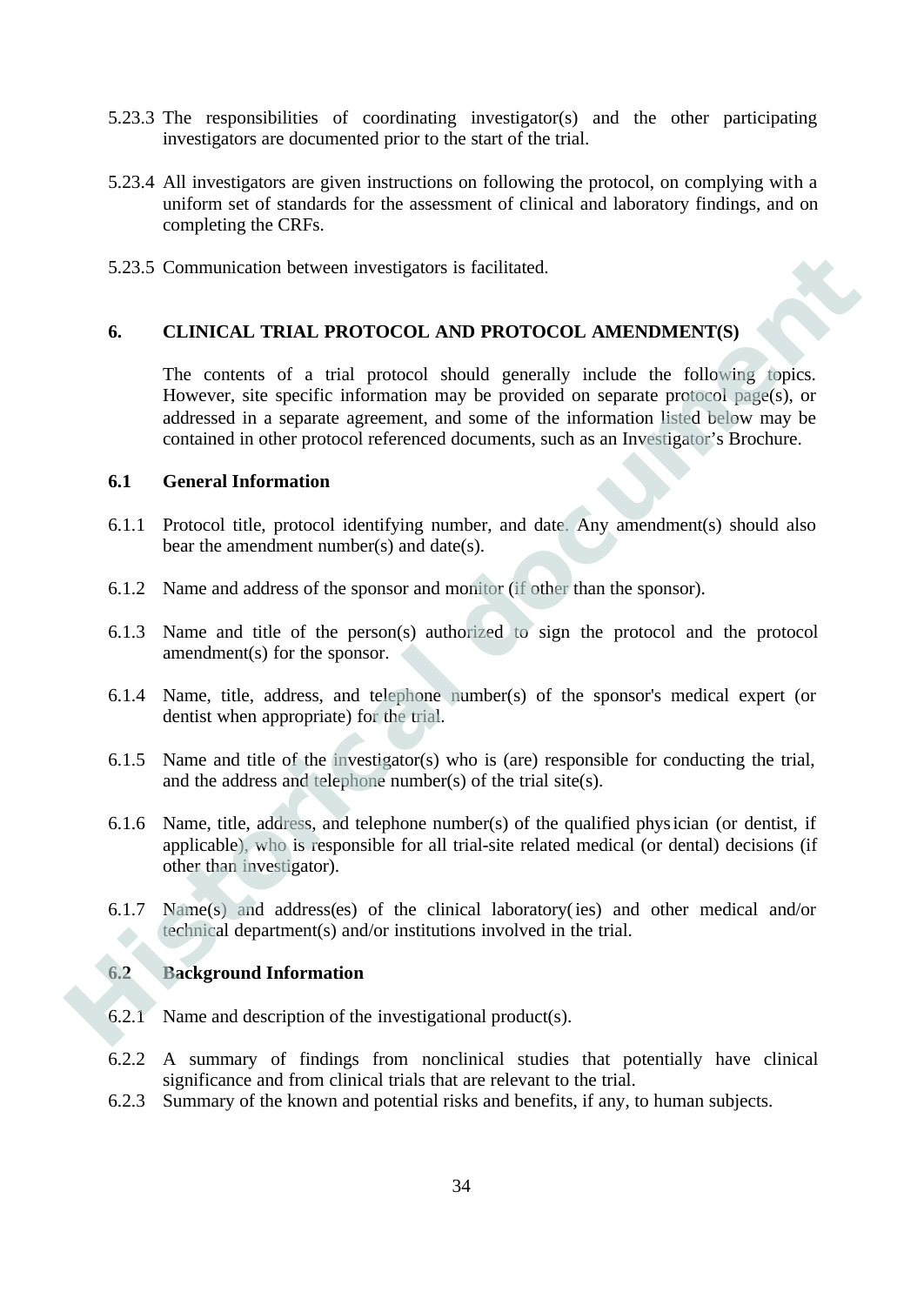- 6.2.4 Description of and justification for the route of administration, dosage, dosage regimen, and treatment period(s).
- 6.2.5 A statement that the trial will be conducted in compliance with the protocol, GCP and the applicable regulatory requirement(s).
- 6.2.6 Description of the population to be studied.
- 6.2.7 References to literature and data that are relevant to the trial, and that provide background for the trial.

### **6.3 Trial Objectives and Purpose**

A detailed description of the objectives and the purpose of the trial.

### **6.4 Trial Design**

The scientific integrity of the trial and the credibility of the data from the trial depend substantially on the trial design. A description of the trial design, should include:

- 6.4.1 A specific statement of the primary endpoints and the secondary endpoints, if any, to be measured during the trial.
- 6.4.2 A description of the type/design of trial to be conducted (e.g. double-blind, placebocontrolled, parallel design) and a schematic diagram of trial design, procedures and stages. 6.2.7 References to literature and data that are relevant to the trial, and that provide<br>background for the trial.<br>
6.3 Trial Objectives and Purpose<br>
A detailed description of the objectives and the purpose of the trial.<br>
	- 6.4.3 A description of the measures taken to minimize/avoid bias, including:
		- (a) Randomization.
		- (b) Blinding.
	- 6.4.4 A description of the trial treatment(s) and the dosage and dosage regimen of the investigational product(s). Also include a description of the dosage form, packaging, and labelling of the investigational product(s).
	- 6.4.5 The expected duration of subject participation, and a description of the sequence and duration of all trial periods, including follow-up, if any.
	- 6.4.6 A description of the "stopping rules" or "discontinuation criteria" for individual subjects, parts of trial and entire trial.
	- $6.4.7$  Accountability procedures for the investigational product(s), including the placebo(s) and comparator(s), if any.
	- 6.4.8 Maintenance of trial treatment randomization codes and procedures for breaking codes.
	- 6.4.9 The identification of any data to be recorded directly on the CRFs (i.e. no prior written or electronic record of data), and to be considered to be source data.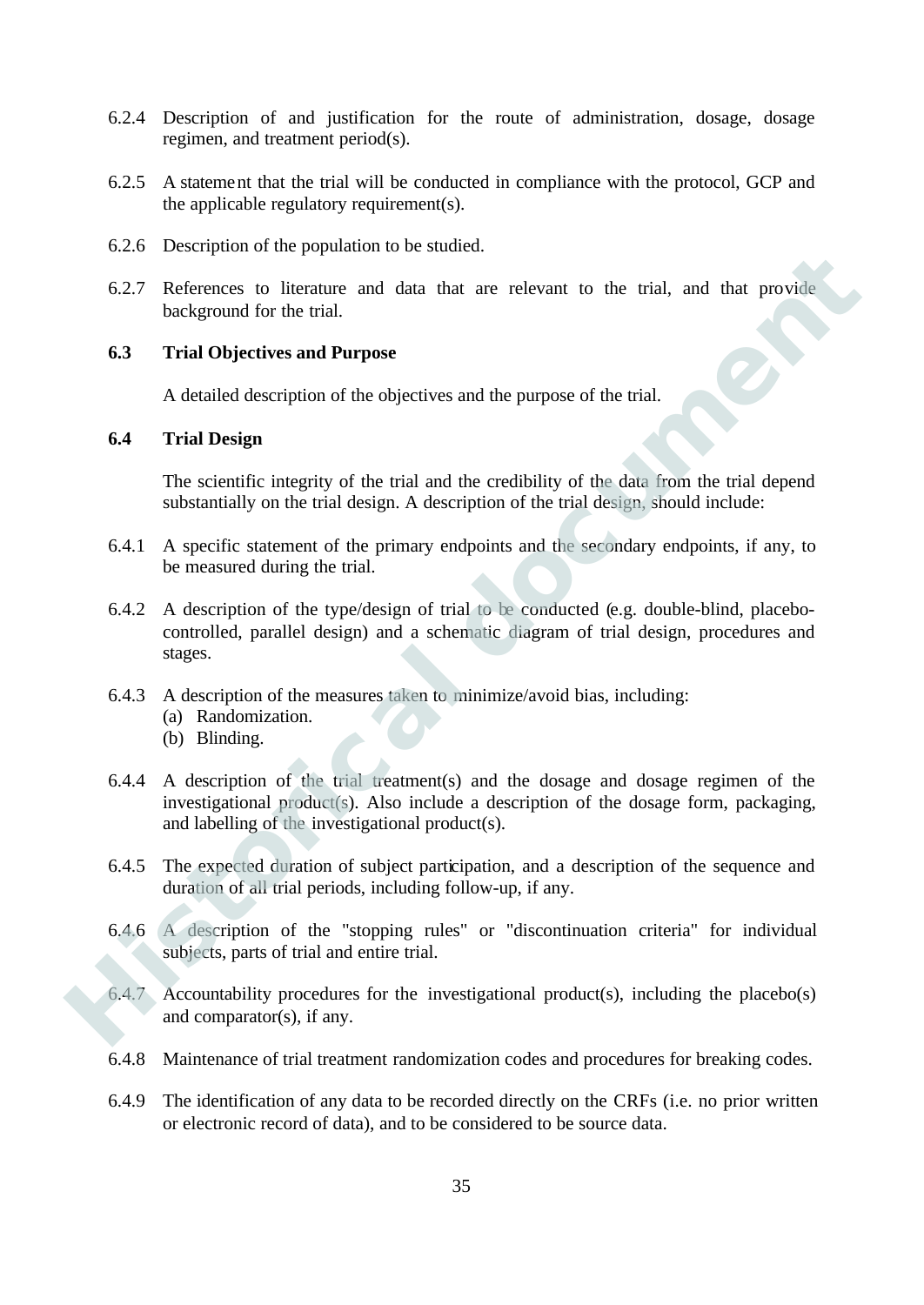### **6.5 Selection and Withdrawal of Subjects**

- 6.5.1 Subject inclusion criteria.
- 6.5.2 Subject exclusion criteria.
- 6.5.3 Subject withdrawal criteria (i.e. terminating investigational product treatment/trial treatment) and procedures specifying:
	- (a) When and how to withdraw subjects from the trial/ investigational product treatment.
	- (b) The type and timing of the data to be collected for withdrawn subjects.
	- (c) Whether and how subjects are to be replaced.
	- (d) The follow-up for subjects withdrawn from investigational product treatment/trial treatment.

### **6.6 Treatment of Subjects**

- 6.6.1 The treatment(s) to be administered, including the name(s) of all the product(s), the dose(s), the dosing schedule(s), the route/mode(s) of administration, and the treatment period(s), including the follow-up period(s) for subjects for each investigational product treatment/trial treatment group/arm of the trial. treatment) and procedures specifying:<br>
(a) When and how to withdraw subjects from the trial/ investigational product<br>
(b) The type and timing of the data to be collected for withdrawn subjects.<br>
(c) Whether and how subjec
	- 6.6.2 Medication(s)/treatment(s) permitted (including rescue medication) and not permitted before and/or during the trial.
	- 6.6.3 Procedures for monitoring subject compliance.

### **6.7 Assessment of Efficacy**

- 6.7.1 Specification of the efficacy parameters.
- 6.7.2 Methods and timing for assessing, recording, and analysing of efficacy parameters.

### **6.8 Assessment of Safety**

- 6.8.1 Specification of safety parameters.
- 6.8.2 The methods and timing for assessing, recording, and analysing safety parameters.
- 6.8.3 Procedures for eliciting reports of and for recording and reporting adverse event and intercurrent illnesses.
- 6.8.4 The type and duration of the follow-up of subjects after adverse events.

### **6.9 Statistics**

6.9.1 A description of the statistical methods to be employed, including timing of any planned interim analysis(ses).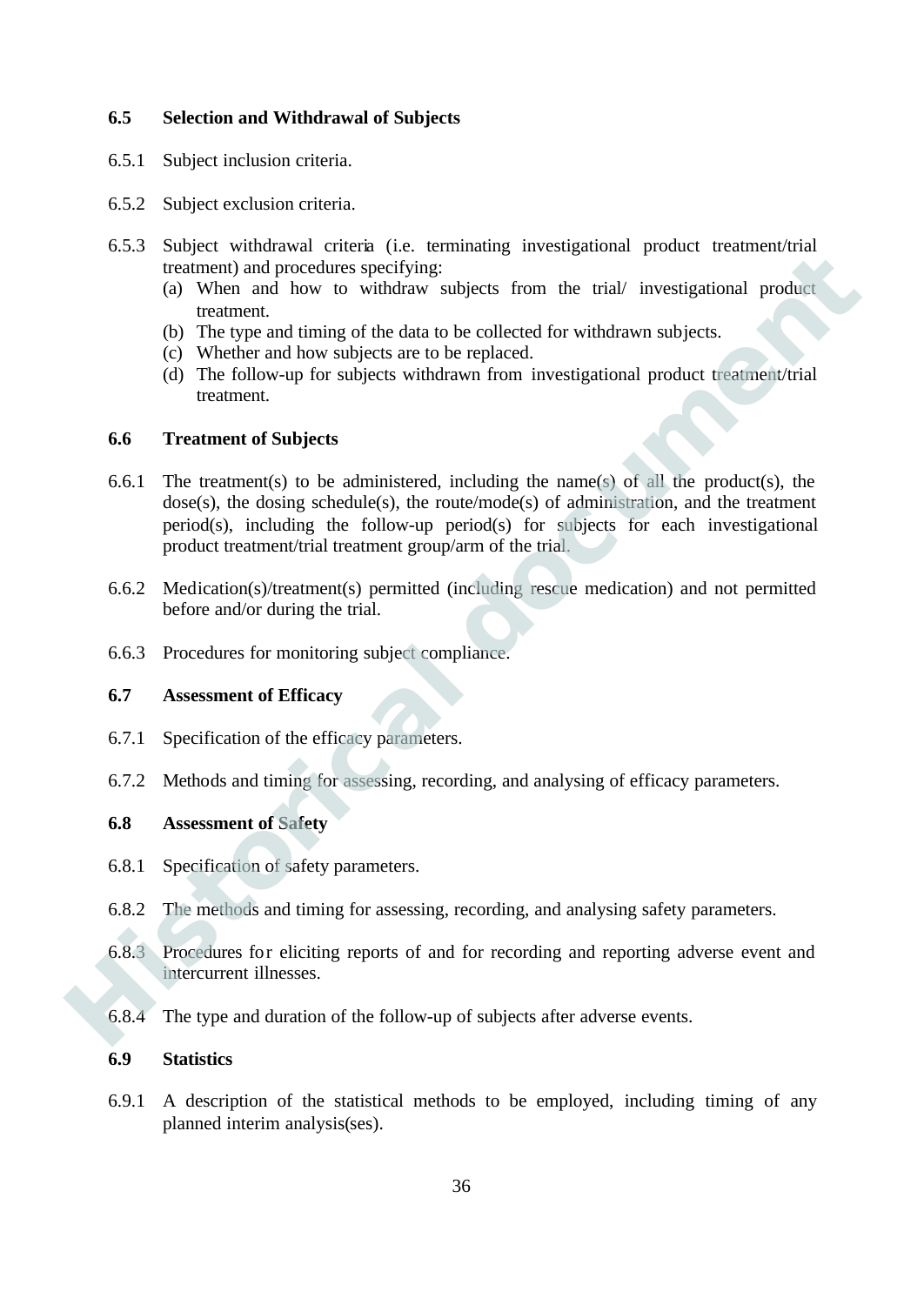- 6.9.2 The number of subjects planned to be enrolled. In multicentre trials, the numbers of enrolled subjects projected for each trial site should be specified. Reason for choice of sample size, including reflections on (or calculations of) the power of the trial and clinical justification.
- 6.9.3 The level of significance to be used.
- 6.9.4 Criteria for the termination of the trial.
- 6.9.5 Procedure for accounting for missing, unused, and spurious data.
- 6.9.6 Procedures for reporting any deviation(s) from the original statistical plan (any) deviation(s) from the original statistical plan should be described and justified in protocol and/or in the final report, as appropriate).
- 6.9.7 The selection of subjects to be included in the analyses (e.g. all randomized subjects, all dosed subjects, all eligible subjects, evaluable subjects).

### **6.10 Direct Access to Source Data/Documents**

The sponsor should ensure that it is specified in the protocol or other written agreement that the investigator(s)/institution(s) will permit trial-related monitoring, audits, IRB/IEC review, and regulatory inspection(s), providing direct access to source data/documents. 6.9.5 Procedure for accounting for missing, unused, and spurious data.<br>
6.9.6 Procedures for reporting any deviation(s) from the original statistical plan (any deviation(s) from the original statistical plan should probab

### **6.11 Quality Control and Quality Assurance**

### **6.12 Ethics**

Description of ethical considerations relating to the trial.

### **6.13 Data Handling and Record Keeping**

### **6.14 Financing and Insurance**

Financing and insurance if not addressed in a separate agreement.

### **6.15 Publication Policy**

Publication policy, if not addressed in a separate agreement.

### **6.16 Supplements**

(NOTE: Since the protocol and the clinical trial/study report are closely related, further relevant information can be found in the ICH Guideline for Structure and Content of Clinical Study Reports.)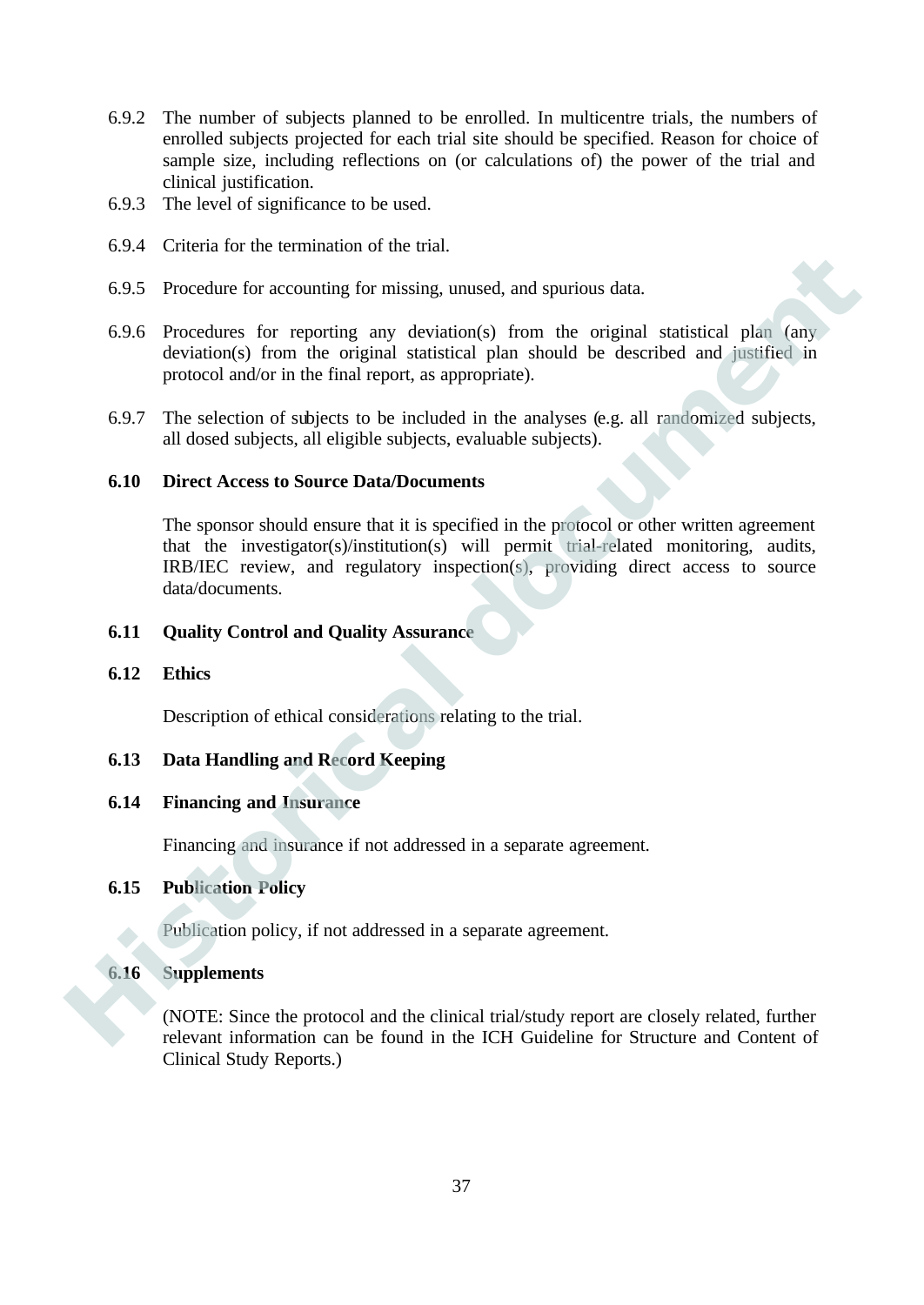### <span id="page-37-0"></span>**7. INVESTIGATOR'S BROCHURE**

### **7.1 Introduction**

The Investigator's Brochure (IB) is a compilation of the clinical and nonclinical data on the investigational product(s) that are relevant to the study of the product(s) in human subjects. Its purpose is to provide the investigators and others involved in the trial with the information to facilitate their understanding of the rationale for, and their compliance with, many key features of the protocol, such as the dose, dose frequency/interval, methods of administration: and safety monitoring procedures. The IB also provides insight to support the clinical management of the study subjects during the course of the clinical trial. The information should be presented in a concise, simple, objective, balanced, and non-promotional form that enables a clinician, or potential investigator, to understand it and make his/her own unbiased risk-benefit assessment of the appropriateness of the proposed trial. For this reason, a medically qualified person should generally participate in the editing of an IB, but the contents of the IB should be approved by the disciplines that generated the described data.

This guideline delineates the minimum information that should be included in an IB and provides suggestions for its layout. It is expected that the type and extent of information available will vary with the stage of development of the investigational product. If the investigational product is marketed and its pharmacology is widely understood by medical practitioners, an extensive IB may not be necessary. Where permitted by regulatory authorities, a basic product information brochure, package leaflet, or labelling may be an appropriate alternative, provided that it includes current, comprehensive, and detailed information on all aspects of the investigational product that might be of importance to the investigator. If a marketed product is being studied for a new use (i.e., a new indication), an IB specific to that new use should be prepared. The IB should be reviewed at least annually and revised as necessary in compliance with a sponsor's written procedures. More frequent revision may be appropriate depending on the stage of development and the generation of relevant new information. However, in accordance with Good Clinical Practice, relevant new information may be so important that it should be communicated to the investigators, and possibly to the Institutional Review Boards (IRBs)/Independent Ethics Committees (IECs) and/or regulatory authorities before it is included in a revised IB. the information to facilitate their understanding of the rational for, and their experimenesy of the protocol, such as the close reapposite reapposite reapposite the protocol, such as the close reapposite reapposite and s

Generally, the sponsor is responsible for ensuring that an up-to-date IB is made available to the investigator(s) and the investigators are responsible for providing the up-to-date IB to the responsible IRBs/IECs. In the case of an investigator sponsored trial, the sponsor-investigator should determine whether a brochure is available from the commercial manufacturer. If the investigational product is provided by the sponsorinvestigator, then he or she should provide the necessary information to the trial personnel. In cases where preparation of a formal IB is impractical, the sponsorinvestigator should provide, as a substitute, an expanded background information section in the trial protocol that contains the minimum current information described in this guideline.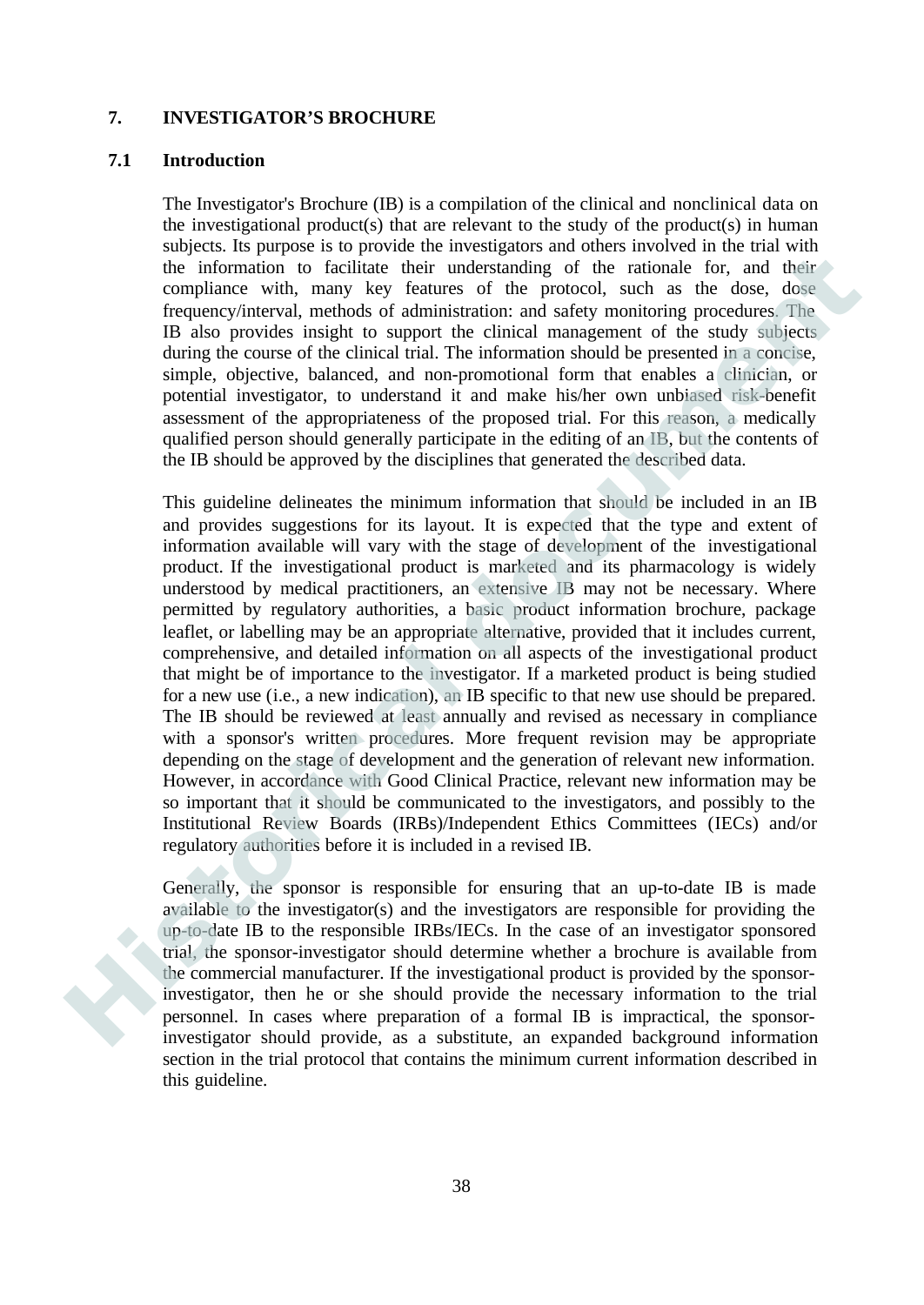### **7.2 General Considerations**

The IB should include:

### 7.2.1 *Title Page*

This should provide the sponsor's name, the identity of each investigational product (i.e., research number, chemical or approved generic name, and trade name(s) where legally permissible and desired by the sponsor), and the release date. It is also suggested that an edition number, and a reference to the number and date of the edition it supersedes, be provided. An example is given in Appendix 1.

### 7.2.2 *Confidentiality Statement*

The sponsor may wish to include a statement instructing the investigator/recipients to treat the IB as a confidential document for the sole information and use of the investigator's team and the IRB/IEC.

### **7.3 Contents of the Investigator's Brochure**

The IB should contain the following sections, each with literature references where appropriate:

7.3.1 *Table of Contents*

An example of the Table of Contents is given in Appendix 2

7.3.2 *Summary*

A brief summary (preferably not exceeding two pages) should be given, highlighting the significant physical, chemical, pharmaceutical, pharmacological, toxicological, pharmacokinetic, metabolic, and clinical information available that is relevant to the stage of clinical development of the investigational product.

### 7.3.3 *Introduction*

A brief introductory statement should be provided that contains the chemical name (and generic and trade name(s) when approved) of the investigational product(s), all active ingredients, the investigational product (s ) pharmacological class and its expected position within this class  $(e.g.$  advantages), the rationale for performing research with the investigational product(s), and the anticipated prophylactic, therapeutic, or diagnostic indication(s). Finally, the introductory statement should provide the general approach to be followed in evaluating the investigational product. Equily pennissible and desired by the sponsor), and the release date. It is also<br>suggested that an edition number, and a reference to the number and due of the edition<br>is uspected, be provided. An example is given in Appe

### 7.3.4 *Physical, Chemical, and Pharmaceutical Properties and Formulation*

A description should be provided of the investigational product substance(s) (including the chemical and/or structural formula(e)), and a brief summary should be given of the relevant physical, chemical, and pharmaceutical properties.

To permit appropriate safety measures to be taken in the course of the trial, a description of the formulation(s) to be used, including excipients, should be provided and justified if clinically relevant. Instructions for the storage and handling of the dosage form(s) should also be given.

Any structural similarities to other known compounds should be mentioned.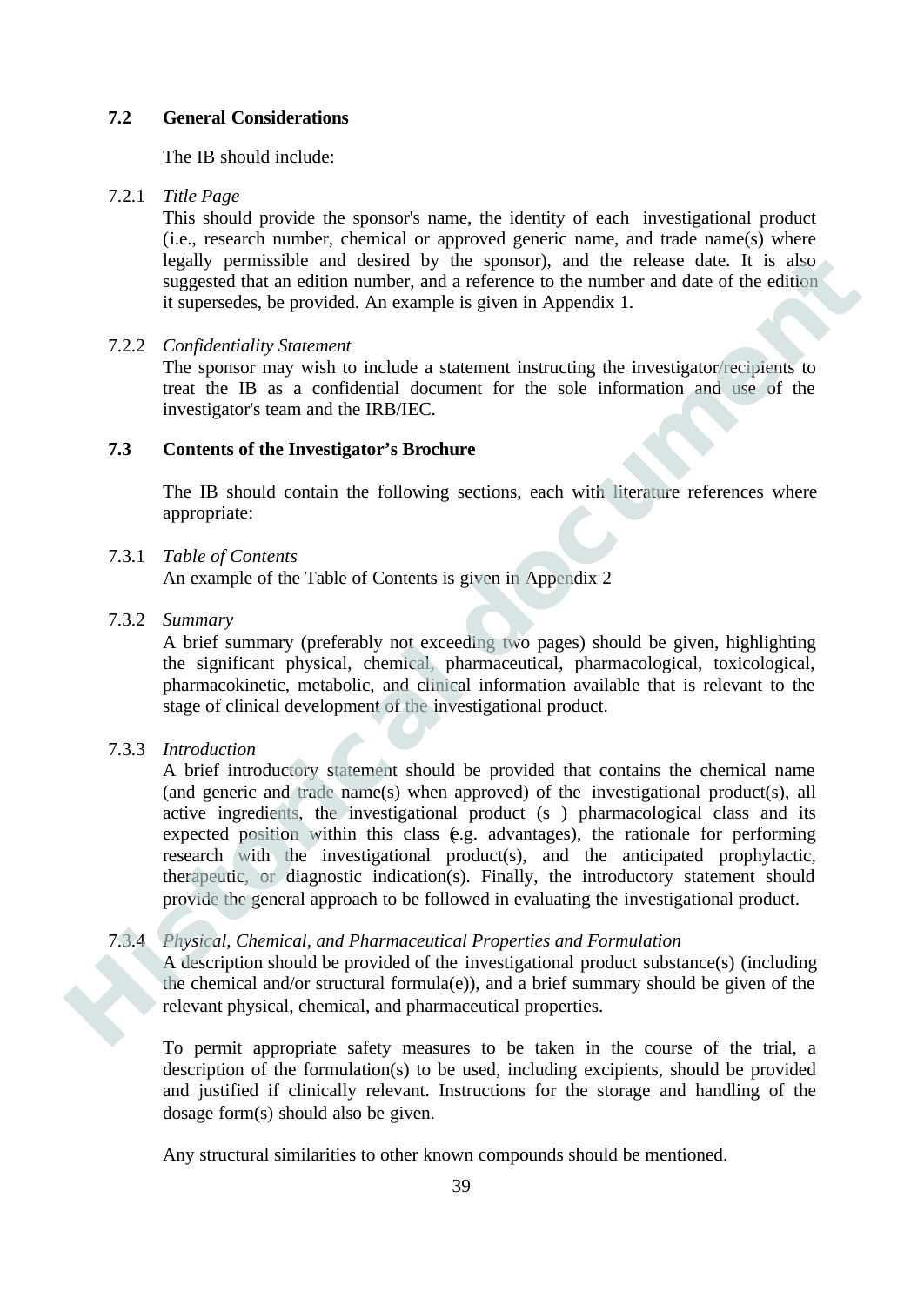### 7.3.5 *Nonclinical Studies*

### *Introduction:*

The results of all relevant nonclinical pharmacology, toxicology, pharmacokinetic, and investigational product metabolism studies should be provided in summary form. This summary should address the methodology used, the results, and a discussion of the relevance of the findings to the investigated therapeutic and the possible unfavourable and unintended effects in humans.

The information provided may include the following, as appropriate, if known/available:

- Species tested
- Number and sex of animals in each group
- Unit dose (e.g., milligram/kilogram (mg/kg))
- Dose interval
- Route of administration
- Duration of dosing
- Information on systemic distribution
- Duration of post-exposure follow-up
- Results, including the following aspects:
	- − Nature and frequency of pharmacological or toxic effects
	- − Severity or intensity of pharmacological or toxic effects
	- − Time to onset of effects
	- − Reversibility of effects
	- − Duration of effects
	- − Dose response

Tabular format/listings should be used whenever possible to enhance the clarity of the presentation.

The following sections should discuss the most important findings from the studies, including the dose response of observed effects, the relevance to humans, and any aspects to be studied in humans. If applicable, the effective and nontoxic dose findings in the same animal species should be compared (i.e., the therapeutic index should be discussed). The relevance of this information to the proposed human dosing should be addressed. Whenever possible, comparisons should be made in terms of blood/tissue levels rather than on a mg/kg basis. and unintended effects in humans.<br>
The information provided may include the following, as appropriate if<br>
known/available:<br>
• Species tested<br>
• Number and sex of animals in each group<br>
• Unit dose (e.g., milligram/kilogra

### *(a) Nonclinical Pharmacology*

A summary of the pharmacological aspects of the investigational product and, where appropriate, its significant metabolites studied in animals, should be included. Such a summary should incorporate studies that assess potential therapeutic activity (e.g. efficacy models, receptor binding, and specificity) as well as those that assess safety (e.g., special studies to assess pharmacological actions other than the intended therapeutic effect(s)).

### *(b) Pharmacokinetics and Product Metabolism in Animals*

A summary of the pharmacokinetics and biological transformation and disposition of the investigational product in all species studied should be given. The discussion of the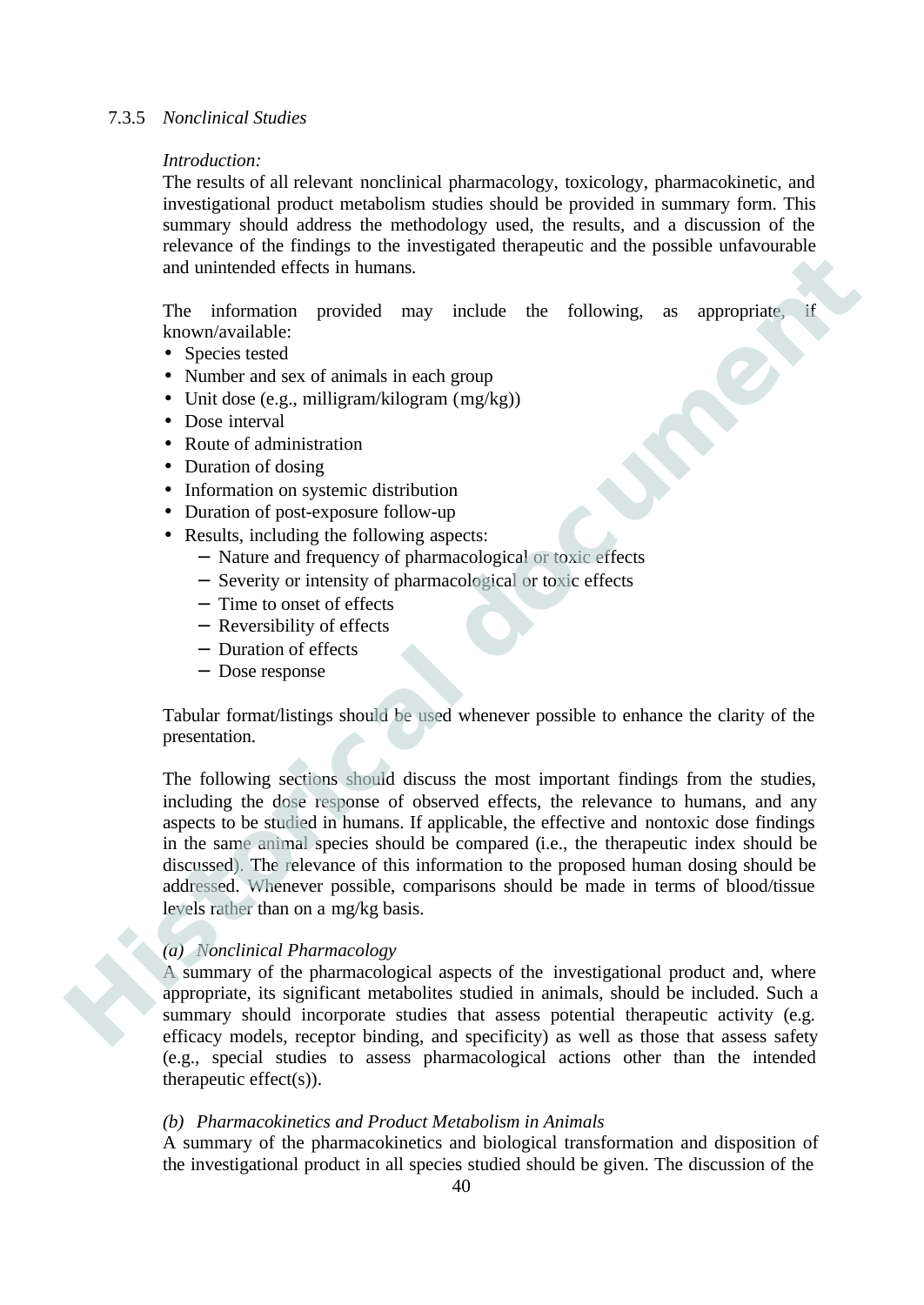findings should address the absorption and the local and systemic bioavailability of the investigational product and its metabolites, and their relationship to the pharmacological and toxicological findings in animal species.

### *(c) Toxicology*

A summary of the toxicological effects found in relevant studies conducted in different animal species should be described under the following headings where appropriate:

- − Single dose
- − Repeated dose
- − Carcinogenicity
- − Special studies (e.g. irritancy and sensitisation)
- − Reproductive toxicity
- − Genotoxicity (mutagenicity)

### 7.3.6 *Effects in Humans*

### *Introduction:*

A thorough discussion of the known effects of the investigational product(s) in humans should be provided, including information on pharmacokinetics, metabolism, pharmacodynamics, dose response, safety, efficacy, and other pharmacological activities. Where possible, a summary of each completed clinical trial should be provided. Information should also be provided regarding results of any use of the investigational product(s) other than from in clinical trials, such as from experience during marketing. - Single doce<br>
- Repetat doce<br>
- Carcinogenicity<br>
- Special studies (e.g. irrinary and sensitisation)<br>
- Reproductive towicity<br>
- Genotoxicity (mangemeirity)<br>
- Genotoxicity (mangemeirity)<br>
- Genotoxicity (mangemeirity)<br>

### *(a) Pharmacokinetics and Product Metabolism in Humans*

− A summary of information on the pharmacokinetics of the investigational product(s) should be presented, including the following, if available:

− Pharmacokinetics (including metabolism, as appropriate, and absorption, plasma protein binding, distribution, and elimination).

− Bioavailability of the investigational product (absolute, where possible, and/or relative) using a reference dosage form.

- − Population subgroups (e.g., gender, age, and impaired organ function).
- − Interactions (e.g., product-product interactions and effects of food).

− Other pharmacokinetic data (e.g., results of population studies performed within clinical trial(s).

### *(b) Safety and Efficacy*

A summary of information should be provided about the investigational product's/products' (including metabolites, where appropriate) safety, pharmacodynamics, efficacy, and dose response that were obtained from preceding trials in humans (healthy volunteers and/or patients). The implications of this information should be discussed. In cases where a number of clinical trials have been completed, the use of summaries of safety and efficacy across multiple trials by indications in subgroups may provide a clear presentation of the data. Tabular summaries of adverse drug reactions for all the clinical trials (including those for all the studied indications) would be useful. Important differences in adverse drug reaction patterns/incidences across indications or subgroups should be discussed.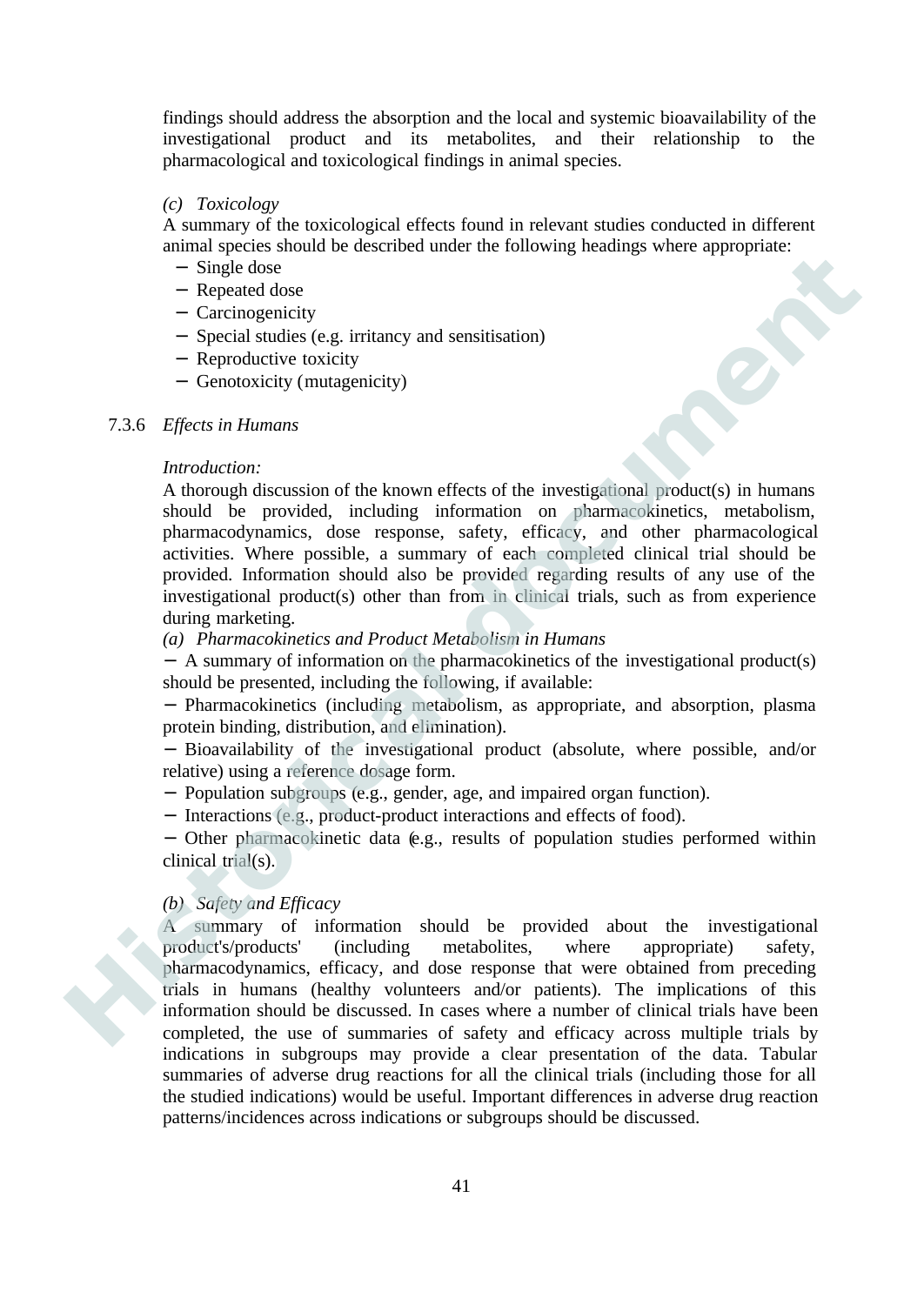The IB should provide a description of the possible risks and adverse drug reactions to be anticipated on the basis of prior experiences with the product under investigation and with related products. A description should also be provided of the precautions or special monitoring to be done as part of the investigational use of the product(s).

### *(c) Marketing Experience*

The IB should identify countries where the investigational product has been marketed or approved. Any significant information arising from the marketed use should be summarised (e.g., formulations, dosages, routes of administration, and adverse product reactions). The IB should also identify all the countries where the investigational product did not receive approval/registration for marketing or was withdrawn from marketing/registration.

### 7.3.7 *Summary of Data and Guidance for the Investigator*

This section should provide an overall discussion of the nonclinical and clinical data, and should summarise the information from various sources on different aspects of the investigational product(s), wherever possible. In this way, the investigator can be provided with the most informative interpretation of the available data and with an assessment of the implications of the information for future clinical trials.

Where appropriate, the published reports on related products should be discussed. This could help the investigator to anticipate adverse drug reactions or other problems in clinical trials.

**The overall aim of this section is to provide the investigator with a clear understanding of the possible risks and adverse reactions, and of the specific tests, observations, and precautions that may be needed for a clinical trial. This understanding should be based on the available physical, chemical, pharmaceutical, pharmacological, toxicological, and clinical information on the investigational product(s). Guidance should also be provided to the clinical investigator on the recognition and treatment of possible overdose and adverse drug reactions that is based on previous human experience and on the pharmacology of the investigational product.** or approach. Any significant information arising from the marked use should be stated<br>summarised (e.g., formulations, dosages, routes of administration, and adverse product<br>reactions). The IB should also identify all the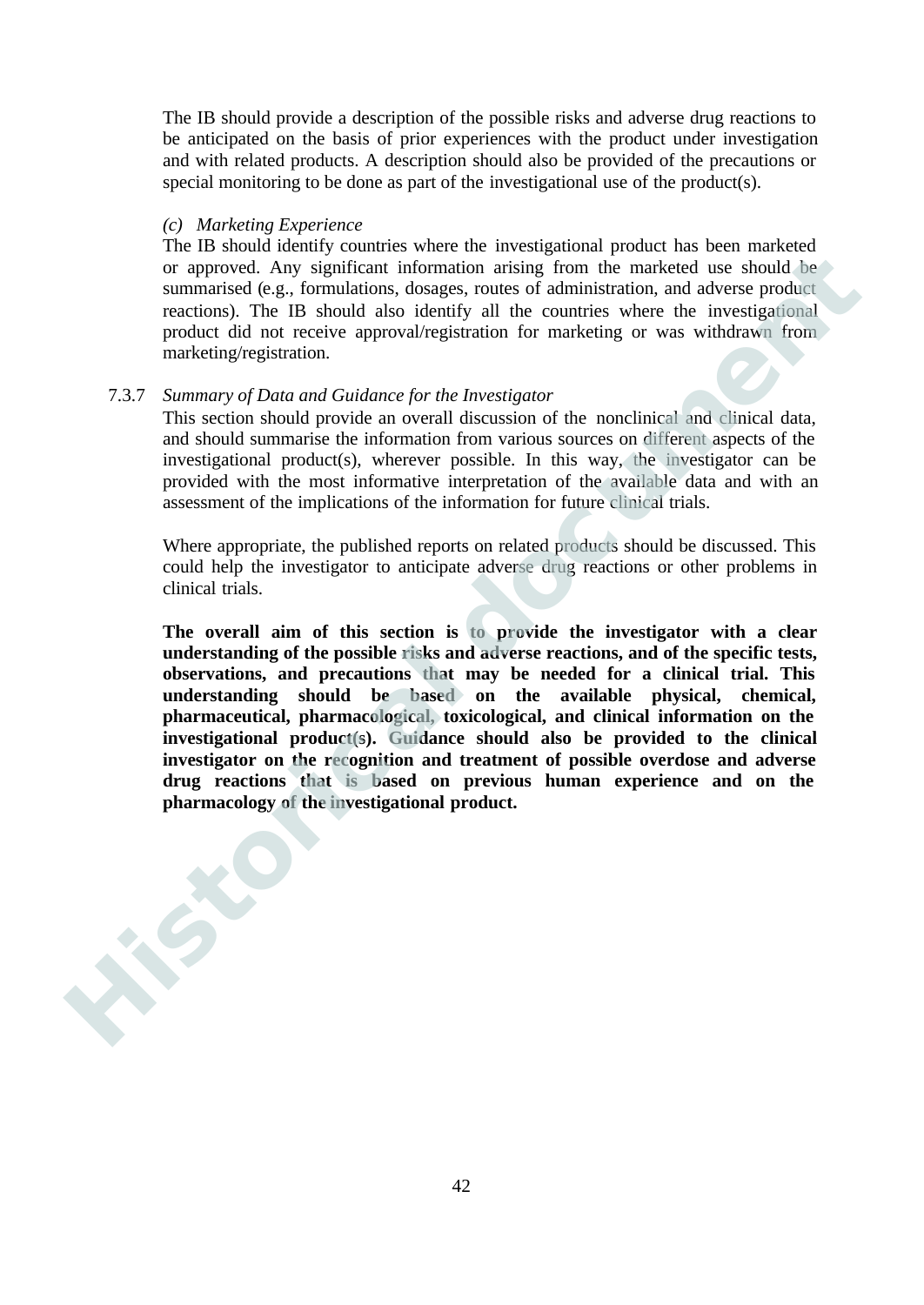### **7.4 APPENDIX 1:**

TITLE PAGE (Example)

SPONSOR'S NAME **Product: Research Number: Name(s):** Chemical, Generic (if approved)

Trade Name(s) (if legally permissible and desired by the sponsor)

### **INVESTIGATOR'S BROCHURE**

Edition Number: Release Date:

Replaces Previous Edition Number: Date:

### **7.5 APPENDIX 2:**

### **TABLE OF CONTENTS OF INVESTIGATOR'S BROCHURE** *(Example)*

- Confidentiality Statement (optional)
- Signature Page (optional)
- 1 Table of Contents
- 2 Summary
- 3 Introduction
- 4 Physical, Chemical, and Pharmaceutical Properties and Formulation
- 5 Nonclinical Studies
- 5.1 Nonclinical Pharmacology
- 5.2 Pharmacokinetics and Product Metabolism in Animals
- 5.3 Toxicology
- 6 Effects in Humans
- 6.1 Pharmacokinetics and Product Metabolism in Humans
- 6.2 Safety and Efficacy
- 6.3 Marketing Experience
- 7 Summary of Data and Guidance for the Investigator

NB: References on 1. Publications

2. Reports

These references should be found at the end of each chapter Appendices (if any) Name(s): Chemrical, Generic (if approved)<br>
Trade Name(s) (if legally permissible and desired by the sponsor)<br>
INVESTIGATOR'S BROCHURE<br>
Edition Number:<br>
Replaces Previous Edition Number:<br>
ARBLE OF CONTENTS OF INVESTIGATOR'S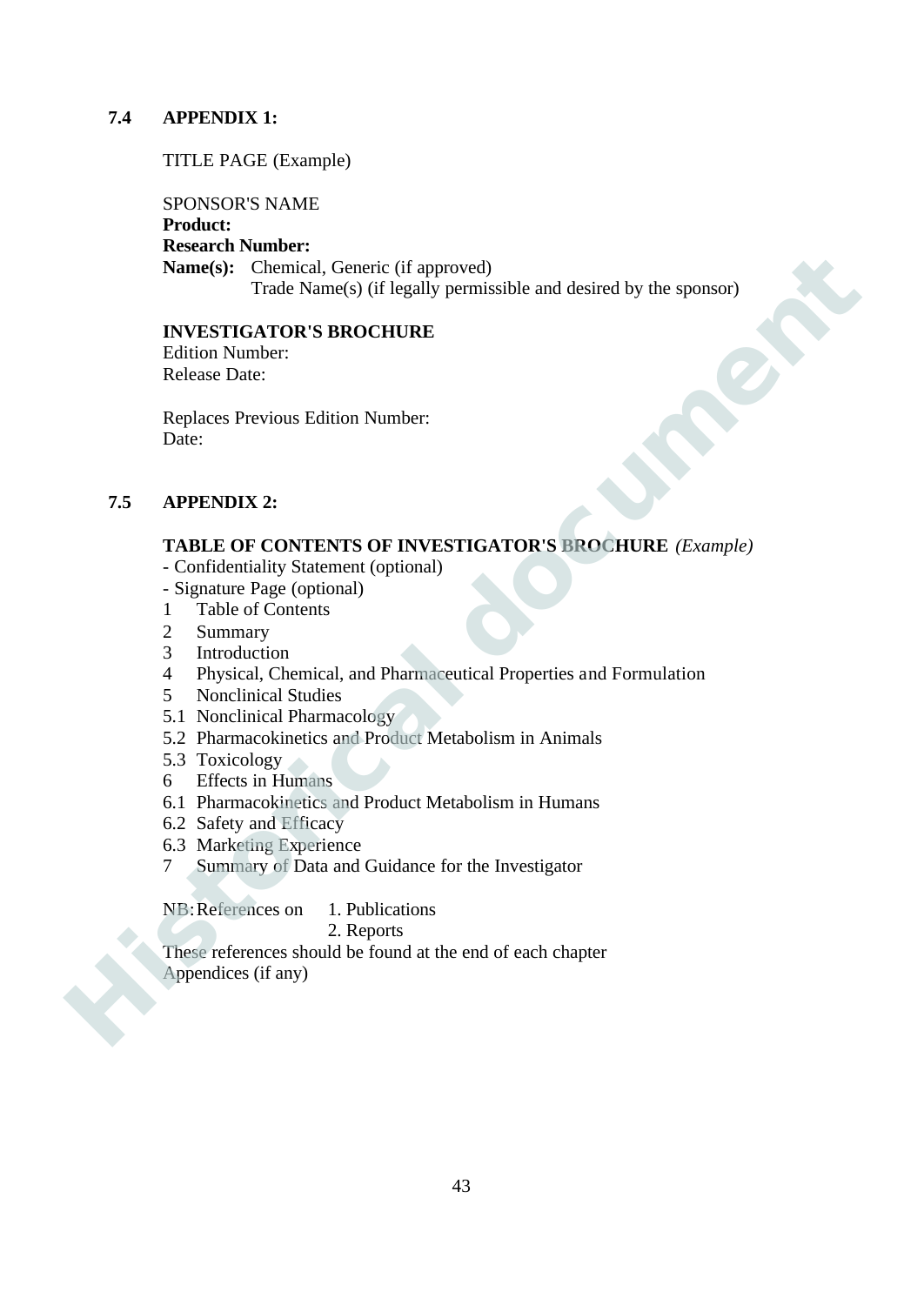### <span id="page-43-0"></span>**8. ESSENTIAL DOCUMENTS FOR THE CONDUCT OF A CLINICAL TRIAL**

### **8.1 Introduction**

Essential Documents are those documents which individually and collectively permit evaluation of the conduct of a trial and the quality of the data produced. These documents serve to demonstrate the compliance of the investigator, sponsor and monitor with the standards of Good Clinical Practice and with all applicable regulatory requirements.

Essential Documents also serve a number of other important purposes. Filing essential documents at the investigator/institution and sponsor sites in a timely manner can greatly assist in the successful management of a trial by the investigator, sponsor and monitor. These documents are also the ones which are usually audited by the sponsor's independent audit function and inspected by the regulatory authority (ies) as part of the process to confirm the validity of the trial conduct and the integrity of data collected.

The minimum list of essential documents which has been developed follows. The various documents are grouped in three sections according to the stage of the trial during which they will normally be generated: 1) before the clinical phase of the trial commences, 2) during the clinical conduct of the trial, and 3) after completion or termination of the trial. A description is given of the purpose of each document, and whether it should be filed in either the investigator/institution or sponsor files, or both. It is acceptable to combine some of the documents, provided the individual elements are readily identifiable. monior with the standards of Good Clinical Practice and with all applicable regulatory<br>requirements.<br>
Essencial Documents also serve a number of other important purposes. Filing essential<br>
documents at the investigatoriza

Trial master files should be established at the beginning of the trial, both at the investigator/institution's site and at the sponsor's office. A final close-out of a trial can only be done when the monitor has reviewed both investigator/institution and sponsor files and confirmed that all necessary documents are in the appropriate files.

Any or all of the documents addressed in this guideline may be subject to, and should be available for, audit by the sponsor's auditor and inspection by the regulatory authority(ies).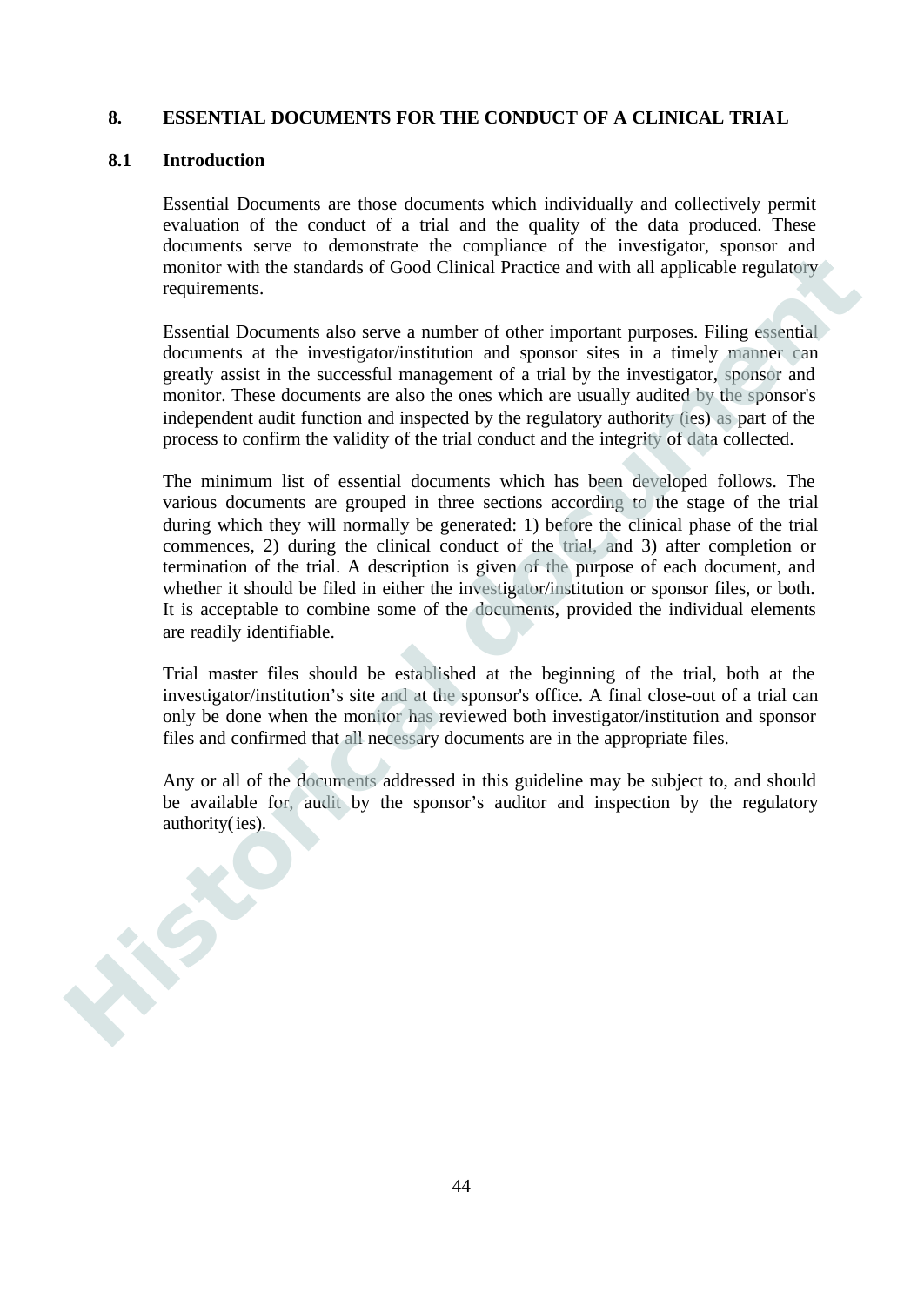### **8.2 Before the Clinical Phase of the Trial Commences**

During this planning stage the following documents should be generated and should be on file before the trial formally starts

|       | <b>Title of Document</b>                                                                                                                                                                                                                                                                                                                                                                                                                                                                              | <b>Purpose</b>                                                                                                                                                           | <b>Located in Files of</b><br>Investigator/<br>Institution | <b>Sponsor</b>           |
|-------|-------------------------------------------------------------------------------------------------------------------------------------------------------------------------------------------------------------------------------------------------------------------------------------------------------------------------------------------------------------------------------------------------------------------------------------------------------------------------------------------------------|--------------------------------------------------------------------------------------------------------------------------------------------------------------------------|------------------------------------------------------------|--------------------------|
| 8.2.1 | <b>INVESTIGATOR'S BROCHURE</b>                                                                                                                                                                                                                                                                                                                                                                                                                                                                        | To document that relevant and current<br>scientific information about the investigational<br>product has been provided to the investigator                               | X                                                          | X                        |
| 8.2.2 | SIGNED PROTOCOL AND<br>AMENDMENTS, IF ANY, AND<br><b>SAMPLE CASE REPORT FORM</b><br>(CRF)                                                                                                                                                                                                                                                                                                                                                                                                             | To document investigator and sponsor<br>agreement to the protocol/amendment(s) and<br><b>CRF</b>                                                                         |                                                            | X                        |
| 8.2.3 | <b>INFORMATION GIVEN TO TRIAL</b><br><b>SUBJECT</b><br>- INFORMED CONSENT FORM<br>(including all applicable translations)                                                                                                                                                                                                                                                                                                                                                                             | To document the informed consent                                                                                                                                         |                                                            | X                        |
|       | - ANY OTHER WRITTEN<br><b>INFORMATION</b>                                                                                                                                                                                                                                                                                                                                                                                                                                                             | To document that subjects will be given<br>appropriate written information (content and<br>wording) to support their ability to give fully<br>informed consent           | X                                                          | X                        |
|       | - ADVERTISEMENT FOR SUBJECT<br><b>RECRUITMENT</b> (if used)                                                                                                                                                                                                                                                                                                                                                                                                                                           | To document that recruitment measures are<br>appropriate and not coercive                                                                                                | X                                                          |                          |
| 8.2.4 | <b>FINANCIAL ASPECTS OF THE</b><br><b>TRIAL</b>                                                                                                                                                                                                                                                                                                                                                                                                                                                       | To document the financial agreement between<br>the investigator/institution and the sponsor for<br>the trial                                                             | X                                                          | X                        |
| 8.2.5 | <b>INSURANCE STATEMENT</b><br>(where required)                                                                                                                                                                                                                                                                                                                                                                                                                                                        | To document that compensation to subject(s)<br>for trial-related injury will be available                                                                                | X                                                          | X                        |
| 8.2.6 | <b>SIGNED AGREEMENT BETWEEN</b>                                                                                                                                                                                                                                                                                                                                                                                                                                                                       | To document agreements                                                                                                                                                   |                                                            |                          |
|       | <b>INVOLVED PARTIES, e.g.:</b>                                                                                                                                                                                                                                                                                                                                                                                                                                                                        |                                                                                                                                                                          | X                                                          | X                        |
|       | - investigator/institution and sponsor<br>- investigator/institution and CRO<br>- sponsor and CRO                                                                                                                                                                                                                                                                                                                                                                                                     |                                                                                                                                                                          | X<br>X                                                     | X<br>(where<br>required) |
|       | - investigator/institution and<br>authority(ies) (where required)                                                                                                                                                                                                                                                                                                                                                                                                                                     |                                                                                                                                                                          |                                                            | X                        |
| 8.2.7 | DATED, DOCUMENTED<br><b>APPROVAL/FAVOURABLE</b><br>OPINION OF INSTITUTIONAL<br><b>REVIEW BOARD (IRB)</b><br><b>INDEPENDENT ETHICS</b><br><b>COMMITTEE (IEC) OF THE</b><br><b>FOLLOWING:</b><br>protocol and any amendments<br>CRF (if applicable)<br>informed consent form(s)<br>any other written information to be<br>provided to the subject(s)<br>advertisement for subject<br>$\overline{a}$<br>recruitment<br>(if used)<br>subject compensation (if any)<br>any other documents given approval/ | To document that the trial has been subject to<br>IRB/IEC review and given<br>approval/favourable opinion. To identify the<br>version number and date of the document(s) | X                                                          | X                        |
|       | favourable opinion                                                                                                                                                                                                                                                                                                                                                                                                                                                                                    |                                                                                                                                                                          |                                                            |                          |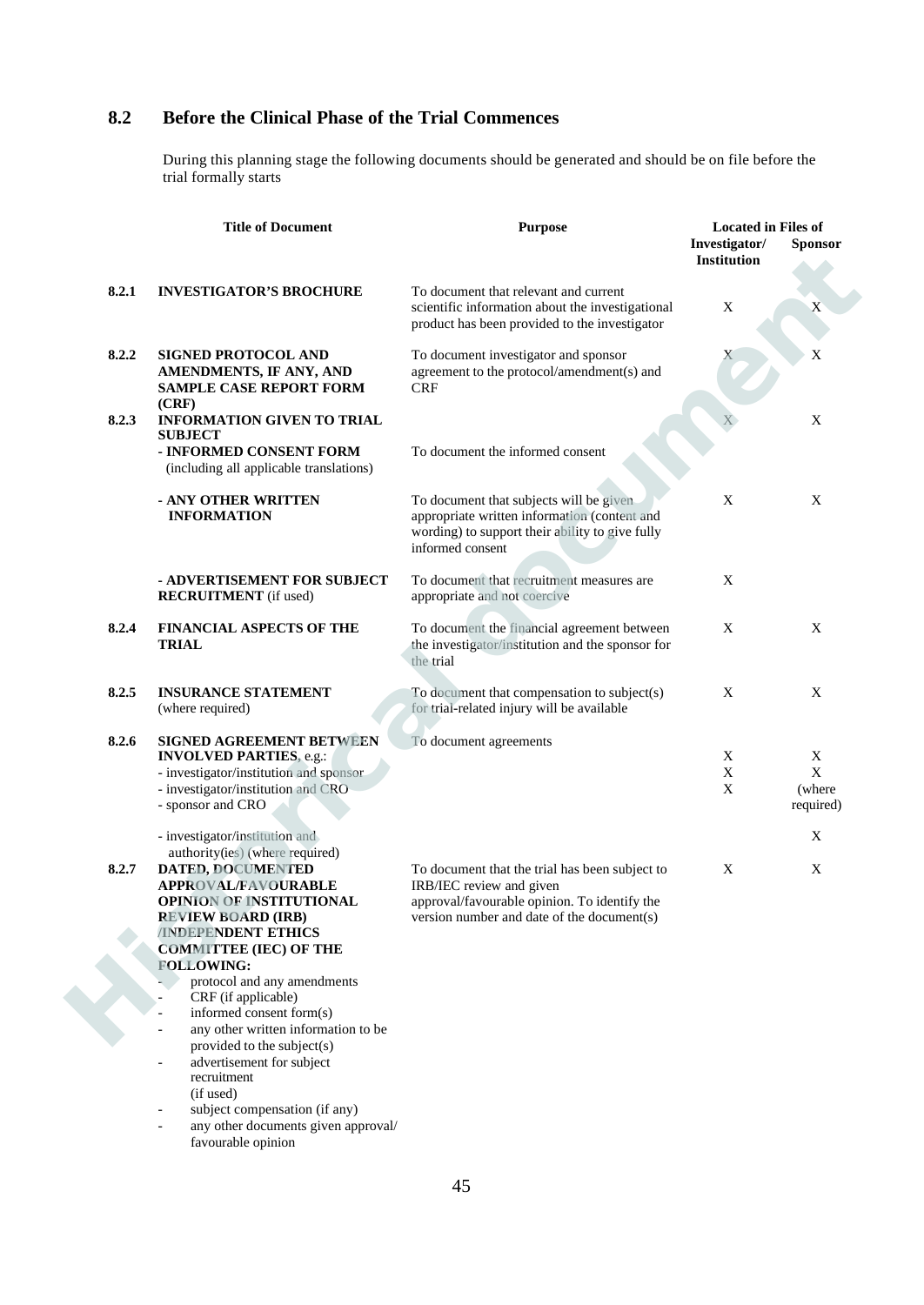|        | <b>Title of Document</b>                                                                                                                                                                                                                   | <b>Purpose</b>                                                                                                                                                                                                              | <b>Located in Files of</b><br>Investigator/<br>Institution | <b>Sponsor</b>                         |
|--------|--------------------------------------------------------------------------------------------------------------------------------------------------------------------------------------------------------------------------------------------|-----------------------------------------------------------------------------------------------------------------------------------------------------------------------------------------------------------------------------|------------------------------------------------------------|----------------------------------------|
| 8.2.8  | <b>INSTITUTIONAL REVIEW</b><br><b>BOARD/INDEPENDENT ETHICS</b><br><b>COMMITTEE COMPOSITION</b>                                                                                                                                             | To document that the IRB/IEC is constituted<br>in agreement with GCP                                                                                                                                                        | X                                                          | X<br>(where<br>required)               |
| 8.2.9  | <b>REGULATORY AUTHORITY(IES)</b><br>AUTHORISATION/APPROVAL/<br>NOTIFICATION OF PROTOCOL<br>(where required)                                                                                                                                | To document appropriate<br>authorisation/approval/notification by the<br>regulatory authority(ies) has been obtained<br>prior to initiation of the trial in compliance<br>with the applicable regulatory requirement(s)     | X<br>(where)<br>required)                                  | X<br>(where<br>required)               |
| 8.2.10 | <b>CURRICULUM VITAE AND/OR</b><br><b>OTHER RELEVANT DOCUMENTS</b><br><b>EVIDENCING QUALIFICATIONS OF</b><br><b>INVESTIGATOR(S) AND SUB-</b><br><b>INVESTIGATOR(S)</b>                                                                      | To document qualifications and eligibility to<br>conduct trial and/or provide medical<br>supervision of subjects                                                                                                            | X                                                          |                                        |
| 8.2.11 | <b>NORMAL VALUE(S)/RANGE(S) FOR</b><br><b>MEDICAL/</b><br><b>LABORATORY/TECHNICAL</b><br>PROCEDURE(S) AND/OR TEST(S)<br><b>INCLUDED IN THE PROTOCOL</b>                                                                                    | To document normal values and/or ranges of<br>the tests                                                                                                                                                                     | Χ                                                          | $\mathbf X$                            |
| 8.2.12 | MEDICAL/LABORATORY/TECHNIC<br><b>AL PROCEDURES /TESTS</b><br>certification or<br>$\overline{\phantom{a}}$<br>accreditation or<br>established quality control and/or<br>external quality assessment or<br>other validation (where required) | To document competence of facility to<br>perform required test(s), and support<br>reliability of results                                                                                                                    | X<br>(where<br>required)                                   | X                                      |
| 8.2.13 | SAMPLE OF LABEL(S) ATTACHED<br>TO INVESTIGATIONAL PRODUCT<br><b>CONTAINER(S)</b>                                                                                                                                                           | To document compliance with applicable<br>labelling regulations and appropriateness of<br>instructions provided to the subjects                                                                                             |                                                            | X                                      |
| 8.2.14 | <b>INSTRUCTIONS FOR HANDLING</b><br>OF INVESTIGATIONAL<br>PRODUCT(S) AND TRIAL-RELATED<br><b>MATERIALS</b><br>(if not included in protocol or                                                                                              | To document instructions needed to ensure<br>proper storage, packaging, dispensing and<br>disposition of investigational products and<br>trial-related materials                                                            | X                                                          | X                                      |
| 8.2.15 | Investigator's Brochure)<br><b>SHIPPING RECORDS FOR</b><br><b>INVESTIGATIONAL PRODUCT(S)</b><br>AND TRIAL-RELATED MATERIALS                                                                                                                | To document shipment dates, batch numbers<br>and method of shipment of investigational<br>product(s) and trial-related materials. Allows<br>tracking of product batch, review of shipping<br>conditions, and accountability | X                                                          | X                                      |
| 8.2.16 | <b>CERTIFICATE(S) OF ANALYSIS OF</b><br><b>INVESTIGATIONAL PRODUCT(S)</b><br><b>SHIPPED</b>                                                                                                                                                | To document identity, purity, and strength of<br>investigational product(s) to be used in the<br>trial                                                                                                                      |                                                            | X                                      |
| 8.2.17 | <b>DECODING PROCEDURES FOR</b><br><b>BLINDED TRIALS</b>                                                                                                                                                                                    | To document how, in case of an emergency,<br>identity of blinded investigational product can<br>be revealed without breaking the blind for the<br>remaining subjects' treatment                                             | X                                                          | X<br>(third party<br>if<br>applicable) |
| 8.2.18 | <b>MASTER RANDOMISATION LIST</b>                                                                                                                                                                                                           | To document method for randomisation of<br>trial population                                                                                                                                                                 |                                                            | X<br>(third party<br>if<br>applicable) |
| 8.2.19 | PRE-TRIAL MONITORING REPORT                                                                                                                                                                                                                | To document that the site is suitable for the<br>trial (may be combined with 8.2.20)                                                                                                                                        |                                                            | X                                      |
| 8.2.20 | <b>TRIAL INITIATION MONITORING</b><br><b>REPORT</b>                                                                                                                                                                                        | To document that trial procedures were<br>reviewed with the investigator and the<br>investigator's trial staff (may be combined<br>with 8.2.19)                                                                             | X                                                          | Χ                                      |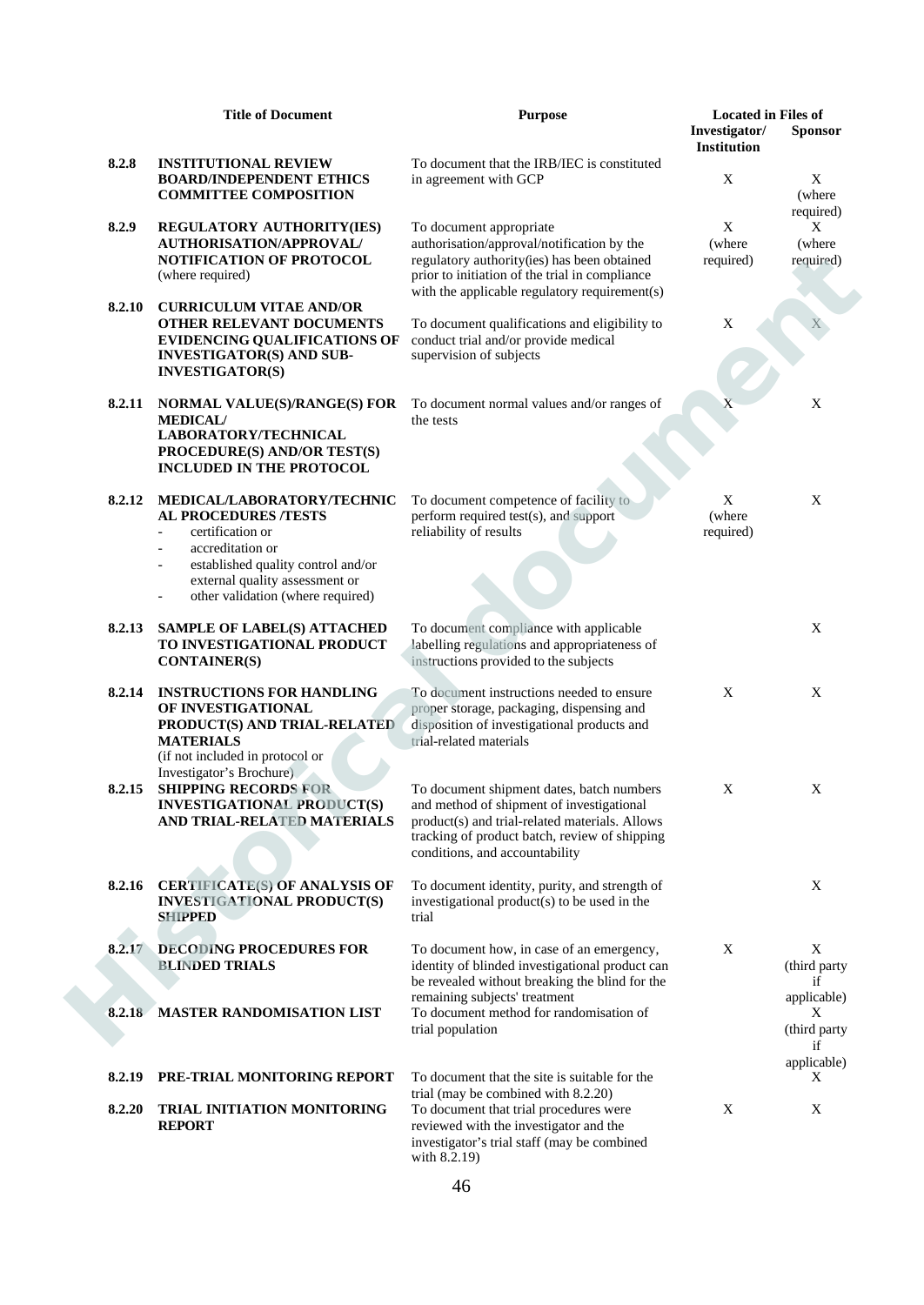### **8.3 During the Clinical Conduct of the Trial**

In addition to having on file the above documents, the following should be added to the files during the trial as evidence that all new relevant information is documented as it becomes available

|       | <b>Title of Document</b>                                                                                                                                                                                                                                                                                                                                                                                                                                              | <b>Purpose</b>                                                                                                                                                                                               | <b>Located in Files of</b><br>Investigator/<br><b>Institution</b> | <b>Sponsor</b> |
|-------|-----------------------------------------------------------------------------------------------------------------------------------------------------------------------------------------------------------------------------------------------------------------------------------------------------------------------------------------------------------------------------------------------------------------------------------------------------------------------|--------------------------------------------------------------------------------------------------------------------------------------------------------------------------------------------------------------|-------------------------------------------------------------------|----------------|
| 8.3.1 | <b>INVESTIGATOR'S BROCHURE</b><br><b>UPDATES</b>                                                                                                                                                                                                                                                                                                                                                                                                                      | To document that investigator is informed in a<br>timely manner of relevant information as it<br>becomes available                                                                                           | X                                                                 |                |
| 8.3.2 | <b>ANY REVISION TO:</b>                                                                                                                                                                                                                                                                                                                                                                                                                                               |                                                                                                                                                                                                              |                                                                   |                |
|       | protocol/amendment(s) and CRF<br>informed consent form<br>any other written information<br>provided to subjects<br>advertisement for subject                                                                                                                                                                                                                                                                                                                          | To document revisions of these trial related<br>documents that take effect during trial                                                                                                                      | $\mathbf X$                                                       |                |
|       | recruitment (if used)                                                                                                                                                                                                                                                                                                                                                                                                                                                 |                                                                                                                                                                                                              |                                                                   |                |
| 8.3.3 | DATED, DOCUMENTED<br><b>APPROVAL/FAVOURABLE</b><br>OPINION OF INSTITUTIONAL<br><b>REVIEW BOARD (IRB)</b><br><b>INDEPENDENT ETHICS</b><br><b>COMMITTEE (IEC) OF THE</b><br><b>FOLLOWING:</b><br>protocol amendment(s)<br>$revision(s)$ of:<br>informed consent form<br>$\equiv$<br>any other written information to<br>be provided to the subject<br>advertisement for subject<br>recruitment<br>(if used)<br>any other documents given<br>approval/favourable opinion | To document that the amendment(s) and/or<br>revision(s) have been subject to IRB/IEC<br>review and were given approval/favourable<br>opinion. To identify the version number and<br>date of the document(s). | X                                                                 | X              |
|       | continuing review of trial (where<br>required)                                                                                                                                                                                                                                                                                                                                                                                                                        |                                                                                                                                                                                                              |                                                                   |                |
| 8.3.4 | <b>REGULATORY AUTHORITY(IES)</b><br><b>AUTHORISATIONS/APPROVALS/N</b><br><b>OTIFICATIONS WHERE REQUIRED</b><br>FOR:<br>protocol amendment(s) and other<br>documents                                                                                                                                                                                                                                                                                                   | To document compliance with applicable<br>regulatory requirements                                                                                                                                            | X<br>(where)<br>required)                                         | X              |
| 8.3.5 | <b>CURRICULUM VITAE FOR NEW</b><br><b>INVESTIGATOR(S) AND/OR SUB-</b><br><b>INVESTIGATOR(S)</b>                                                                                                                                                                                                                                                                                                                                                                       | (see $8.2.10$ )                                                                                                                                                                                              | X                                                                 | X              |
| 8.3.6 | <b>UPDATES TO NORMAL</b><br><b>VALUE(S)/RANGE(S) FOR</b><br><b>MEDICAL/ LABORATORY/</b><br><b>TECHNICAL</b><br>PROCEDURE(S)/TEST(S) INCLUDED<br><b>IN THE PROTOCOL</b>                                                                                                                                                                                                                                                                                                | To document normal values and ranges that<br>are revised during the trial (see 8.2.11)                                                                                                                       | X                                                                 | X              |
| 8.3.7 | <b>UPDATES OF</b><br>MEDICAL/LABORATORY/<br><b>TECHNICAL PROCEDURES/TESTS</b><br>certification or<br>$\overline{a}$<br>accreditation or<br>$\overline{a}$<br>established quality control and/or<br>$\overline{\phantom{0}}$<br>external quality assessment or<br>other validation (where required)<br>$\overline{\phantom{a}}$                                                                                                                                        | To document that tests remain adequate<br>throughout the trial period (see 8.2.12)                                                                                                                           | X<br>(where<br>required)                                          |                |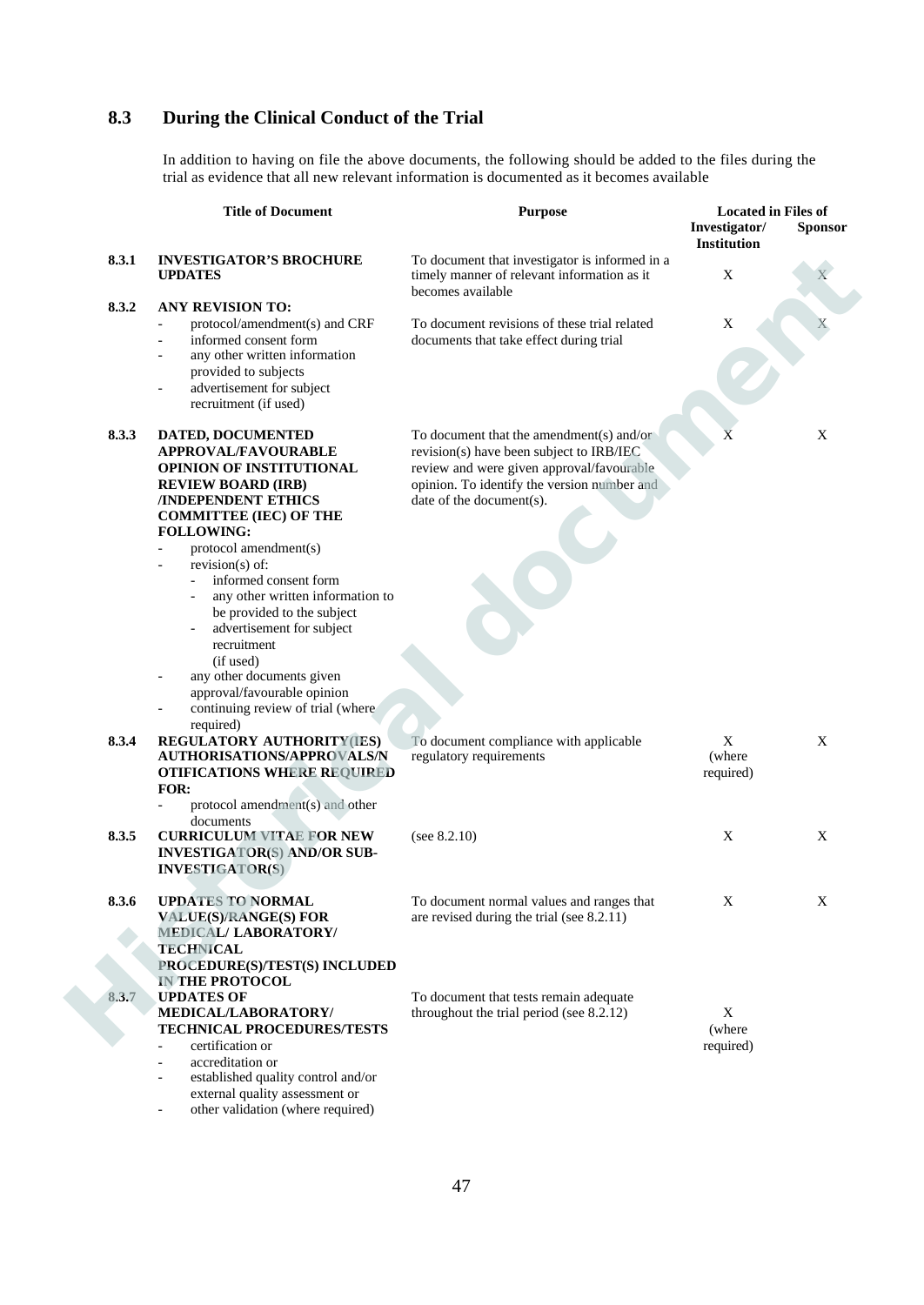|        | <b>Title of Document</b>                                                                                                                                                                                                                                  | <b>Purpose</b>                                                                                                                                                                                                                                                                     | <b>Located in Files of</b><br>Investigator/<br><b>Institution</b> | <b>Sponsor</b>            |
|--------|-----------------------------------------------------------------------------------------------------------------------------------------------------------------------------------------------------------------------------------------------------------|------------------------------------------------------------------------------------------------------------------------------------------------------------------------------------------------------------------------------------------------------------------------------------|-------------------------------------------------------------------|---------------------------|
| 8.3.8  | DOCUMENTATION OF<br><b>INVESTIGATIONAL PRODUCT(S)</b><br>AND TRIAL-RELATED MATERIALS<br><b>SHIPMENT</b>                                                                                                                                                   | (see $8.2.15$ .)                                                                                                                                                                                                                                                                   | X                                                                 | X                         |
| 8.3.9  | <b>CERTIFICATE(S) OF ANALYSIS</b><br><b>FOR NEW BATCHES OF</b><br><b>INVESTIGATIONAL PRODUCTS</b>                                                                                                                                                         | (see $8.2.16$ )                                                                                                                                                                                                                                                                    |                                                                   | X                         |
| 8.3.10 | <b>MONITORING VISIT REPORTS</b>                                                                                                                                                                                                                           | To document site visits by, and findings of,<br>the monitor                                                                                                                                                                                                                        |                                                                   | $\boldsymbol{\mathrm{X}}$ |
| 8.3.11 | <b>RELEVANT COMMUNICATIONS</b><br><b>OTHER THAN SITE VISITS</b><br>letters<br>meeting notes<br>notes of telephone calls                                                                                                                                   | To document any agreements or significant<br>discussions regarding trial administration,<br>protocol violations, trial conduct, adverse<br>event (AE) reporting                                                                                                                    |                                                                   | X                         |
| 8.3.12 | <b>SIGNED INFORMED CONSENT</b><br><b>FORMS</b>                                                                                                                                                                                                            | To document that consent is obtained in<br>accordance with GCP and protocol and dated<br>prior to participation of each subject in trial.<br>Also to document direct access permission<br>(see $8.2.3$ )                                                                           | X                                                                 |                           |
| 8.3.13 | <b>SOURCE DOCUMENTS</b>                                                                                                                                                                                                                                   | To document the existence of the subject and<br>substantiate integrity of trial data collected. To<br>include original documents related to the trial,<br>to medical treatment, and history of subject                                                                             | X                                                                 |                           |
| 8.3.14 | SIGNED, DATED AND COMPLETED<br><b>CASE REPORT FORMS (CRF)</b>                                                                                                                                                                                             | To document that the investigator or<br>authorised member of the investigator's staff<br>confirms the observations recorded                                                                                                                                                        | X<br>(copy)                                                       | X<br>(original)           |
| 8.3.15 | <b>DOCUMENTATION OF CRF</b><br><b>CORRECTIONS</b>                                                                                                                                                                                                         | To document all changes/additions or<br>corrections made to CRF after initial data<br>were recorded                                                                                                                                                                                | X<br>(copy)                                                       | X<br>(original)           |
| 8.3.16 | NOTIFICATION BY ORIGINATING<br><b>INVESTIGATOR TO SPONSOR OF</b><br><b>SERIOUS ADVERSE EVENTS AND</b><br><b>RELATED REPORTS</b>                                                                                                                           | Notification by originating investigator to<br>sponsor of serious adverse events and related<br>reports in accordance with 4.11                                                                                                                                                    | X                                                                 | X                         |
| 8.3.17 | NOTIFICATION BY SPONSOR<br><b>AND/OR INVESTIGATOR, WHERE</b><br><b>APPLICABLE, TO REGULATORY</b><br><b>AUTHORITY(IES) AND</b><br>IRB(S)/IEC(S) OF UNEXPECTED<br><b>SERIOUS ADVERSE DRUG</b><br><b>REACTIONS AND OF OTHER</b><br><b>SAFETY INFORMATION</b> | Notification by sponsor and/or investigator,<br>where applicable, to regulatory authorities and<br>IRB(s)/IEC(s) of unexpected serious adverse<br>drug reactions in accordance with 5.17 and<br>4.11.1 and of other safety information in<br>accordance with $5.16.2$ and $4.11.2$ | X<br>(where)<br>required)                                         | X                         |
| 8.3.18 | NOTIFICATION BY SPONSOR TO<br><b>INVESTIGATORS OF SAFETY</b><br><b>INFORMATION</b>                                                                                                                                                                        | Notification by sponsor to investigators of<br>safety information in accordance with 5.16.2                                                                                                                                                                                        | X                                                                 | X                         |
| 8.3.19 | <b>INTERIM OR ANNUAL REPORTS</b><br>TO IRB/IEC AND AUTHORITY(IES)                                                                                                                                                                                         | Interim or annual reports provided to IRB/IEC<br>in accordance with 4.10 and to authority(ies)<br>in accordance with 5.17.3                                                                                                                                                        | X                                                                 | X<br>(where<br>required)  |
| 8.3.20 | <b>SUBJECT SCREENING LOG</b>                                                                                                                                                                                                                              | To document identification of subjects who<br>entered pre-trial screening                                                                                                                                                                                                          | X                                                                 | X<br>(where)<br>required) |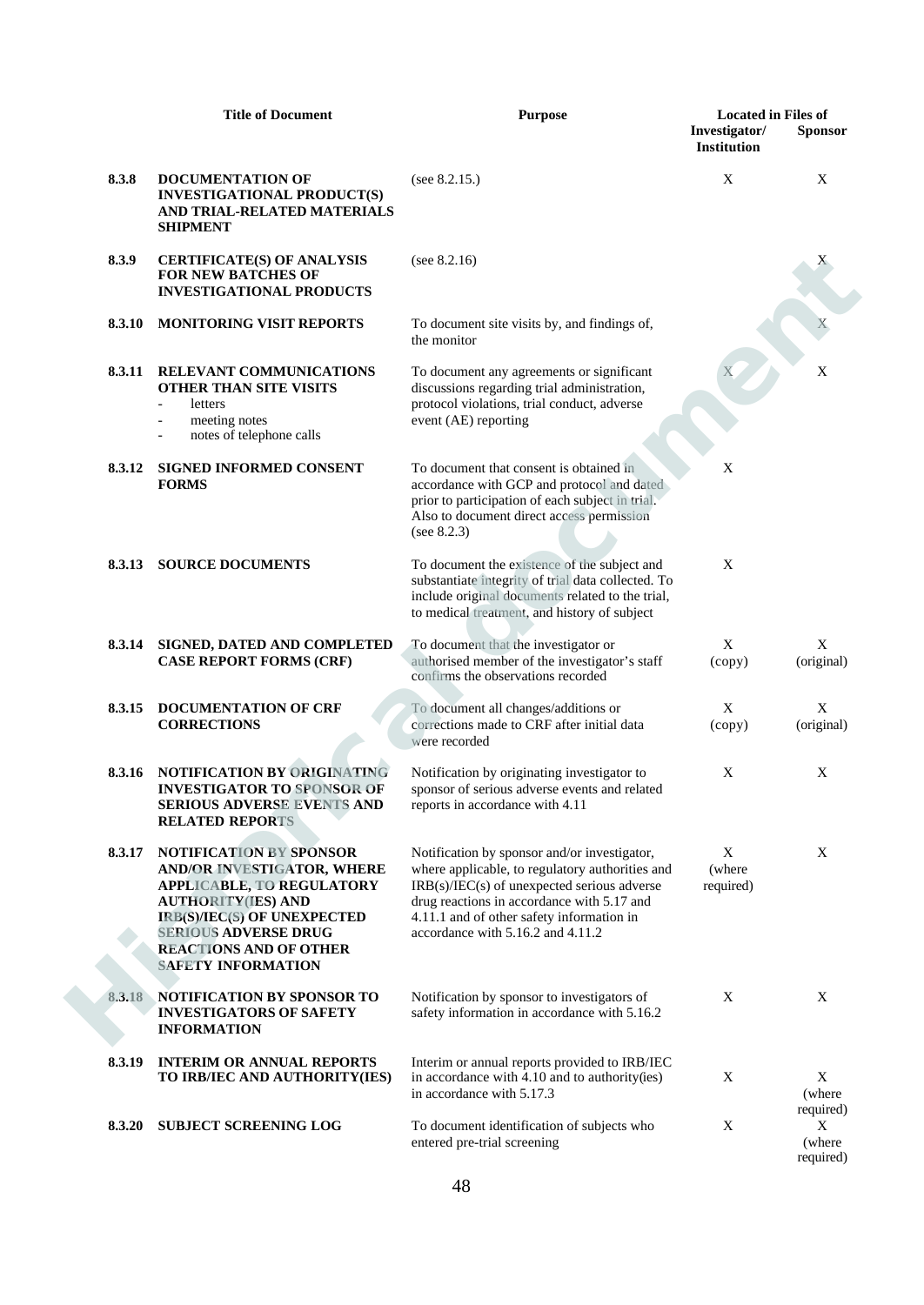|        | <b>Title of Document</b>                                             | <b>Purpose</b>                                                                                                                                                                                                                   | <b>Located in Files of</b><br>Investigator/<br>Institution | Sponsor     |
|--------|----------------------------------------------------------------------|----------------------------------------------------------------------------------------------------------------------------------------------------------------------------------------------------------------------------------|------------------------------------------------------------|-------------|
| 8.3.21 | <b>SUBJECT IDENTIFICATION CODE</b><br><b>LIST</b>                    | To document that investigator/institution<br>keeps a confidential list of names of all<br>subjects allocated to trial numbers on enrolling<br>in the trial. Allows investigator/institution to<br>reveal identity of any subject | $\mathbf X$                                                |             |
| 8.3.22 | SUBJECT ENROLMENT LOG                                                | To document chronological enrolment of<br>subjects by trial number                                                                                                                                                               | $\mathbf X$                                                |             |
| 8.3.23 | <b>INVESTIGATIONAL PRODUCTS</b><br><b>ACCOUNTABILITY AT THE SITE</b> | To document that investigational product(s)<br>have been used according to the protocol                                                                                                                                          | X                                                          |             |
| 8.3.24 | <b>SIGNATURE SHEET</b>                                               | To document signatures and initials of all<br>persons authorised to make entries and/or<br>corrections on CRFs                                                                                                                   |                                                            | X           |
| 8.3.25 | <b>RECORD OF RETAINED BODY</b><br>FLUIDS/TISSUE SAMPLES (IF ANY)     | To document location and identification of<br>retained samples if assays need to be repeated                                                                                                                                     | $\overline{\text{X}}$                                      | $\mathbf X$ |
|        | EXPERTISE                                                            |                                                                                                                                                                                                                                  |                                                            |             |